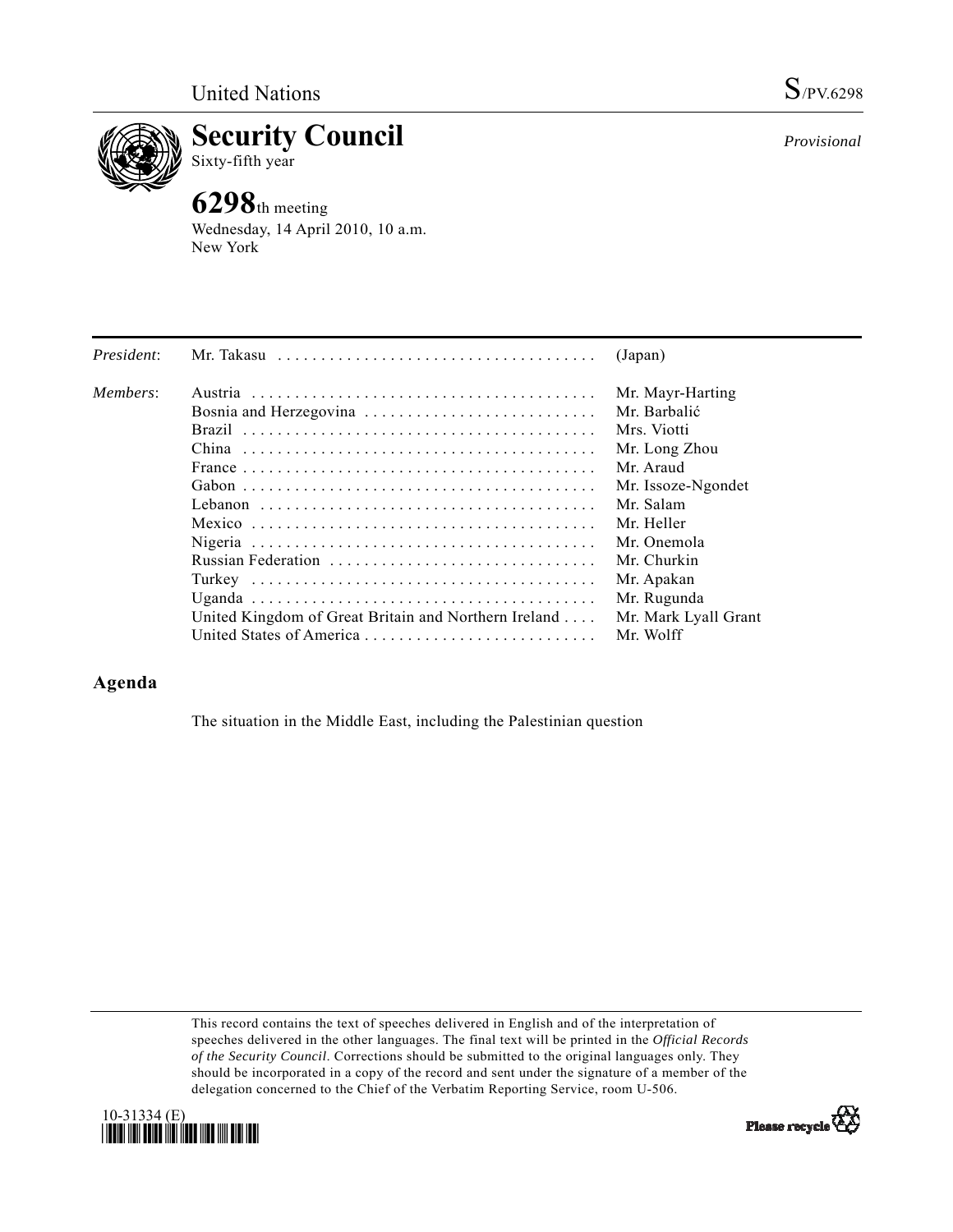*The meeting was called to order at 10.05 a.m.* 

#### **Adoption of the agenda**

*The agenda was adopted*.

## **The situation in the Middle East, including the Palestinian question**

 **The President**: I should like to inform the Council that I have received letters from the representatives of Botswana, Cuba, Egypt, the Islamic Republic of Iran, Israel, Jordan, Kuwait, Malaysia, Morocco, Nicaragua, Norway, Pakistan, South Africa, Sri Lanka, the Syrian Arab Republic, Tunisia and the Bolivarian Republic of Venezuela, in which they request to be invited to participate in the consideration of the item on the Council's agenda. In conformity with the usual practice, I propose, with the consent of the Council, to invite those representatives to participate in the consideration of the item, without the right to vote, in accordance with the relevant provisions of the Charter and rule 37 of the Council's provisional rules of procedure.

There being no objection, it is so decided.

*At the invitation of the President, the representatives of the aforementioned countries took the seats reserved for them at the side of the Council Chamber.* 

 **The President**: I should like to inform the Council that I have received a letter dated 8 April 2010 from the Permanent Observer of Palestine to the United Nations, which will be issued as document S/2010/182 and which reads as follows:

 "I have the honour to request that, in accordance with its previous practice, the Security Council invite the Permanent Observer of Palestine to the United Nations to participate in the Security Council open debate that will be held on Wednesday, 14 April 2010, regarding the situation in the Middle East, including the Palestinian question."

 I propose, with the consent of the Council, to invite the Permanent Observer of Palestine to participate in the meeting in accordance with the rules of procedure and the previous practice in this regard.

There being no objection, it is so decided.

 In accordance with the understanding reached in the Council's prior consultations, I shall take it that the Security Council agrees to extend an invitation under rule 39 of its provisional rules of procedure to Mr. Lynn Pascoe, Under-Secretary-General for Political Affairs.

There being no objection, it is so decided.

 I should like to inform the Council that I have received a letter dated 12 April 2010 from His Excellency Mr. Zahir Tanin, in which he requests to be invited, in his capacity as Vice-Chairman of the Committee on the Exercise of the Inalienable Rights of the Palestinian People, to participate in the consideration of the item on the Council's agenda. If I hear no objection, I shall take it that the Security Council agrees to extend an invitation under rule 39 of its provisional rules of procedure to His Excellency Mr. Zahir Tanin.

There being no objection, it is so decided.

 I invite Mr. Tanin to take the seat reserved for him at the side of the Council Chamber.

 I should like to inform the Council that I have received a letter from His Excellency Mr. Pedro Serrano, in which he requests to be invited, in his capacity as acting head of the delegation of the European Union to the United Nations, to participate in the consideration of the item on the Council's agenda. If I hear no objection, I shall take it that the Security Council agrees to extend an invitation under rule 39 of its provisional rules of procedure to His Excellency Mr. Pedro Serrano.

There being no objection, it is so decided.

 I invite Mr. Serrano to take the seat reserved for him at the side of the Council Chamber.

 The Security Council will now begin its consideration of the item on its agenda. The Security Council is meeting in accordance with, the understanding reached in its prior consultations.

 At this meeting, the Security Council will hear a briefing by Mr. Lynn Pascoe. I now give the floor to Mr. Pascoe.

 **Mr. Pascoe**: Since the Secretary-General briefed the Council on 24 March, efforts aimed at bringing about the conditions for a resumption of Israeli-Palestinian talks have continued, including through a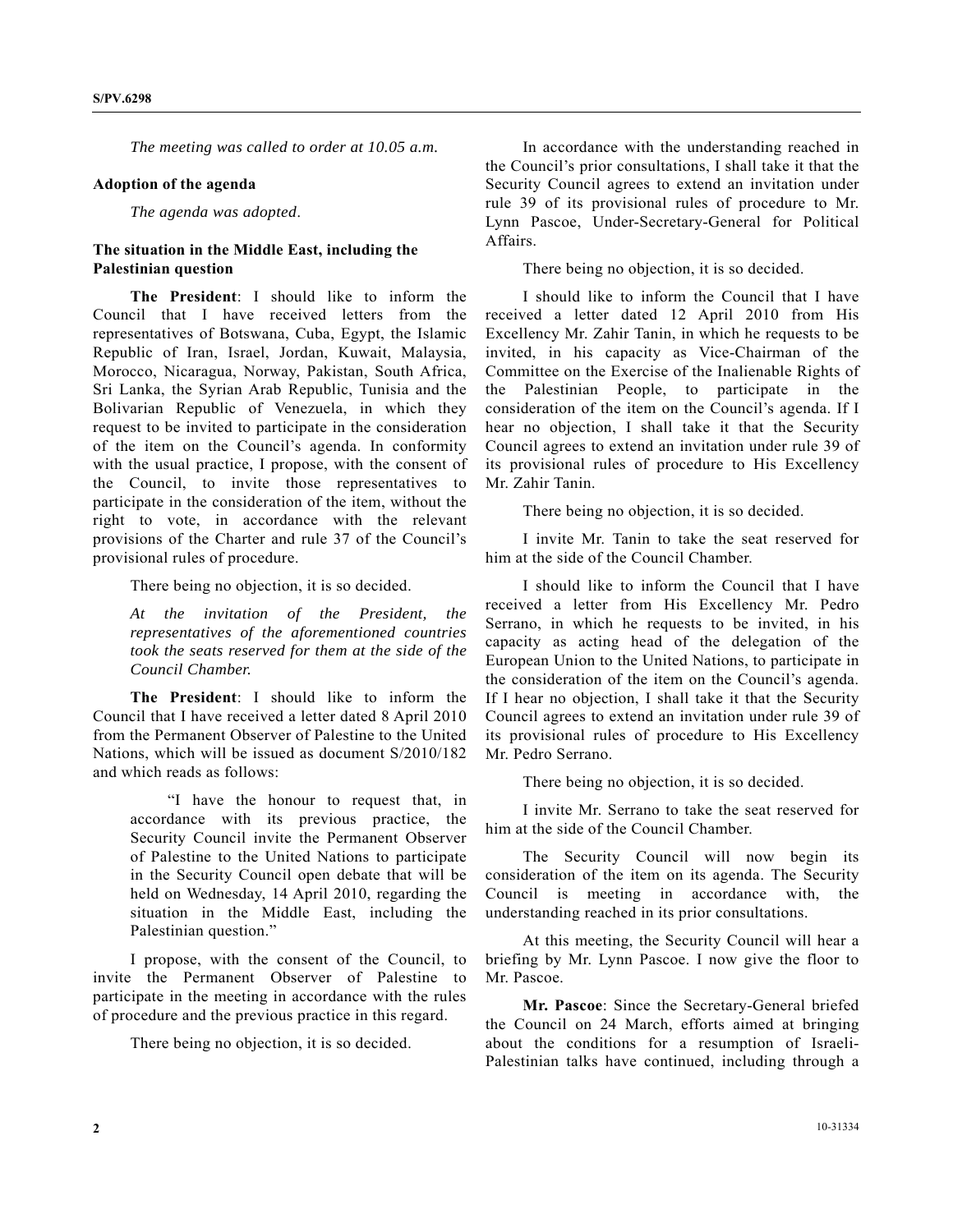meeting between President Obama and Prime Minister Netanyahu in late March. The situation on the ground remains fragile and a crisis of confidence between the parties has so far prevented the resumption of talks. The United Nations will continue to engage with its Quartet partners to ensure that the circumstances which made it possible to agree to launch the proximity talks be respected.

 The Secretary-General attended the League of Arab States summit on 26 and 27 March, at which he briefed Arab leaders on the meeting of the Quartet in Moscow and his visit to Israel and the occupied Palestinian territory. He met with Secretary General Amre Moussa, with whom he discussed the full range of issues of mutual interest to the United Nations and the Arab League. In his address to the summit, the Secretary-General encouraged Arab leaders to continue to support Palestinian participation in talks on the goal of the creation of an independent Palestinian State living side by side in peace and security with Israel and its other neighbours. He emphasized that this goal can be brought about only through a return of the parties to the negotiating table and testing their commitment in that framework.

 The summit condemned Israeli actions on the ground, in particular in East Jerusalem, and conditioned continued Arab support for Palestinian participation in proximity talks on the outcome of the United States efforts to create conditions conducive to the success of negotiations. In their concluding statement, Arab leaders reconfirmed their endorsement of the Arab Peace Initiative and pledged \$500 million to support the Palestinian population in East Jerusalem.

 The Secretary-General also held discussions with Palestinian President Abbas in the margins of the League of Arab States summit. He reiterated to the President his own and the Quartet's support for negotiations on all core issues.

 Turning to the situation on the ground, the Israeli Government's partial restraint on settlement construction in the West Bank remains in effect and, as previously noted, has led to a reduction in construction activity despite some violations. Although these developments are welcome, this policy falls short of Israel's Road Map obligation to a full settlement freeze and excludes settlement activity in East Jerusalem. The Secretary-General has reiterated that all settlement activity is illegal and must stop. He urged that the

restraint be expanded into a comprehensive freeze of all settlement activity.

 As a result of the transfer of Israeli settlers into the East Jerusalem neighbourhood of Sheikh Jarrah, there were further incidents of violence between Palestinian residents and the settlers. We note that there have been no house demolitions carried out in East Jerusalem since January this year. We hope that this positive development will continue.

 In the West Bank, there were almost daily clashes between settlers and Palestinians during the reporting period, as well as incidents of stone-throwing at Israeli vehicles. These incidents caused four Palestinian injuries; two further Palestinians were injured and a Palestinian youth was killed in three incidents of Palestinians being hit by vehicles driven by settlers. Citing security concerns, Israeli security forces carried out 58 incursions into West Bank towns and villages, and 112 Palestinians were arrested. Forty-one Palestinians and seven Israelis were injured during the reporting period. On 7 April, Palestinian prisoners in Israeli prisons and detention centres held the first in a planned series of coordinated one-day hunger strikes in protest at the conditions of detention.

 In Jerusalem, Palestinian Christian access to Easter celebrations was limited due to an extraordinary closure of checkpoints between the West Bank and East Jerusalem, which lasted from 25 March to 6 April. On 28 March, a protest by Christians in Bethlehem against Israeli access restrictions resulted in the detention of 11 Palestinians, including Fatah Central Committee member Abbas Zaki. There were also instances of restricted access to Haram al-Sharif/Temple Mount for Muslim prayer. Demonstrations against the route of the barrier continued, in particular where it is constructed inside the West Bank, in contravention of the advisory opinion of the International Court of Justice. An increasing number of senior Palestinian officials have joined the call for peaceful popular protest against Israeli occupation.

 We note with concern that a street in the Ramallah district has been named after a Palestinian militant responsible for the murder of a number of Israeli civilians. We would like to remind all concerned that, under the Road Map, the Palestinian Authority has the obligation to end incitement.

 The Palestinian Authority continues to exert efforts to meet its obligations to maintain law and order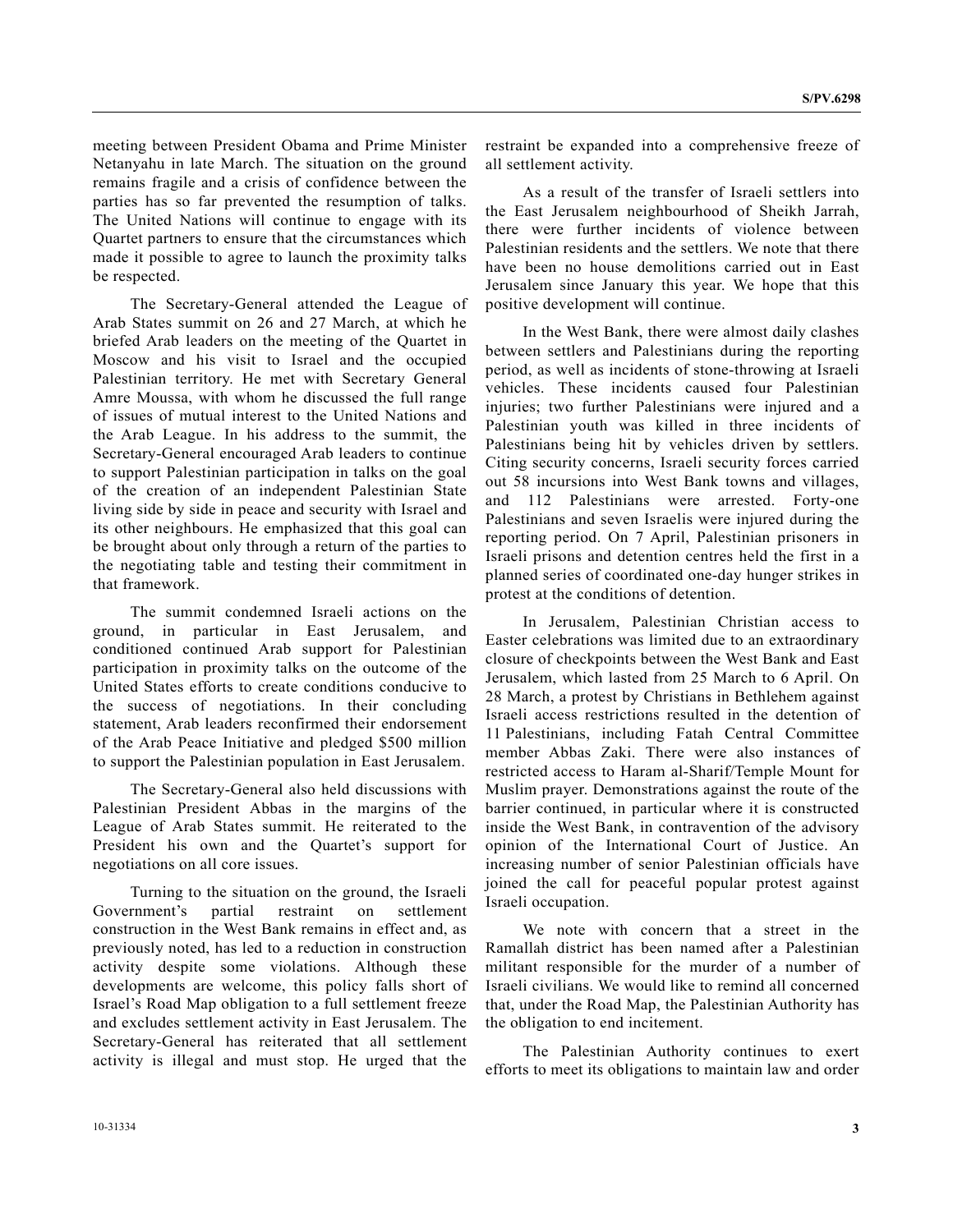and combat terrorism in areas under Palestinian control in the West Bank. There has been continued security cooperation with Israel during this reporting period.

 In a worrisome development, an Israeli military order that gives the military commander the power to evict a broad category of individuals whom the Israeli authorities deem not to be residents of the West Bank went into effect yesterday, 13 April. This could have the effect of enabling Israeli authorities to deport these individuals and has provoked strong Palestinian and Arab reaction. Special Coordinator Robert Serry raised the issue with Israeli authorities, and his Office will continue to monitor this development closely.

 Palestinian municipal elections planned for 17 July will be an important democratic element of the State-building agenda. The Central Elections Commission has now completed the registration of over 200,000 new voters in the West Bank. The nomination of candidates is scheduled to take place from 1 to 10 June, and campaigning will be between 3 and 15 July. Hamas has not allowed voter registration to take place in Gaza and has called for a boycott of the poll. We reiterate our call on Hamas to allow Gazans to exercise their right to participate in elections. We call on parties to ensure that the elections are free, fair and transparent.

 Turning to the important Palestinian Statebuilding agenda and United Nations and international community support for those efforts, the Ad Hoc Liaison Committee for the Coordination of International Assistance to Palestinians (AHLC) met in Madrid at senior official level on 13 April. The meeting was chaired by Norwegian Foreign Minister Støre and was hosted by Spanish Foreign Minister Moratinos Cuyaubé. The AHLC was also joined by Quartet Representative Blair, and the United Nations was represented by Special Coordinator Serry. The AHLC discussed measures necessary to support the Palestinian Authority's budget and institution-building as part of the State-building agenda aimed at attaining Prime Minister Fayyad's goal of readiness for statehood in 2011.

 The AHLC reconfirmed its support to the Palestinian Authority State-building agenda. During the meeting, Prime Minister Fayyad said that the Palestinian Authority was approaching "the home stretch" in the implementation of its programme and expressed confidence that the remaining tasks of the

programme can be implemented over the period June 2010 to June 2011.

 The Palestinian Authority requires an estimated \$100 million a month in external financing for recurrent budgetary expenditures, but since January, only an estimated \$174 million has been transferred. Projected shortfalls in the Palestinian Authority's budget could undermine its reform and State-building agenda. Member States are encouraged to commit funds they pledged, wherever possible through direct support to the Palestinian Authority. We take positive note that the Palestinian Authority has requested budget support of \$1.2 billion in 2010, down from \$1.35 billion in 2009 and from \$1.8 billion in 2008, thus reflecting what Prime Minister Fayyad termed an effort to secure a reduced reliance on the international community.

 The 2010 draft budget projects expenditures at \$3.9 billion, of which half will be allocated to Gaza. Reflecting positive Palestinian Authority reforms, the Palestinian Central Bureau for Statistics reported that real gross domestic product increased by an estimated 6.8 per cent in 2009 as compared to 2008. However, it is of concern that this figure is driven by the growth in the West Bank, whilst the Gazan economy continues to stagnate. The United Nations has aligned its programming in support of the State-building agenda and intends to focus its efforts in critical areas, including Area C, East Jerusalem and Gaza.

 Let me turn to progress that is now being made on entry of materials for a number of approved United Nations projects since the Secretary-General's visit to Gaza on 21 March. As a result of Israeli approval of the entry of aggregate and cement, work has now began on the sewage pumping station project at Tel el-Sultan, and work on the other approved projects, including the 151-unit Khan Younis housing project, is expected to commence shortly. The commercial import of wood and aluminium has been approved and will be allowed entry this week. There have also been other positive measures carried out by Israel, such as the continued exports of cut flowers during the reporting period and an increase in the amount and type of goods entering the Strip, including clothing, shoes and further imports of glass. However, the entry of materials still falls far short of what is required to address the immense reconstruction and development needs of Gaza.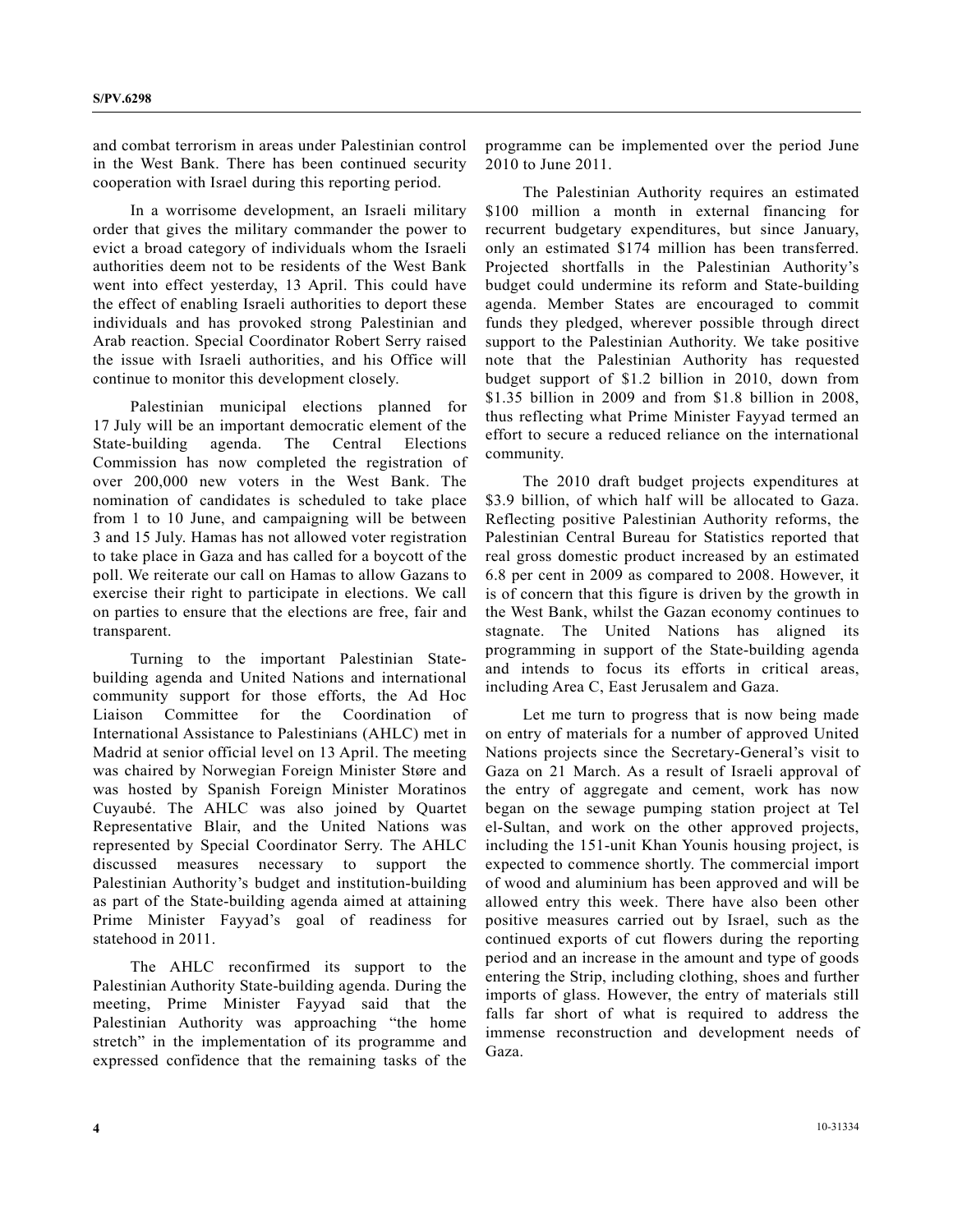The approved United Nations housing, water and sanitation projects are a modest start of what needs to be done in Gaza. More than half of the population is under the age of 18, and it is their future that should concern us most. More schools need to be built in Gaza to ensure that Palestinian children receive an education that broadens their horizons and prepares them for a better future. The quality of health care is also declining, due in part to the lack in building materials, equipment and supplies necessary for health facilities. In all these critical areas the United Nations will continue to exert its utmost efforts to expedite the entry of needed materials and to expand the scope of activities in Gaza to address these needs. In order to enable these goals and United Nations projects in both Gaza and the West Bank, the United Nations and the Palestinian Authority have agreed that a trust fund will be established at an appropriate time. I would encourage all donors to consider supporting the work of the United Nations through that mechanism.

 Beyond the entry of materials into Gaza, other key elements of Security Council resolution 1860 (2009) remain unfulfilled and continue to contribute to the instability in the Strip. In particular, the resolution's calls for the commitment of the parties to a durable and sustainable ceasefire and intra-Palestinian reconciliation are yet to be implemented. Without renewed and determined efforts to implement resolution 1860 (2009) in all of its aspects, the situation in Gaza cannot be fully addressed. A more comprehensive and strategic approach to Gaza is urgently required.

 It is of serious concern that the security situation in Gaza is again volatile. On 26 March, a clash near Khan Younis led to the deaths of two Israeli soldiers and three Palestinian militants. The military wing of Hamas, the Al-Aqsa Martyrs Brigade and a group called Palestine Taliban, all claimed responsibility for the action. In another incident on 13 April, two Palestinian militants belonging to Islamic Jihad were killed by Israeli security forces, reportedly while trying to place improvised explosive devices near the Gaza-Israel border.

 During this period, a total of 35 rockets and mortars were fired from Gaza, and 16 reached southern Israel, with no damage or injuries reported. One Palestinian civilian was killed and 15 others were injured in the course of 14 incursions and six air strikes by Israeli security forces. There are reports that Hamas

is trying to prevent further outbreaks of violence, and the major factions in Gaza have agreed with Hamas that they will maintain calm. However rockets continue to be fired from the Strip. We condemn the rocket fire and call for calm to be respected and for international humanitarian law to be upheld.

 Egypt is continuing its efforts to combat smuggling, and on 31 March uncovered a significant cache of missiles and shells in northern Sinai, which were reported to be destined for the Gaza Strip. Smuggling of all goods, including arms, continues through tunnels into Gaza and one Palestinian died and six were injured in tunnel collapses during this reporting period. It is vital that all legitimate crossings for imports and exports be opened, as envisaged in the 2005 Agreement on Movement and Access, in accordance with resolution 1860 (2009). There has been no progress in efforts to secure the release of Corporal Shalit in exchange for Palestinian prisoners.

 The Arab League summit stressed the importance of Palestinian unity; however, there has been no further progress in finalizing an agreement based on the Egyptian proposal. We reiterate the Quartet's call for the promotion of Palestinian unity based on the commitments of the Palestine Liberation Organization (PLO) and the reunification of Gaza and the West Bank under the legitimate Palestinian Authority.

 On 29 March, Hamas took over the bank assets of a benevolent society in Gaza. Such measures jeopardize the whole banking sector and aggravate the humanitarian situation. There are also reports of increasing human rights abuses. We are concerned at public statements by Hamas authority figures indicating the intention to carry out executions of prisoners.

 At the League of Arab States summit, the Secretary-General held a bilateral meeting with Syrian President Al-Assad to discuss a range of regional issues. The United Nations continues to support all efforts to revive the Israeli-Syrian track and a broader resolution of the Arab-Israeli conflict, as envisaged in Security Council resolutions and the Arab Peace Initiative. In the occupied Syrian Golan, settlement activity continued, including the approval of 100 new housing units in the settlement of Nimrod. However, the situation there remained calm.

 In Lebanon, on 9 March, President Sleiman reconvened the Committee of National Dialogue for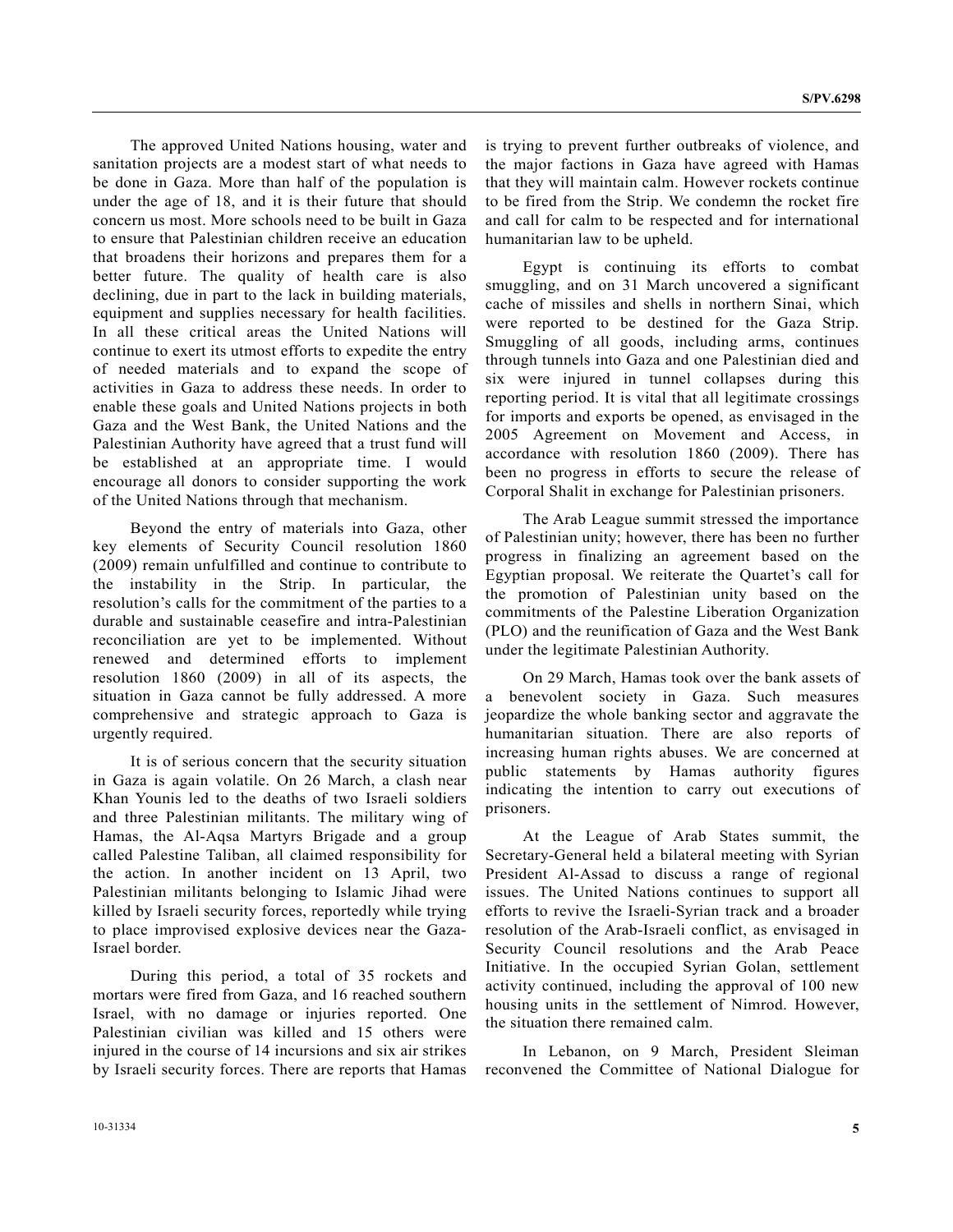the first time since the parliamentary elections of last June. In its new configuration, the national dialogue now has a total of 20 participants. Participants agreed to hold the next meeting of the Committee of National Dialogue on 15 April.

 On 30 March the Minister of Interior, Ziad Baroud, announced that municipal elections will take place on schedule on four consecutive Sundays in the month of May. In the meantime, Parliament is still pursuing its consideration of the draft law for municipal elections that was submitted to it by the Government.

 On the security front, a few unrelated incidents took place in various parts of the country during the reporting period. The most significant was an exchange of fire amongst Popular Front for the Liberation of Palestine-General Command (PFLP-GC) military personnel, which took place on 8 April at the Kussaya PFLP-GC military base near the border with Syria, resulting in one person killed and at least two injured. Four individuals were later turned in to the Lebanese Armed Forces.

 Continued support by the international community for the reconstruction of the Nahr al-Barid refugee camp remains a priority. Additional funding is urgently required if progress achieved so far in the reconstruction of the camp is to be sustained.

 The situation in the area of operations of the United Nations Interim Force in Lebanon (UNIFIL) remained generally quiet in the period under review. Violations of Lebanese airspace have continued on an almost daily basis, mainly using unmanned aerial vehicles but also occasionally involving fighter planes.

 The Secretary-General's report to the Security Council on the implementation of its resolution 1559 (2004) will be issued in the coming week.

 The Secretary-General has made clear the United Nations commitment to the goal of a comprehensive peace in the Middle East. As he outlined last month to the Council, for that to be achieved, there is no alternative to the urgent resumption of negotiations on all core issues for a two-State solution. This must be enabled by positive developments on the ground. Peace is in the hands of the parties themselves, but the international community must continue to play a crucial role.

 The situation is critical. We cannot afford to lose this opportunity to reach an agreement that will end the occupation that began in 1967 and that will result in the emergence of an independent, democratic and viable Palestinian State living side by side in peace and security with Israel and its other neighbours in accordance with Security Council resolutions, previous agreements, the road map and the Arab Peace Initiative.

**The President**: I thank Mr. Pascoe for his very comprehensive briefing this morning.

 In accordance with the understanding reached among Council members, I wish to remind all speakers to limit their statement to no more than five minutes to enable the Council to carry out its work expeditiously. Delegations with lengthy statements are kindly requested to circulate the full text of their statement in writing and deliver a condensed version in this Chamber.

 I now give the floor to the Permanent Observer of Palestine.

**Mr. Mansour** (Palestine): I warmly congratulate you, Mr. President, and your friendly country Japan on your presidency of the Security Council. We also express appreciation to the friendly country of Gabon for its skilled guidance of the Council's extensive agenda in March. I also thank Under-Secretary-General Lynn Pascoe for his comprehensive briefing today.

 I would like to extend the condolences of my delegation to the people and Government of China for the victims of the earthquake that occurred today.

 Since the Council's last open debate in January, the situation on the ground in the occupied Palestinian territory, including East Jerusalem, has regrettably deteriorated owing to continuing Israeli acts of aggression, colonization, provocation and incitement against the Palestinian people and their land. International and regional efforts to revive the peace process and the continued extension of the Palestinian leadership's hand in peace have only been responded to by Israel with intransigence and defiance. To this moment, Israel persists with its illegal policies, undermining those peace efforts, stoking tensions on the ground and inflaming religious sensitivities in the region and beyond.

 In just the short period since that previous debate, we have conveyed 12 letters to the Council, drawing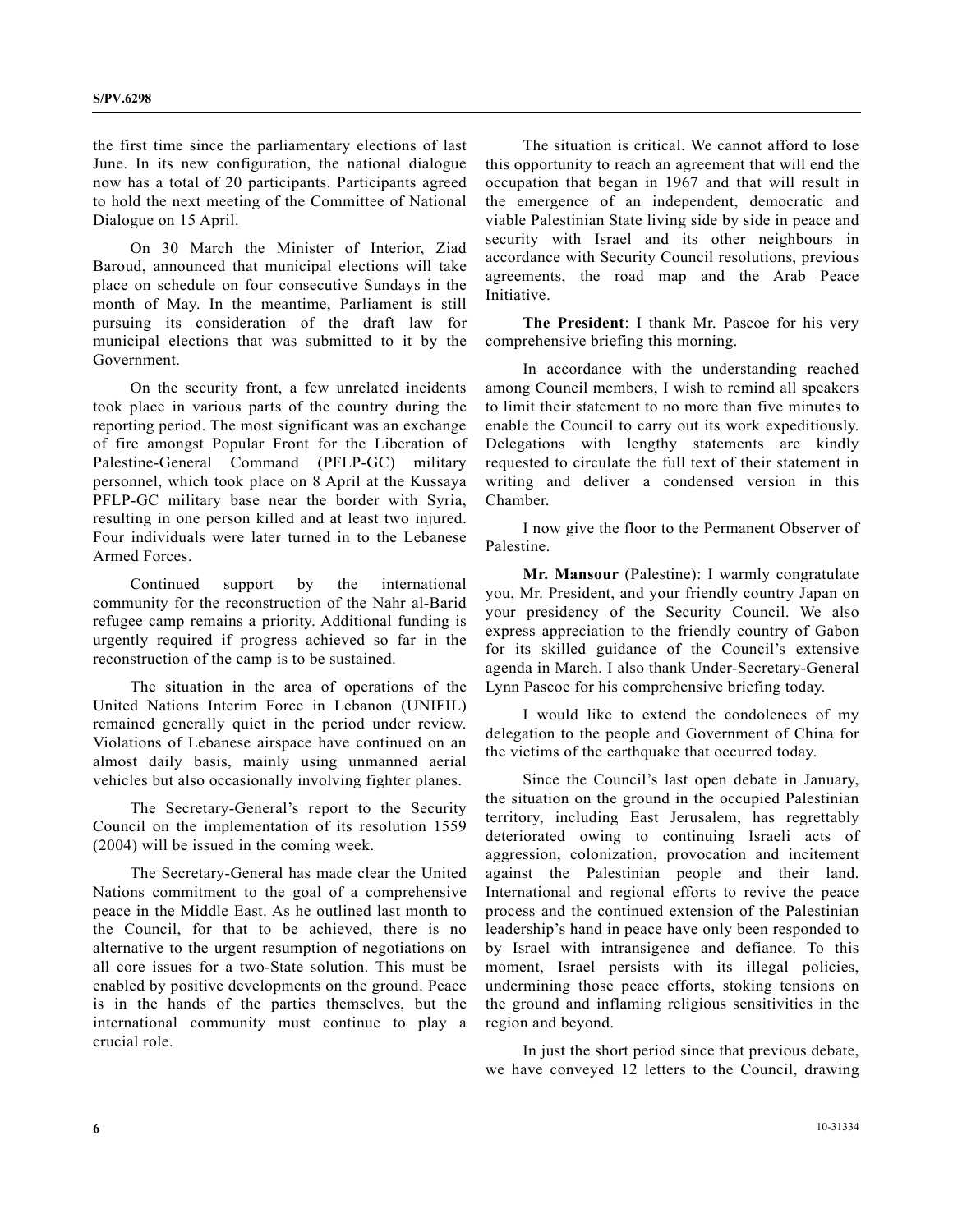attention to the series of illegal actions that continue to be perpetrated by the occupying Power and the consequent negative impact on the ground, including the following: the continuing Israeli colonization of occupied Palestinian territory, particularly in and around East Jerusalem, including plans for the construction of thousands of new settlement units; continuing confiscation of Palestinian property, demolition of homes and transfer of settlers, including in the Shu'fat, Al Bustan, Al Abbasiya and Sheikh Jarrah neighbourhoods of East Jerusalem, and continuing settler acts of terror against Palestinian civilians and their property; the targeting of Palestinian, international peace activists and non-violent demonstrators, including by use of excessive, indiscriminate force; the provocative Israeli declaration laying national claim to historic religious sites in the occupied Palestinian territory in Al-Khalil and Bethlehem; the storming of the Haram al-Sharif compound by the Israeli occupying forces, the targeting of Palestinian Muslim worshippers and the restriction of access to holy sites in the Old City; repeated inflammatory statements and incitement by Israeli officials, including Prime Minister Netanyahu, particularly regarding East Jerusalem; violent military raids by the occupying forces and the killing of civilians in the West Bank and Gaza Strip and the consequent heightened tensions and widespread unrest; the ongoing traumatic impact of the illegal Israeli blockade of Gaza on the humanitarian situation, social and economic conditions and the dignity of the Palestinian people; the arrest and detention of Palestinian officials and Christian community leaders engaged in non-violent protest against restrictions on worshippers during the Easter holiday and against other oppressive Israeli practices; the closure of the West Bank and continued obstruction of the freedom of movement; the desecration of the Ma'man Allah cemetery in Jerusalem; and the recent Israeli orders threatening the deportation of thousands and, I must add, tens of thousands of Palestinian civilians.

 This is just a synopsis of the extremely distressful situation faced by the Palestinian people and their leadership at the present time — a situation marked by the blatant intensification of illegal Israeli settlement activities and human rights violations against the Palestinian civilian population. All of this coincides and, it appears, not incidentally — with the intensification of international efforts led by the United States of America, with the active engagement of the

other Quartet members — the European Union, Russian Federation and United Nations — and by the League of Arab States, aimed at resolving the Israeli-Palestinian conflict via the two-State solution for peace. Those collective efforts are constantly being undercut by the occupying Power's illegal actions, wilfully perpetrated and totally contradictory to a peaceful settlement on the basis of the two-State solution.

 The pattern is clear. It is one in which Israel continues to act with flagrant impunity, sabotaging peace initiatives and causing further suffering to the Palestinian people under its occupation. In word and deed, it is apparent that Israel is bent on breaching the Fourth Geneva Convention and creating facts on the ground that illegally and artificially alter in its favour the demographic composition, character and status of the occupied Palestinian territory, especially in and around East Jerusalem — facts on the ground that impair all aspects of Palestinian life, imposing constant humiliation and hardship on the civilian population, whether in the West Bank or the Gaza Strip.

 All of the occupying Power's illegal policies call into question its credibility as a peace partner, its commitment to the two-State solution and its standing as a member of this Organization, to which it owes its very existence. Rather than reciprocate the efforts and gestures made for peace — from the explicit commitment to peace and the two-State solution based on the pre-1967 borders made by the Palestinian leadership, beginning with the Palestinian Declaration of Independence over 20 years ago; to the Madrid, Oslo, Taba, Sharm el-Sheikh and Annapolis commitments; the Arab Peace Initiative over eight years ago; the road map to Mideast peace and the Quartet Statement; the diplomatic efforts of the United States of America and all other concerned nations — Israel continues to pay only lip-service to the pursuit of peace, while its actions are actually destroying any chance for the realization of peace.

 In this regard, after a long freeze in the peace process and despite severe reservations owing to Israel's continued illegal policies, particularly its settlement activities, the Executive Committee of the Palestine Liberation Organization agreed to proximity talks mediated by the United States. However, within days of this announcement, the Israeli Government announced its approval of the construction of yet another 1,600 new settlement units in occupied East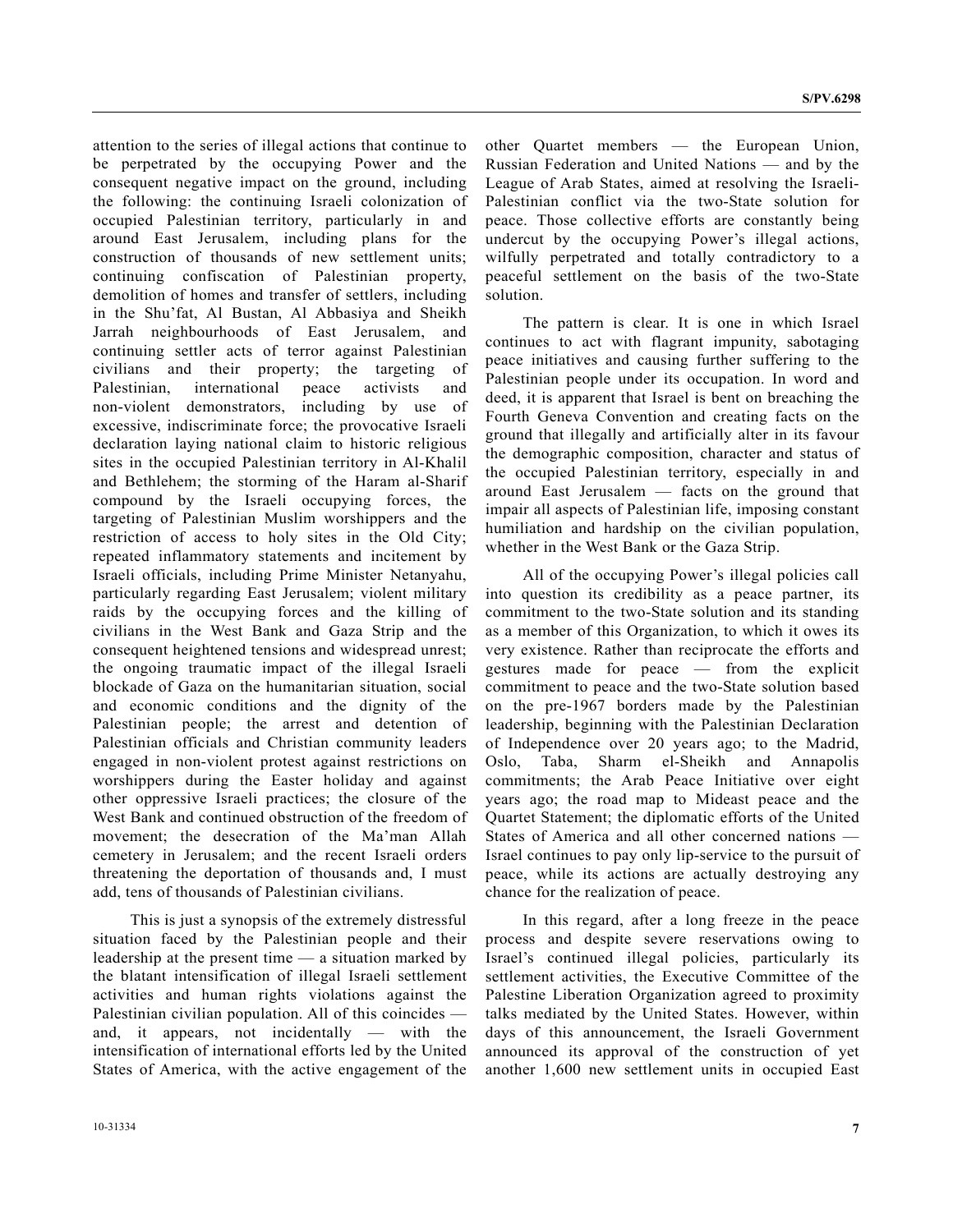Jerusalem, which was preceded by the approval of another 112 settlement units in Bethlehem and followed, despite broad condemnation, by the revelation of plans for another 20 illegal settlement units near the Shepherd Hotel in East Jerusalem. Such flouting of the law and the international demands for a settlement freeze can only lead to the conclusion that the current Israeli Government has no interest in defusing rising tensions and is in fact set on derailing peace efforts.

 In addition, Israel recently declared the villages of Bil'in and Ni'lin in the West Bank, which have been the sites of weekly non-violent demonstrations against the Wall and the settlements and have been closed military zones for six months. The occupying forces have repeatedly responded with force to those protests and have carried out arrests of Palestinian peace activists, adding to the thousands of Palestinians already being illegally held in Israeli prisons, as well as arrests of international activists there, clearly aimed at crushing any attempts at peaceful, non-violent protest and at denying Palestinians their human and political rights to freedom of expression and to protest the occupation policies.

 Moreover, recent Israeli raids in the West Bank constitute another ill-willed attempt to undermine the Palestinian Authority and its serious security efforts in the cities, towns and villages under its control, efforts that have been recognized by the international community. And, most recently, new Israeli military orders have been revealed by which the occupying Power seeks to further advance its ethnic cleansing campaign, threatening the deportation of tens of thousands of Palestinians from the West Bank, and particularly from East Jerusalem, in violation of the Fourth Geneva Convention, human rights law and relevant Security Council resolutions.

 At the same time, Israel continues its illegal blockade of the Gaza Strip. On 12 March, Palestinians solemnly marked the thousandth day of the blockade, under which more than 1.5 million Palestinian civilians — some 70 per cent of whom are refugees and over 50 per cent of whom are children — have endured the merciless effects of a hermetically sealed border and total isolation from the rest of the Palestinian territory and the outside world. The magnitude of the humanitarian and psychological suffering and despair and the undoing of development deliberately inflicted by this criminal Israeli collective

punishment of the Palestinian people in Gaza cannot be overemphasized. Here, we wish to thank the Secretary-General for his recent visit to Gaza and his firm calls, along with the calls of many other world leaders, on Israel to end the blockade, to allow for Gaza's reconstruction and to allow the healing of the population. Upholding the rule of law, including respect for Security Council resolution 1860 (2009), and our collective conscience demand immediate redress of this unjust, inhumane situation.

 On the other hand, and despite such flagrant violations, the Palestinian leadership has continuously, responsibly affirmed its commitment to peace in word and deed. The Arab countries have also consistently done so, based on the understanding of the need for a comprehensive resolution of this conflict and for regional and international peace and stability, as reflected by the Arab ministerial follow-up committee's agreement to give an opportunity to proximity talks and the lack of objections at the Arab Summit in Libya, despite great reluctance owing to Israel's ongoing defiance. Yet Israel made it impossible for the Palestinian side to enter such talks as it continued to dig in its heels and declare its illegal settlement intentions, especially in East Jerusalem. We understand that the United States Administration has requested clarification from the Israeli Government in this regard, but as of now it appears that such clarification has yet to be received.

 Although we have repeatedly affirmed our position, we reiterate today that we can not proceed with negotiations, including proximity talks, as long as Israel continues to violate international law, United Nations resolutions and Quartet positions regarding the settlements. Israeli settlement activities, including so-called natural growth, and all other illegal attempts to alter the character, status and demography of the occupied Palestinian territory, including East Jerusalem, must cease immediately to allow for the resumption of a credible, meaningful peace process.

 What we have witnessed in these last months is a reaffirmation of Israel's impunity. Persisting with its repeated ruses, empty pretexts and arrogant declarations, Israel refuses to acknowledge that it cannot reconcile its expansionist agenda and its oppression of another people with the most basic tenets of international law that govern our international system. And it cannot reconcile its criminal behaviour with a changing international climate that is now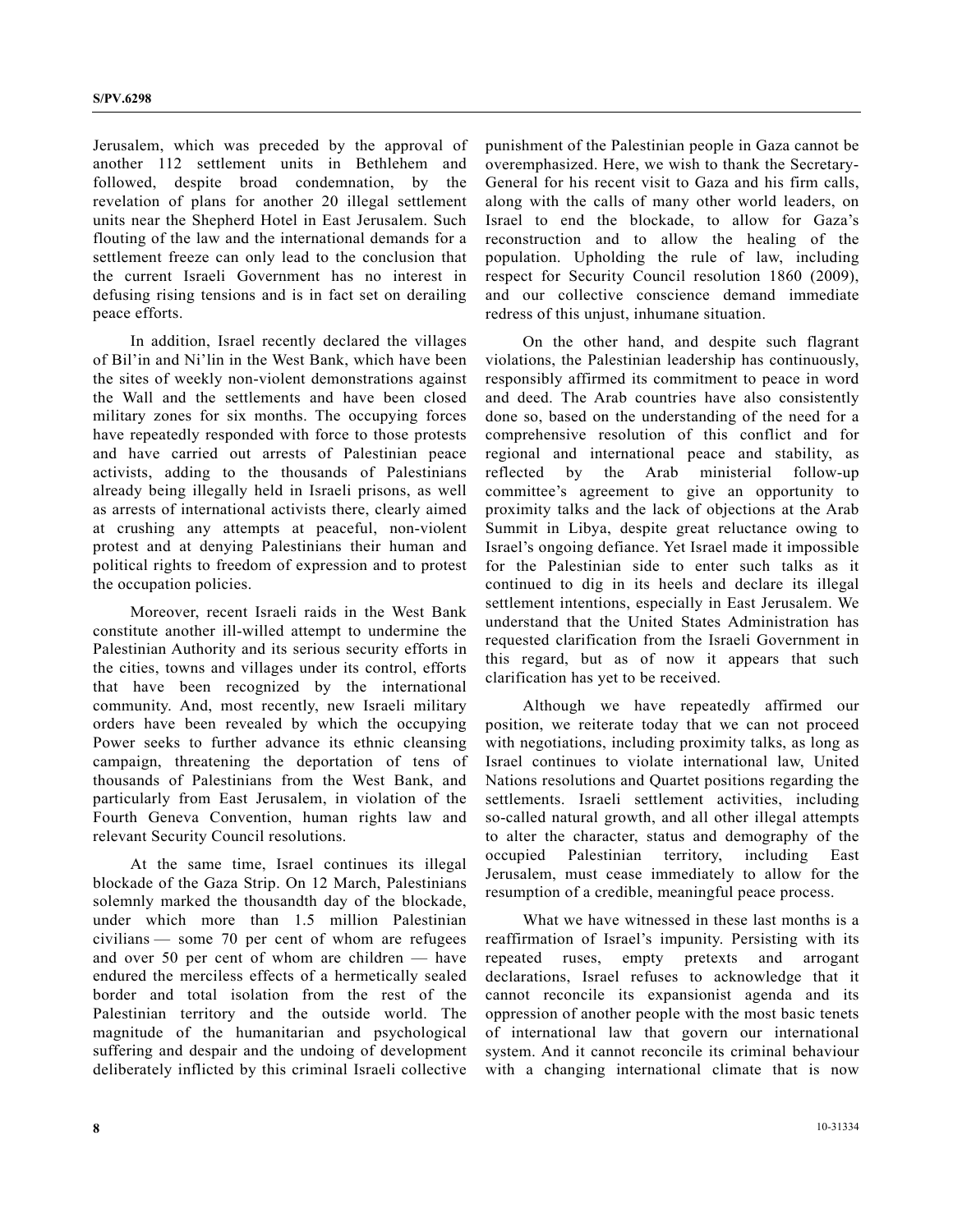demanding in very clear terms a cessation of the human rights abuses and grave breaches that have severely compounded this conflict, thwarted all efforts to resolve it, and undermined regional and global peace and security. It is time for the international community to act decisively, guided by the rules and principles of international law and justice, in order to finally bring an end to the Israeli occupation and enable the Palestinian people to exercise their inalienable right to self-determination and freedom in their independent State, with East Jerusalem as its capital, living side by side with Israel in peace and security on the basis of the pre-1967 borders, and to achieve a just resolution of the plight of the Palestine refugees in accordance with international law and United Nations resolutions, with the full knowledge that both elements are requisite for the realization of a just, lasting and comprehensive peace.

 The Security Council, in particular, must assume its role — a role seriously marginalized in this conflict and must take practical measures to compel Israel to cease all of its illegal settlement activities in the occupied Palestinian territory, including East Jerusalem, and finally commit to the pursuit of peace. Moreover, it is essential for the Council, at the appropriate time, to adopt a resolution framing the parameters of the solution to this conflict — a solution that does not need to be reinvented but rather originates from clear, established principles based on international law, United Nations resolutions, the Madrid terms of reference, including the principle of Land for Peace, the Arab Peace Initiative, the road map to Mideast peace, and most recently the conclusions of the Council of the European Union on the Middle East Peace Process of 8 December 2009 and the firm position underscored by the Quartet in Moscow on 19 March 2010, including, inter alia, the goal of achieving a peaceful settlement within 24 months.

 The international consensus in this regard is clear and must be pursued without delay. We cannot allow Israel to continue to act above the law, defy the calls to end its violations from all corners of the globe, including by its closest allies, and make a mockery of the urgency of achieving peace and security for our region and the international community as a whole. Israel has put us in this situation too many times before and we have witnessed the disastrous consequences. For this reason, the international community must no longer judge Israel on what it says, but rather by the actions it takes, and hold it fully responsible, should it sabotage the opportunity before us to secure peace once and for all.

 **The President**: I thank the Permanent Observer of Palestine for the kind words he addressed to the presidency.

 I now give the floor to the Permanent Representative of Israel.

**Ms. Shalev** (Israel): Let me thank you, Mr. President, for your stewardship of the Security Council. I would also like to thank Mr. Pascoe for his comprehensive briefing.

 At the outset, I wish to express the deepest sympathy of the people and the Government of Israel regarding the recent tragedy in which the Polish President and the members of his delegation lost their lives in a plane crash. May the nation of Poland know no more bereavement.

 This debate occurs between two important days in Israel. On Monday, Yom Ha'Shoah, we commemorated the Jewish victims of the Holocaust. And next Monday, Yom Ha'Zikaron, we will commemorate our soldiers who have fallen in war and all Israelis murdered by terrorism. Only after these two remembrance days can we put our hearts into celebrating our Day of Independence. These two days of remembrance shed light on our people's unending struggle to build a homeland for the Jewish people, a free, independent and democratic State. Such solemn days signal our desire to live in peace, prosperity and cooperation with our neighbours.

 Yet in the pursuit of peace in the Middle East, all parties must realize that they have not only rights, but obligations as well. The Palestinians and the wider Arab world must show, in both word and deed, that they too are committed to the peace process. They should demonstrate their will not only to demand rights but also to accept responsibilities. They must take tangible steps to combat terrorism, to put an end to incitement, to engage in direct negotiations and to begin a process of normalization with Israel.

 Israel is hopeful that the proximity talks will serve as a stepping stone towards the resumption of direct, bilateral peace negotiations. Only through such negotiations can we hope to reach a comprehensive peace agreement. Yet the success of such talks — and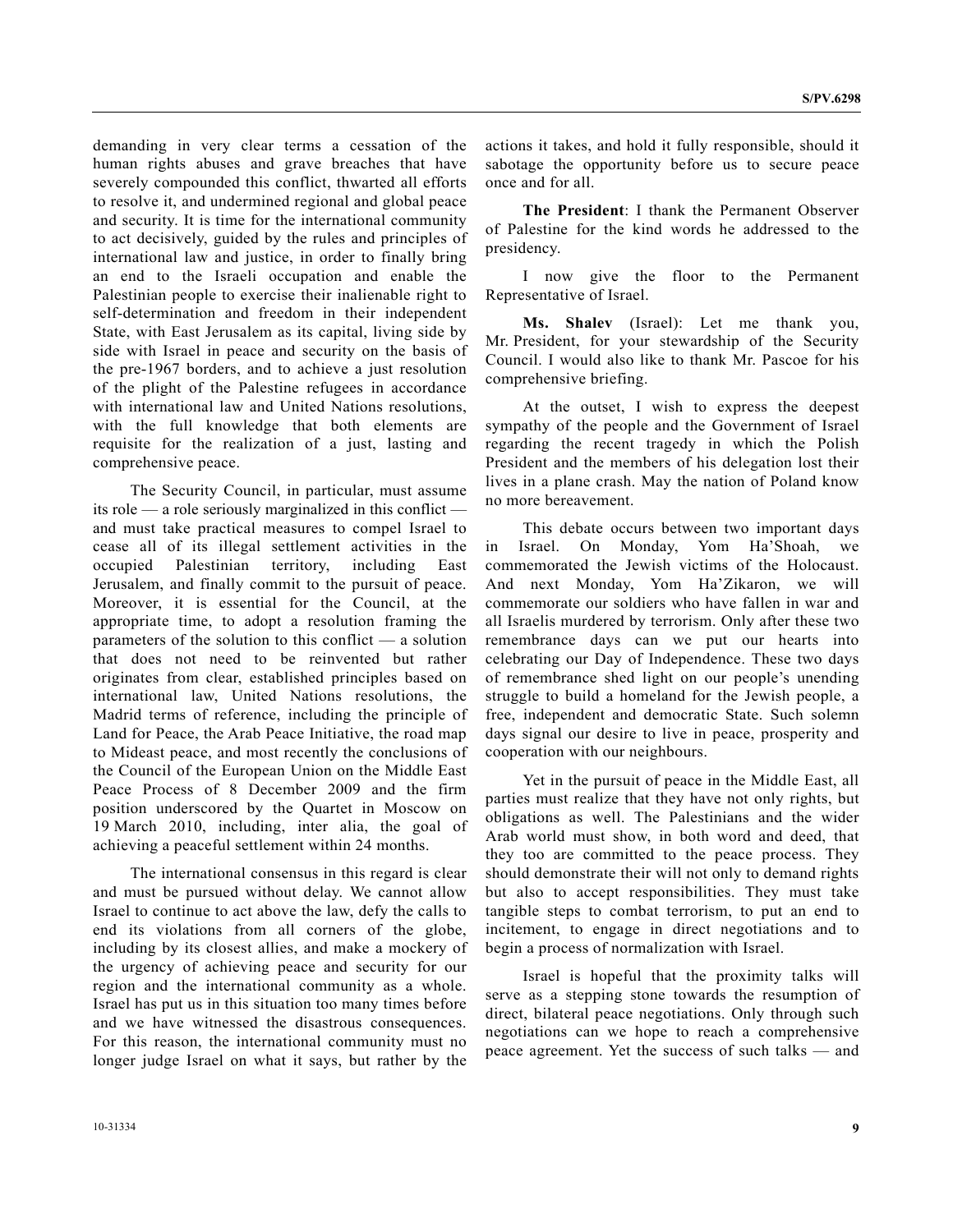their transition into direct negotiations — depends upon all in the region taking confidence-building steps.

 The Hamas terrorist rulers of the Gaza Strip maintain Gaza as an epicentre of terrorism. With support, financing and arms from Iran, Hamas brutalizes its own people while launching deadly attacks against Israeli civilians. On 1 April, across the Egyptian-Gaza border in Sinai, a massive quantity of weapons destined for Gaza was uncovered. Throughout February and March, a wave of Qassam rockets and other terrorist attacks exposed the civilian population of southern Israel to serious threats and imminent danger. As a result of these attacks, one agricultural worker in Israel was killed, while dozens of civilians were injured. Only yesterday, the Israel Defense Forces discovered terrorists planting explosive devices along the Israel-Gaza border.

 Given this reality, Israel will exercise its right of self-defence, pursuant to international law. Israel will never fail to fulfil its obligation to protect the people of Israel. Israel appreciates the efforts of the international community for the support of humanitarian work in Gaza. We maintain close coordination with the Secretary-General and relevant United Nations bodies for the supply of humanitarian aid to Gaza. In 2009 alone, 738,576 tons of humanitarian commodities were transferred to the Gaza Strip and more than 100 million litres of diesel were delivered to the Gaza power station; 10,544 Gazan patients and their companions received medical treatment in Israel. These numbers reflect only part of the humanitarian aid provided to the people of Gaza. Yet Israel is still a convenient scapegoat for the situation in Gaza. However, the truth remains self-evident.

 The complicated situation in Gaza is a direct result of the Hamas terrorist occupation. The complicated situation in Gaza is a direct result of Hamas's continued rejection of the obligations laid out by the international community, namely: recognize Israel, renounce violence and accept previous agreements. The complicated situation in Gaza is also a result of Hamas's ongoing imprisonment of Gilad Shalit who is denied his human rights, including access to international humanitarian personnel.

 Beyond Gaza, the West Bank offers an alternative future. As a direct result of Israeli-Palestinian economic and security cooperation, life for Palestinians and Israelis continues to improve. However, obstacles remain. Violence and terrorism are ever-present challenges. Israel is deeply dismayed to see a street in Ramallah named in honour of Yehiye Ayash, a Hamas terrorist-mastermind responsible for the murder of hundreds of innocent Israeli civilians: men, women and children. In another disturbing event, a town square adjacent to Ramallah was renamed in honour of Dalal Mughrabi, a leader in one of the bloodiest terrorist attacks against Israel, the Coastal Road massacre, in which 38 Israeli and American civilians were murdered. Given that the Road Map for Peace explicitly states that all official Palestinian institutions must end incitement against Israel, what message does the Palestinian Authority send by publicly honouring terrorists?

 At this point, I would like to respond briefly to concerns that have been expressed regarding recent measures relating to the prevention of the illegal infiltration of individuals into the West Bank. These concerns reflect a misunderstanding of the effect and purpose of those measures. In fact, such measures provide significant safeguards and due process protection for existing legislation; they do not extend beyond it. Let me be clear: these measures apply only to unlawful infiltrators in the West Bank and do not apply to other residents of the area.

 Let me turn to the greatest danger facing the Middle East and the world: Iran. Iran continues to threaten to wipe Israel off the map of the world while denying the Holocaust and reigniting anti-Semitism. At the same time Iran supports terrorism and violence against Israel and Jews far beyond the Gaza Strip. In Lebanon, the Hizbullah terrorist organization continues to amass arms from Syria and from its Iranian patrons, with the active consent and support of Syrian authorities. Recently, Syria supplied Hizbullah with long-range missiles in an overt violation of resolution 1701 (2006). By doing so, Syria actively threatens the fragile stability in the Middle East.

 Yet the most alarming danger is that Iran continues to pursue nuclear weapons capabilities, while mocking the diplomatic overtures of the international community. Such behaviour endangers not only our region, not merely a specific group of countries: it endangers us all, and this is recognized by all. The Council therefore has an obligation to translate this consensus into timely and effective action. To use the words of a great poet, "If it were done when 'tis done,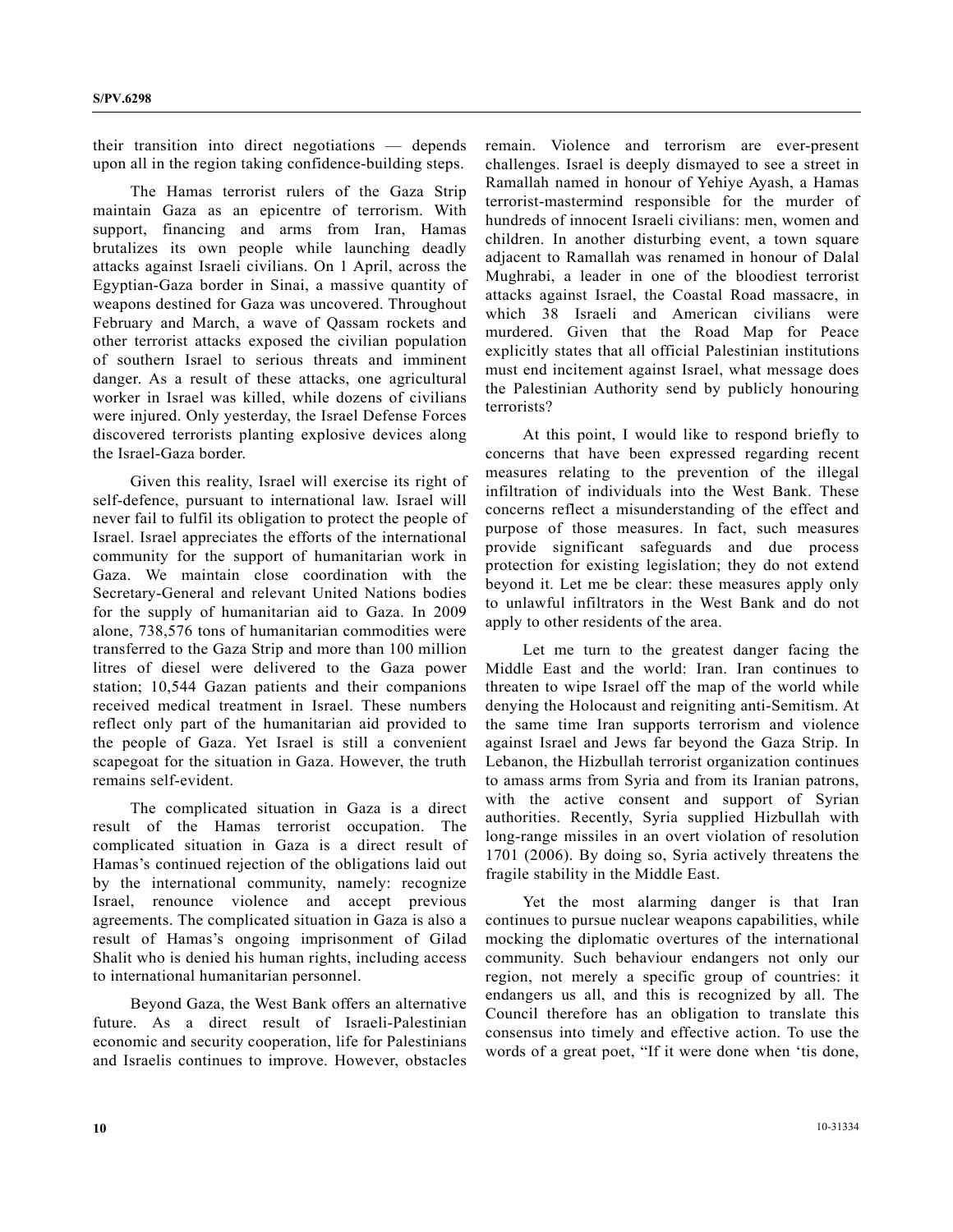then 'twere well it were done quickly" (*Shakespeare,*  Macbeth*, Act I, scene 7*).

 The Iranian threat, the menace of terrorism, the transfer of weapons to terrorist groups, the incitement and hatred taught to Arab children: these are the true dangers facing the situation in the Middle East and the question of Palestine. All in the region have a right to live without threats, and all in the region have the responsibility to confront these dangers. If those in our region recognize the relationship between rights and responsibilities, we will then be standing at the threshold of a new era for peace in the Middle East.

**The President**: I shall now give the floor to the members of the Security Council.

**Mr. Salam** (Lebanon): I welcome the presence of Under-Secretary-General for Political Affairs Pascoe and thank him for his briefing.

 At the outset, allow me to convey to the Chinese people, through the Permanent Mission of China, the sympathy of the Lebanese people in connection with this morning's tragic earthquake.

 There has never been greater international consensus on the parameters of Arab-Israeli peace. Yet, Israel is more than ever intentionally taking unilateral illegal actions aimed at predetermining the outcome of negotiations, changing the reality on the ground and rendering the two-State solution almost impossible. The Israeli Government persistently disrupts the peace efforts of the American Administration, including by expanding settlements, in particular in East Jerusalem. That is in addition to the ongoing settlement activity in the West Bank under the pretext of so-called natural growth, despite the Government's claims that it would stop settlement activities there for 10 months.

 On 3 March, Arab States reiterated their support for American peace efforts. United States Middle East Envoy Senator George Mitchell has announced an agreement on proximity talks. Yet, on 9 March, during a visit to bid for peace by American Vice President Joe Biden, Israeli authorities adopted a plan to add 1,600 settlement units in East Jerusalem. Words of condemnation came from all the over the world, including from the Secretary-General, the American Administration, the Quartet and many others. However, the Israeli Government cracked down on peaceful Palestinian civilian demonstrations in the West Bank and allowed criminal behaviour by its settlers, which

resulted in the deaths of four Palestinians. Moreover, on 21 March, the Israeli Prime Minister declared that "settlement activity in Jerusalem will not stop" and than it was "like building in Tel Aviv".

 Even as the American President was receiving Mr. Netanyahu in Washington, D.C. on 23 March to discuss ways to move the peace process forward, Israeli authorities confirmed another illegal East Jerusalem project for 20 residential units in the Shepherd Hotel compound in a neighbourhood populated mostly by Palestinians. The Israeli newspaper *Haaretz* was told by Israeli planning officials on 11 March that some 50,000 new settlement housing units in Jerusalem neighbourhoods outside the Green Line were at various stages of development and approval. The officials added that Jerusalem's construction plans for the coming decades were expected to focus on East Jerusalem, and that plans for some 20,000 apartments were already at advanced stages of implementation.

 Israeli designs target not only occupied Palestinian land in the West Bank, but also Palestinians themselves. In a bid to open the door to what could be a new wave of ethnic cleansing of Palestinians from their homelands, a new Israeli military order came into force this week. Under that new order, tens of thousands of Palestinians deemed "infiltrators" will automatically become criminal offenders liable to expulsion. Palestinians most likely to be targeted under the new rules are those whose identification cards bear home addresses in the Gaza Strip. But the term "infiltrator" could also apply to Palestinian residents of Jerusalem. What is most ironic is that the infiltrator category could also apply to previously displaced or refugee Palestinians who have been able to return to their own towns and villages in the West Bank.

 Allow me also to draw the Council's attention to the suffering of children as a result of Israeli practices. The Israeli human rights group B'Tselem told the Associated Press on 9 March that Israeli police were improperly arresting Palestinian boys during night-time raids in Jerusalem. In affidavits to B'Tselem, six boys aged between 12 and 14 described arrest raids involving around a dozen heavily armed military police, who surrounded their homes, handcuffed them and led them to cells, where they were slapped, kicked and told by interrogators to confess if they wanted to go home. One of the boys, 12-year-old Ahmad, said in an affidavit, "I was made to kneel and face the wall,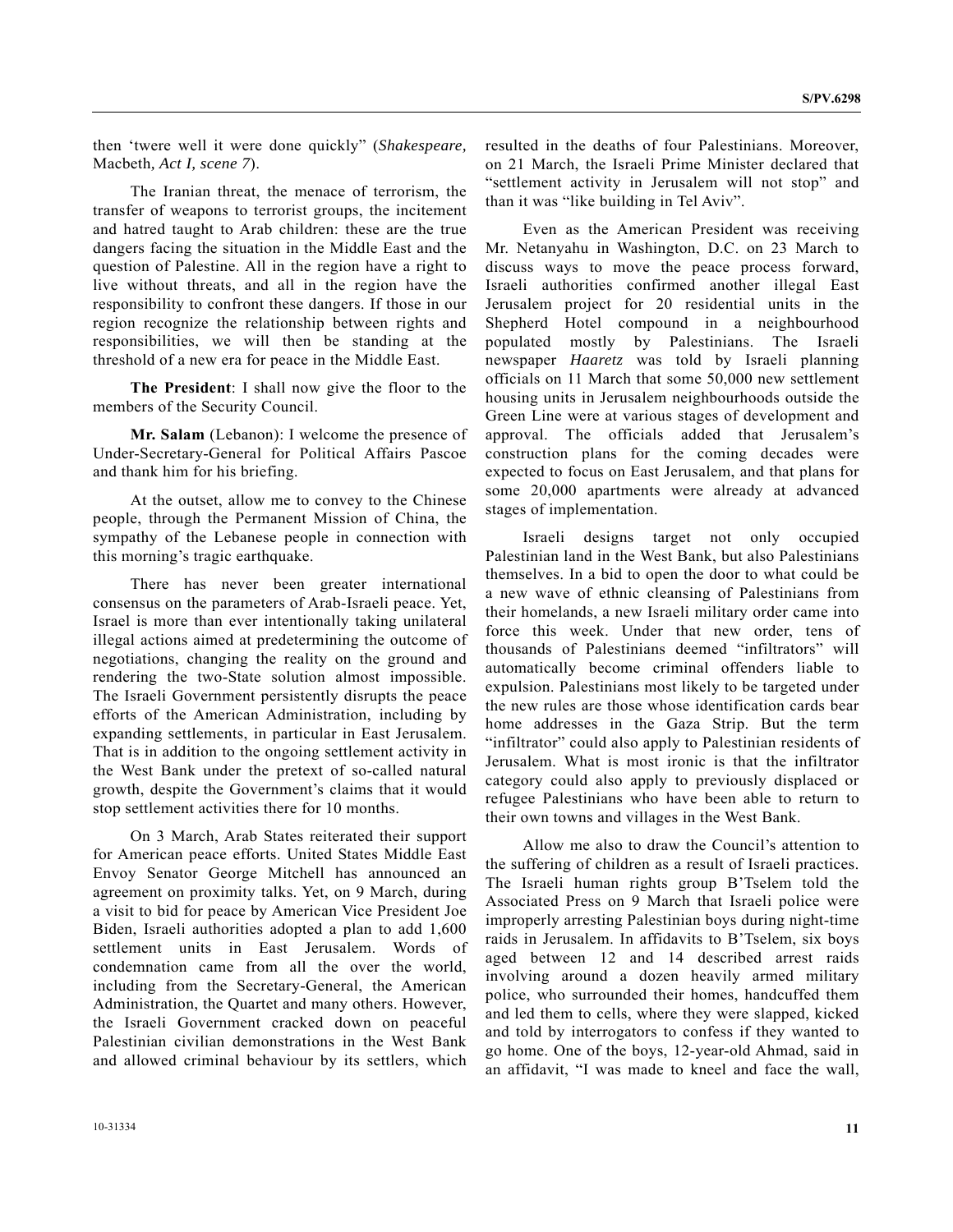and every time I moved, a man slapped me across the neck".

 Let us also not forget the plight of the more than 10,000 Palestinians in Israeli prisons and detention centres, most of whom are civilians. In our continuing efforts to put names to the faces of some of those notto-be-forgotten Palestinians in order to recall their suffering and perhaps help to put an end to their captivity, I would today like to mention the name of Nafez Haraz, a 54-year-old Palestinian from Gaza who has been in captivity for 24 years and who has been prevented from seeing some of his children for the past five years. In that regard, I would like to recall that thousands of those prisoners carried out a hunger strike on 7 April to protest the bad treatment they receive from the occupying authorities. Similar hunger strikes are planned for the seventeenth and twenty-seventh of this month.

 In Gaza, we are into the second 1,000 days of the Israeli blockade. In late February, the Foreign Minister of Ireland — the first such European Union official to visit Gaza in more than a year — described the blockade as a "medieval siege" and concluded that

"the tragedy of Gaza is that it is fast in danger of becoming a tolerated humanitarian crisis, a situation that most right-thinking people recognize as utterly unacceptable in this day".

 The Israeli blockade is illegal and immoral. Its disastrous effects on civilians in Gaza are reprehensible. The blockade must end now, as must the indiscriminate Israeli aerial bombing of Gaza, which continues to cause death and destruction.

 We believe that the Security Council should closely monitor developments pertaining to the report of the Fact-Finding Mission into the deadly war on Gaza that Israel launched at the end of 2008 (A/HRC/12/48), which is also known as the Goldstone report. In particular, we hope it will do so, because we trust that no Council member would ever tolerate impunity. In that regard, we welcome the 25 March decision by the Human Rights Council that called for independent and credible investigations into the serious violations of international humanitarian and human rights law reported by the Fact-Finding Mission and for the establishment of a committee of independent experts to monitor the independence, effectiveness and genuineness of the investigations and their conformity with international standards.

 We believe that any future negotiations, under whatever format, must concentrate on final status issues — specifically on borders, including in Jerusalem — in short, specified timeframes, and not just focus on confidence-building measures. We further believe that a just, comprehensive and lasting solution to the Middle East conflict should be based on resolutions 242 (1967) and 338 (1973), the Madrid terms of reference, the principle of land for peace, and the Arab Peace Initiative. In this regard, we welcome the affirmation by the Secretary-General and that of the Quartet on 19 March that peace talks should lead in two years to the establishment of an independent Palestinian State — that is, by March 2012.

 We also reaffirm that all measures and actions taken by Israel to alter the legal and demographic status of the territories it has occupied since 1967, including the Syrian Golan, are null and void and have no legal effect whatsoever, as per numerous resolutions adopted by this Council.

 As for the situation in Lebanon, we reaffirm our commitment to resolution 1701 (2006) in its entirety and renew our pledge to work closely with the United Nations Interim Force in Lebanon.

**Mr. Apakan** (Turkey): First of all, let me join my colleagues in extending our condolences to China after today's deadly earthquake.

 I wish to thank Under-Secretary-General Pascoe for his briefing. We fully support the Under-Secretary-General's efforts. His recent visit to Israel and Palestine was important in terms of highlighting the current issues. As Mr. Pascoe stated, efforts to put the peace process back on track are still under way. The Quartet statement of 19 March deserves our full attention and outlines what should be done in the period ahead. We look forward to the actual start of the proximity talks and continue to support United States efforts towards this end. The talks should start as soon as possible, since the absence of a functioning peace process is leading to an increasingly precarious environment in the region.

 The negotiations should lead to a comprehensive peace based on two States, agreed borders based on those of 1967, Jerusalem as the capital for both States, and a just settlement for refugees. Relevant Security Council resolutions, the Madrid principles, the Road Map and the Arab Peace Initiative provide the required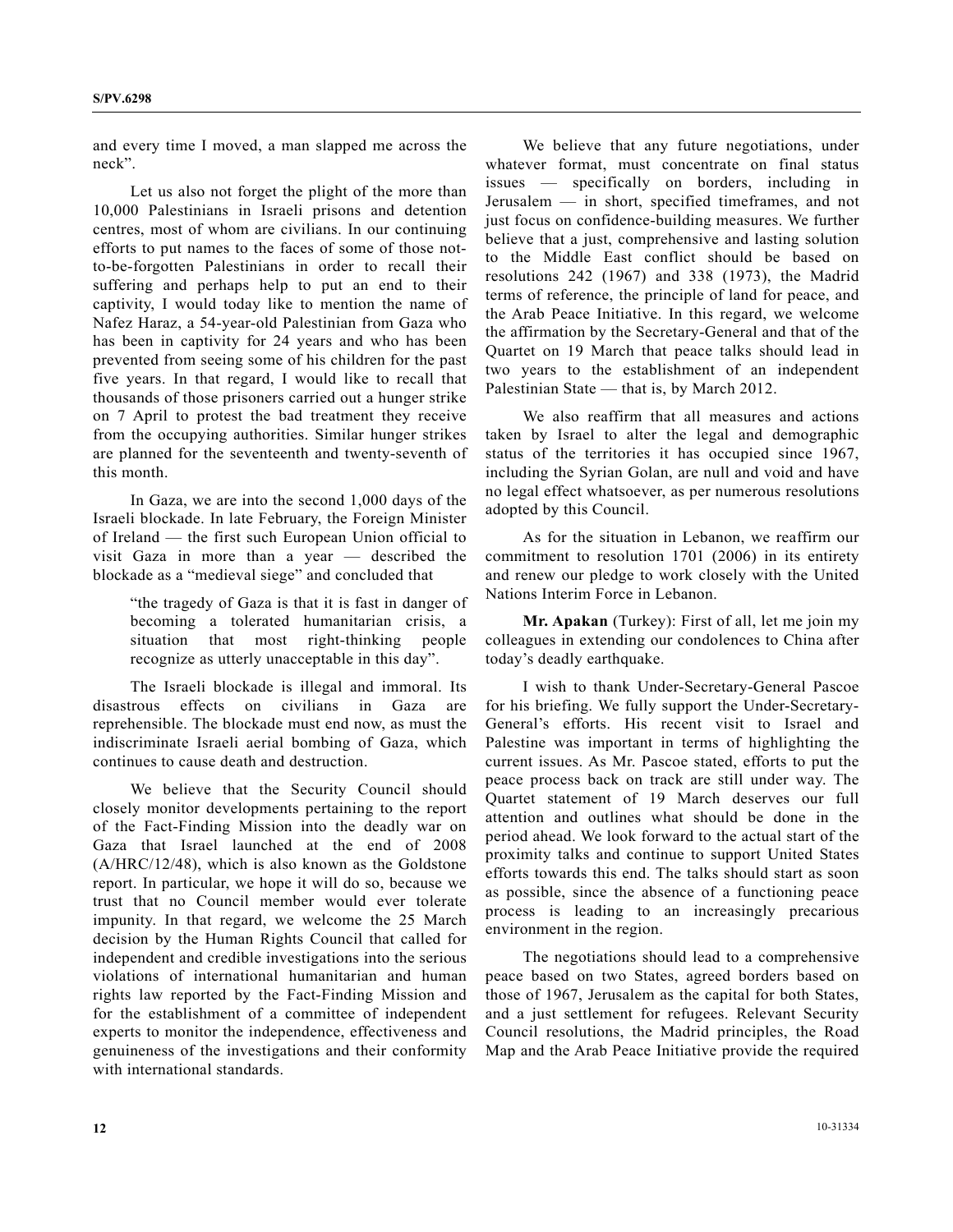basis for such an end result. We hope that this time there will be a chance for peace along these basic lines.

 The climate in the region will inevitably have a direct impact on the success of the talks. Attempting to change the facts on the ground in order to prejudice the outcome of the negotiations would yield no result, but would undermine trust. Therefore, we believe that Israel must fully and permanently stop its illegal settlement activities in the occupied territories and refrain from any unilateral or provocative action, particularly in East Jerusalem.

 Jerusalem is a deeply important issue, not only for Israelis and Palestinians, but also for Muslims, Jews and Christians throughout the world. Any attempt to change the fabric and status of Jerusalem or to take steps to perpetuate the occupation in defiance of the relevant Security Council resolutions would pose a serious threat to stability and peace.

 The historical and universal heritage of Jerusalem, which we are bound to protect and preserve, represents in itself the values of unity, peace and harmony. Therefore, instead of being pushed to the centre of the Middle East conflict, the issue of Jerusalem should be the inspiration leading the way towards lasting settlement and cooperation.

 The military escalation in the West Bank is also a cause for serious concern and places the progress made by the Palestinian Authority in State-building in jeopardy. At this stage, the focus should be on empowering the Palestinian Authority. Palestinians should be able to use more of their land and to enjoy their fundamental rights. However, restrictions continue to delay Palestinian economic and social development. In particular, the new military order enabling the occupying forces to detain, imprison and deport Palestinians from the West Bank cannot contribute to Palestinian State-building and mutual trust, let alone lasting peace in the region. We call on Israel to revise these policies, which contradict the relevant Security Council decisions.

 Disunity on the Palestinian side also continues to be of major concern. It not only hinders the maintenance of a functional socio-political system in Palestine, but impedes the resumption of the peace process. We will continue to urge the Palestinian factions to resolve their differences.

 Despite certain steps by the Israeli side, the situation in Gaza remains mostly unchanged. The siege continues, with Palestinians inside continuing to suffer without proper housing, education, infrastructure, job opportunities or health services. The situation is neither acceptable nor sustainable. The recent escalation along the borders of Gaza showed once again that, so long as the wounds of this humanitarian tragedy are left open, there can be no mutual confidence or sense of stability in the area. The full implementation of resolution 1860 (2009) holds the key to security and stability in the region. A return to normal life in Gaza and the onset of reconstruction and regular economic activity would have a very positive impact on the overall climate in the region.

 We agree with the Secretary-General that there is no alternative to negotiations for a comprehensive and just settlement, and no alternative to addressing all of the core issues necessary to a two-State solution. At this critical stage, there is also no alternative but to focus on the political process, build trust, renounce violence and push forward with determination and good will for a comprehensive peace in the Middle East.

**Mr. Barbalić** (Bosnia and Herzegovina): At the outset, let me join others in expressing our deepest grief to the representative and the friendly people of China with regard to the tragic earthquake this morning.

 I would like to thank Mr. Lynn Pascoe, Under-Secretary-General for Political Affairs, for his update on recent developments in the Middle East. We also thank the Permanent Representative of Israel, Ms. Gabriela Shalev, and the Permanent Observer of Palestine, Mr. Riyad Mansour, for their presence and contribution to our debate.

 Allow me to point out that the delegation of Bosnia and Herzegovina aligns itself with the statement of the European Union.

 Bosnia and Herzegovina remains deeply concerned over the situation in the Middle East. Recent events have additionally burdened the already fragile situation on the ground. We therefore underscore the need for an immediate resumption of the proximity talks as a prelude to full Israeli-Palestinian peace negotiations.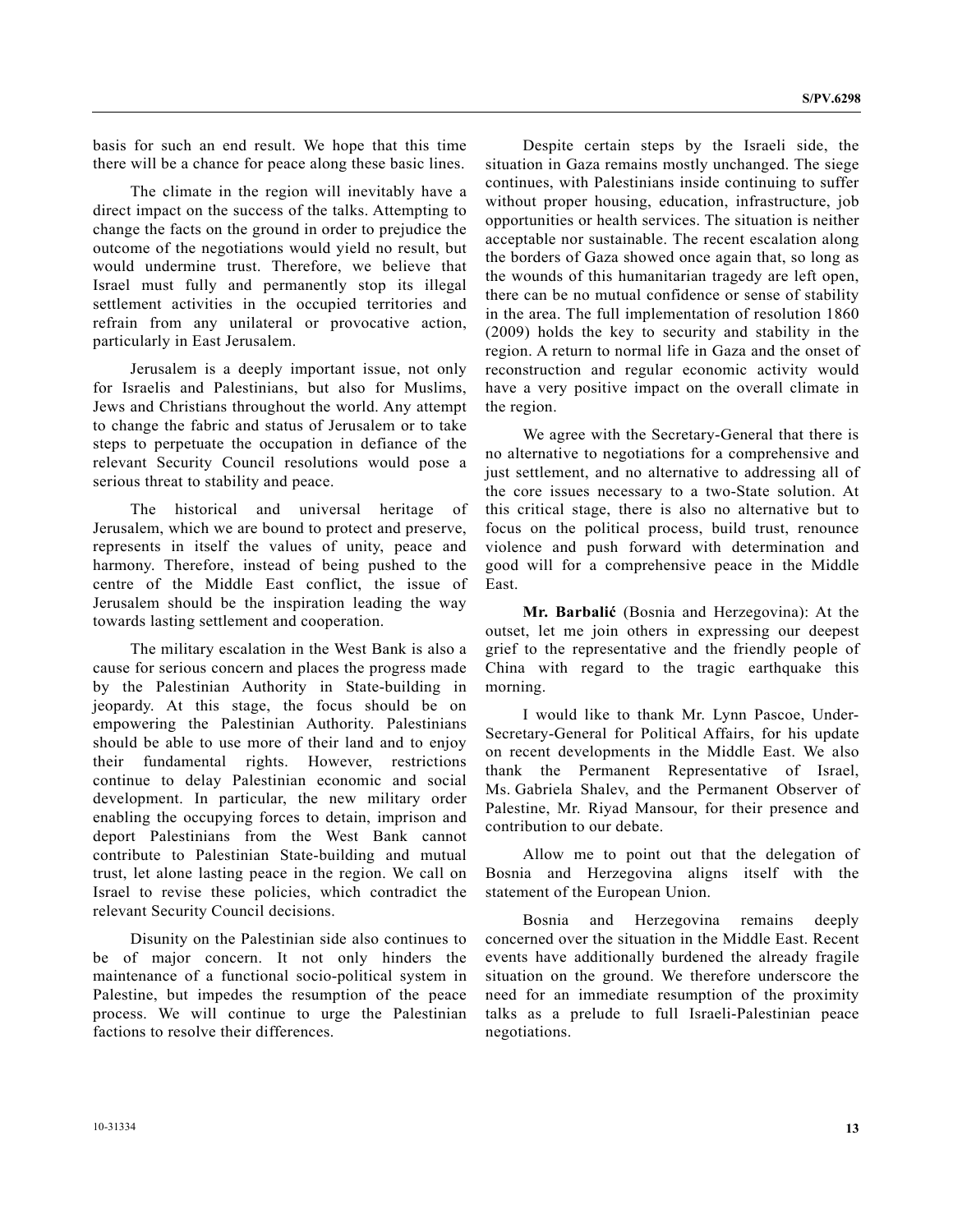We take this opportunity to underscore once again that lasting peace and security can be achieved only on the basis of the relevant Security Council resolutions, the Madrid principles, the Road Map and the agreements previously reached by the parties, as well as the Arab Peace Initiative. Bosnia and Herzegovina remains committed to the two-State solution, with the State of Israel and an independent, democratic, contiguous and viable State of Palestine living side by side in peace and security.

 In order to achieve this objective, the parties have to meet their obligations and commitments. In that sense, Bosnia and Herzegovina condemns the recent decision of the Government of Israel to approve the building of 1,600 new housing units in East Jerusalem, which came at a time when new hopes for the resumption of proximity talks were on the horizon. We reiterate that all settlement activity on occupied land is illegal under international law and is contrary to Israel's obligations under the Road Map. We call upon Israel to immediately end all settlement activities, including natural growth, dismantle all outposts erected since March 2001 and refrain from demolitions and evictions in East Jerusalem.

 Bosnia and Herzegovina does not recognize the annexation of East Jerusalem and stresses that the status of Jerusalem is a permanent status issue that must be resolved through negotiations between the parties. We also wish to stress that the holy ground of the three great monotheistic religions deserves mutual and global respect for peace, freedom of religious expression and human rights.

 Bosnia and Herzegovina attaches high importance to the determination of the Quartet to remain actively involved on all tracks and to encourage the pursuit of a comprehensive resolution of the Middle East conflict. At its last meeting, held in Moscow on 19 March, the Quartet underlined that the proximity talks are an important step towards the resumption, without preconditions, of direct, bilateral negotiations that resolve all final status issues, as previously agreed by the parties.

 We also appreciate the efforts of the United States Special Envoy, Senator Mitchell, and his tenacity in laying the groundwork for a resumption of negotiations. Furthermore, Bosnia and Herzegovina supports the view that the entire international community must help all the parties to transform the

unsustainable status quo into a politically sustainable negotiating process without further delay, with a view to reaching a peace agreement at the earliest possible time.

 Bosnia and Herzegovina deeply regrets the lack of any meaningful steps towards reconstruction and rehabilitation in Gaza. We reiterate our call for the urgent and full implementation of resolution 1860 (2009) and for the immediate, sustained and unconditional opening of crossings for the flow of humanitarian aid, commercial goods and persons to and from Gaza, in accordance with the 2005 Agreement on Movement and Access.

 Bosnia and Herzegovina strongly condemns all armed attacks on civilians and wishes to reiterate that the civilian populations must be protected. We join the Quartet in condemning the 18 March rocket fire from Gaza and we urge the Palestinian side to continue to implement its obligations to end violence. We call once more for an immediate end to all violence and terror. We urge all the parties to observe restraint and make every effort to avoid further escalation.

 I would like to conclude by emphasizing that meaningful dialogue is the only way forward. Bosnia and Herzegovina urges both the Israelis and the Palestinians to immediately resume peace negotiations as the conditio sine qua non for achieving a just, lasting and comprehensive peace in the Middle East.

**Mr. Mayr-Harting** (Austria): My delegation, like others, would first like to express its condolences to the People's Republic of China on the natural calamity it has just suffered.

 Austria would also like to thank Under-Secretary-General Lynn Pascoe for his update on recent developments in the Middle East. We thank the Permanent Representative of Israel and the Permanent Observer of Palestine for their presence here today and for their contributions to our debate.

 Austria aligns itself with the statement that will be made by the delegation of the European Union on behalf of the Union.

 The renewal of direct negotiations between the parties on all final status issues is both urgent and without alternative. To deliver on the peace and security that Israelis and Palestinians have been yearning for, leaders on both sides need to engage in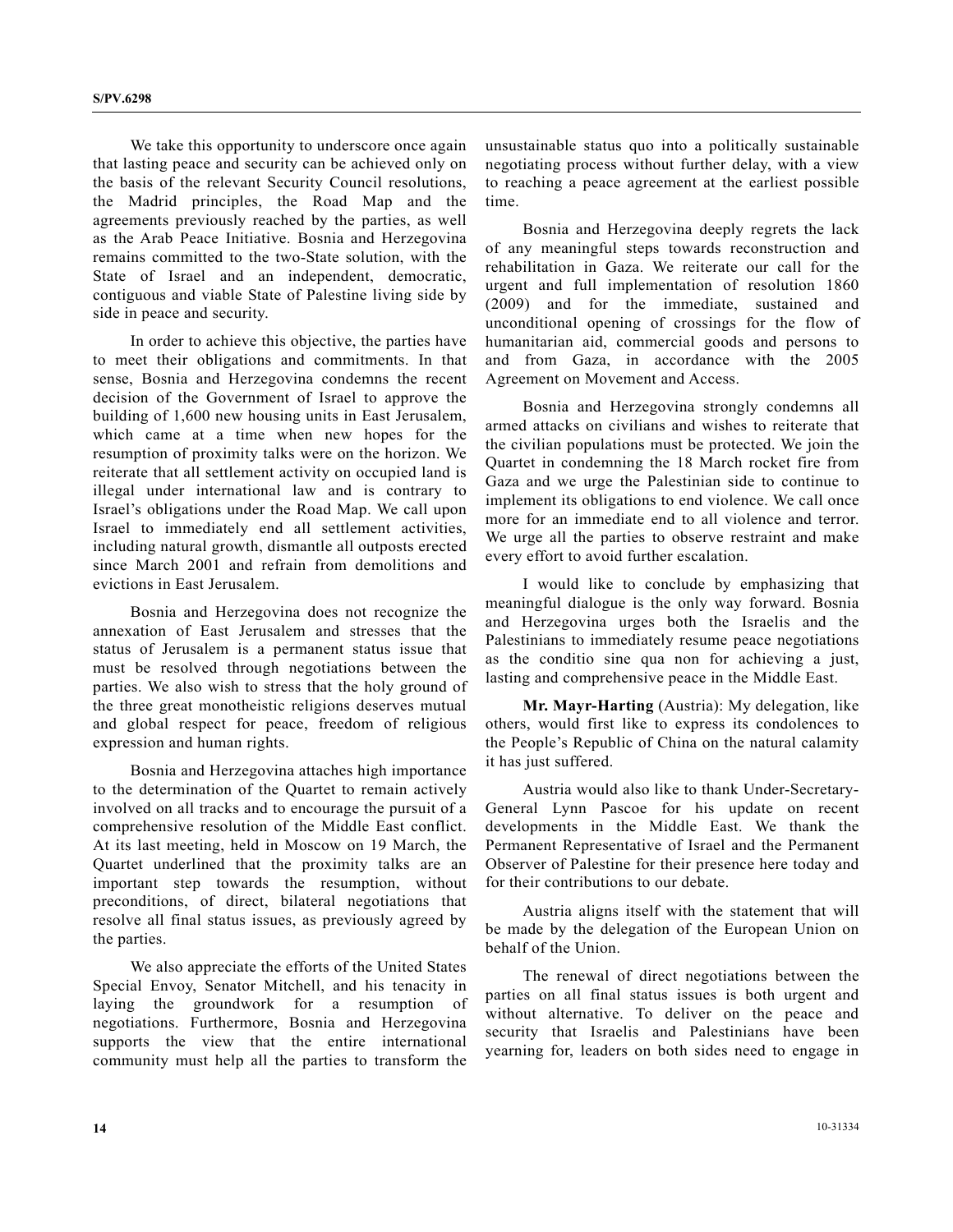good faith and come to a settlement which ends the occupation and implements the two-State solution.

 The 24 months stipulated by the Middle East Quartet should be more than sufficient to agree on final terms, provided that there is genuine political will on both sides. Each day without tangible progress undermines the position of those who argue in favour of dialogue and strengthens those who advocate extremism and violence. If there is to be trust in a renewed peace process, both parties must honour the obligations they have agreed to under the Road Map and refrain from any action that may lead to further violence and confrontation.

 As for Israel, that requires an effective halt to all settlement activities, including natural growth, and the dismantling of all outposts; the end of the construction of the separation barrier on all occupied land; and an end to evictions and demolitions. In this context, we also wish to express our grave concern about the negative implications of Military Order No. 1650 for residency and freedom of movement of Palestinians in the occupied territories, and we call on Israel to reconsider its implementation.

 We also urge Israel to reverse recent decisions to build additional housing units in East Jerusalem. We have taken note of the very clear statement that the Middle East Quartet has made, including in particular on this issue. These illegal and illegitimate policies pre-empt the outcome of final status negotiations and undercut the viability of the two-State solution.

 At the same time, we call on the Palestinian Authority to continue to make every effort to improve law and order, to confront violent extremism and to end incitement. We also look to Palestinian leaders to actively discourage any attempts to escalate tensions in East Jerusalem.

 The launch of results-oriented negotiations is also essential to Palestinian efforts to build the infrastructure and institutions of a future State that will provide opportunities, justice and security for both its citizens and their Israeli neighbours. Austria, both bilaterally and within the overall efforts of the European Union, will continue to assist Palestinian State-building. However, these efforts can ultimately succeed only with the backup of a clear and timebound perspective of a handover of administrative and security responsibility and with funding generated by normal economic activity rather than donor

strongly encourages Israel to decisively remove remaining obstacles and give positive consideration to increasing Palestinian access to land and resources in Area C. The persistent deprivation of the population of Gaza of basic commodities underscores once again the critical need for full compliance with resolution 1860 (2009). That is also true with regard to the, regrettably, continuing rocket and mortar attacks on southern

Israel. In view of the undiminished urgency of reconstruction, Austria has positively noted Israel's decision to facilitate access for construction materials for a limited number of recovery projects, including construction in Khan Younis and the ongoing efforts in water and sewage treatment. We hope that this welcome and overdue step will be followed by a comprehensive positive response to our long-standing demand to de-block all other United Nations recovery projects, and to the international community's unanimous call for the unimpeded flow of humanitarian aid and commercial goods to and from Gaza.

dependence. As confirmed by the World Bank and the International Monetary Fund ahead of yesterday's meeting of the Ad Hoc Liaison Committee in Madrid, the acceleration of improvements regarding freedom of movement and access across the West Bank and Gaza is key to sustained economic growth and hence the viability of a future State of Palestine. Austria therefore

 We wish to underline the continued need for thorough and credible investigations of all allegations of grave violations of international humanitarian law and human rights law in relation to the Gaza conflict. There must be accountability and an effective remedy for victims of such violations.

 Regarding Lebanon, we welcome the reconvening of the national dialogue by President Sleiman. Ahead of tomorrow's next round, we call on leaders across the political spectrum to advance the development of a national defence strategy. We wish to reiterate that the monopoly of the Lebanese State regarding the legitimate use of force must be respected. All arms in the country must be brought under the sole and unique control of the Government. Immediate and unconditional compliance with the embargo on all transfers of arms outside the authority of the Lebanese State is also essential to achieve the objective of exclusive Government control over all arms.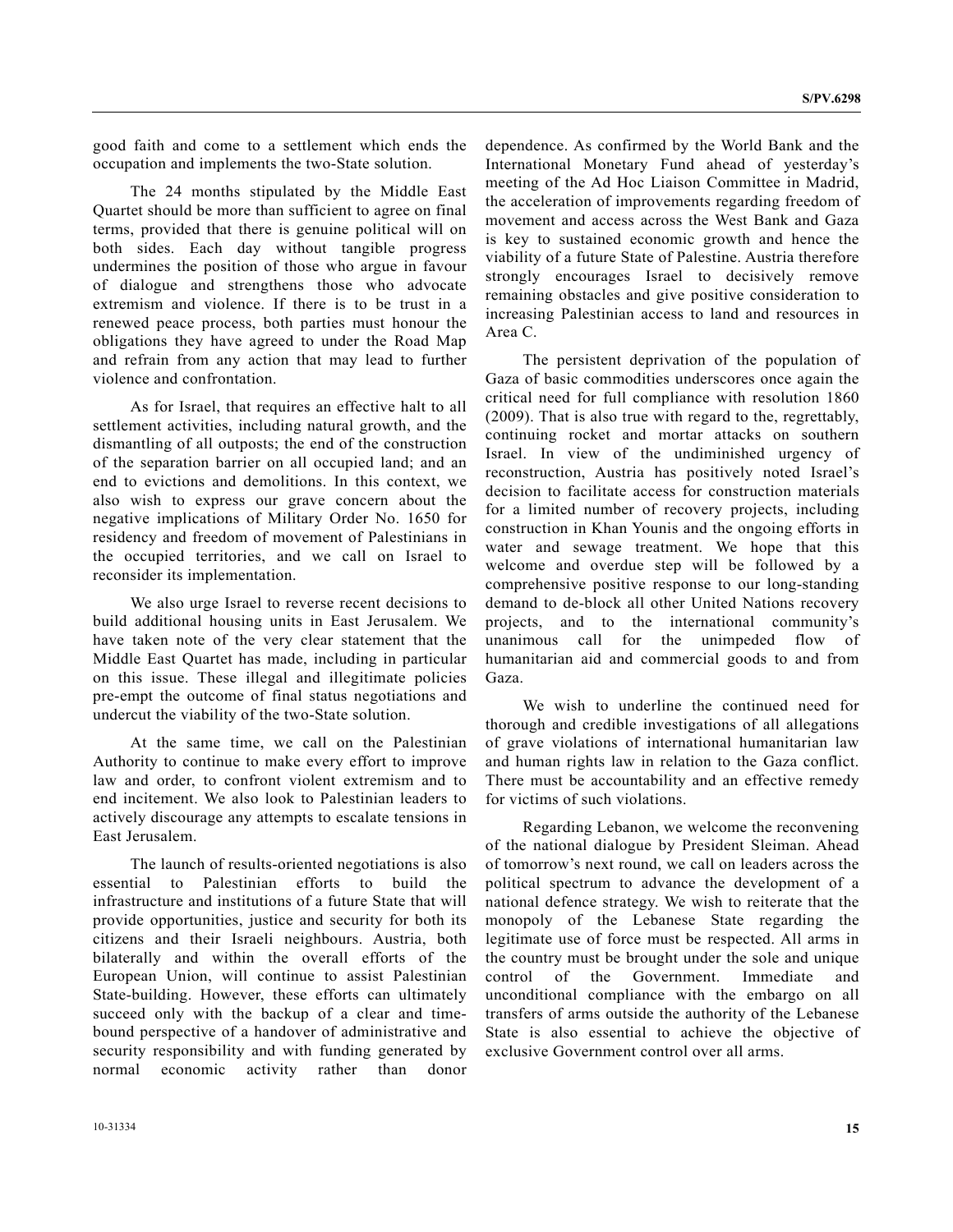There is broad consensus in the international community on the urgency of overcoming the ongoing deadlock in the search for a just and lasting regional peace. We wish to underline our continued support for the efforts of the United States in this regard. In the framework of the European Union, Austria will continue actively to look for ways to make a peace deal possible within the next 24 months and stands ready to support concrete steps on the path to comprehensive peace.

**Mr. Heller** (Mexico) (*spoke in Spanish*): At the outset, I, too, should like to join in condolences to the Government and the people of China for the earthquake that they suffered today.

 I thank Under-Secretary-General Lynn Pascoe for his briefing on the situation in the Middle East, and the Permanent Representative of Israel and the Permanent Observer of Palestine for their statements.

 Since the Council's most recent consideration of the issue at hand, the situation in the Middle East has continued to deteriorate and tension and violence between the parties have increased. The situation is most worrisome and not conducive to the resumption of dialogue. In these circumstances, the international community, including this Council, should continue to encourage the swift resumption of direct peace negotiations between Israel and the Palestinian Authority based on agreements and obligations previously reached.

 We know that this is the only way to achieve a comprehensive and definitive solution to the conflict in the Middle East that will reaffirm recognition of Israel's right to exist and enable the establishment of a politically and economically viable Palestinian State living side by side with Israel within secure and internationally recognized borders, in accordance with Security Council resolutions, the Road Map, the Madrid principles and the Arab Peace Initiative. We therefore support the Quartet's declaration of 19 March and welcome the initiative to hold so-called proximity talks so long as they lead to the unconditional resumption of direct negotiations within a reasonable time frame and do not become an exercise in distraction.

 In order to establish conditions conducive to dialogue, it is indispensable that Israel and the Palestinian Authority respect the Road Map principles that form the basis for the resolution of all pending

issues in this conflict. Similarly, both parties should avoid actions that run counter to international law and international humanitarian law, as well as any provocative statement or act of violence that could lead to an escalation of the conflict.

 We reiterate once again that the demolition of homes, evictions and the expansion of settlements in the West Bank and East Jerusalem, including so-called natural growth, constitute violations of international law and represent serious obstacles to the peace process. We urge Israel to cease these practices as soon as possible and to revoke recent measures taken in East Jerusalem so as to open the genuine possibility of resuming negotiations. Such unilateral actions should not prejudge the result of negotiations and will not be recognized by the international community.

 We commend the efforts of the Palestinian Authority to meet its commitments in the areas of security and economic development in the West Bank, which have now begun to bear fruit. In that regard, we also note the positive economic and human impact of Israel's initiative to partially lift restrictions on the movement of people and goods in the West Bank. We hope that these measures will be pursued and lead to the full and irreversible dismantling of all checkpoints, which is an indispensable condition for the establishment of a viable and independence Palestinian State.

 We are convinced that improvement in the living conditions of the Palestinian people, coupled with effective security control by the Palestinian authorities in the West Bank, are fundamental elements in the achievement of lasting peace in the Middle East. We therefore support the plan of Prime Minister Fayyad to build the economic and institutional bases of the future Palestinian State, and we call on the Quartet and the international community to actively support that effort.

 The deterioration of the humanitarian situation and the intensification of violence in Gaza and southern Israel are also sources of serious concern. The blockade of the population of the Gaza Strip has proved to be counterproductive because it perpetuates the illicit trafficking of materials, fuel and food and opens the door to the illicit traffic in weapons, thereby jeopardizing the security of the entire region. Proof of that is the increase in rocket attacks against the civilian population of Israel, which have generated new military reprisals, with tragic consequences. We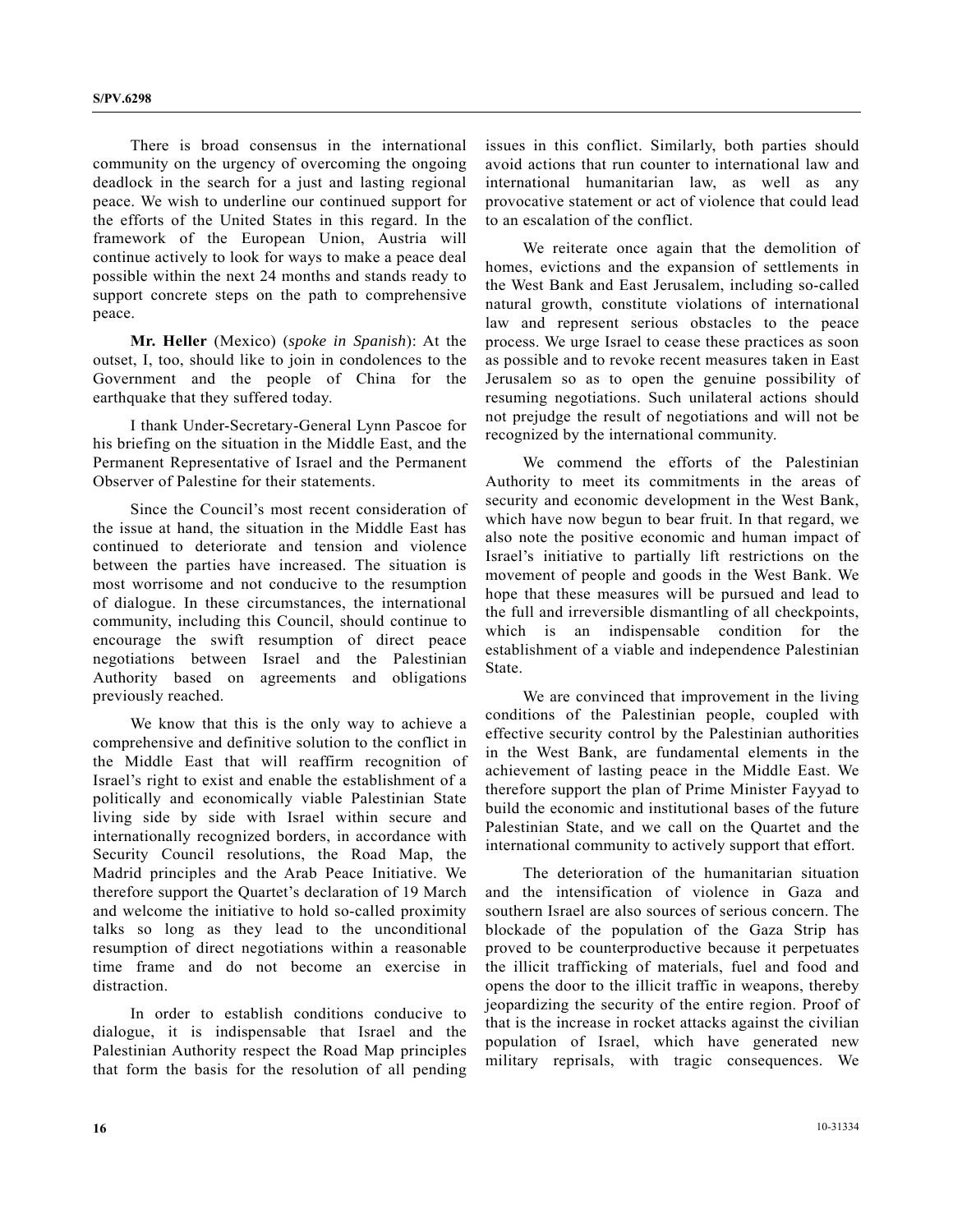condemn such acts of violence and once again urge all actors to respect the provisions of international humanitarian law at all times.

 The international community must do its utmost to prevent a new spiral of violence that could lead to armed confrontation. In these tense times, we call for general calm and respect for the provisions of resolution 1860 (2009). We insist once again on the need to establish an international monitoring mechanism to guarantee a lasting ceasefire, the opening of border crossings and the control of illicit weapons trafficking. We also support the initiatives of the Secretary-General with respect to the reconstruction of infrastructure in Gaza, and we welcome Israel's agreement to permit some of these projects to begin and to allow certain essential products to enter Gaza. This is a first step that should lead to the full opening of the crossing points. We also stress the importance of completing as soon as possible the intra-Palestinian reconciliation process, supported by Egypt. It, too, is a fundamental step towards the construction of the future Palestinian State.

 Peace in the Middle East also has a regional dimension. We are therefore concerned by the ongoing violations of the provisions of resolution 1701 (2006), in particular the daily incursions of Israeli armed forces into the territory of Lebanon; by the discovery of weapons and explosives in the zone of operations of the United Nations Interim Force in Lebanon; and by other incidents under investigation. We call on Lebanon, Israel and all other actors involved to honour the provisions of the relevant Security Council resolutions and to refrain from belligerent rhetoric that could lead to an escalation of violence. It is critical to this process that the sovereignty, territorial integrity and political independence of Lebanon be strengthened. We also hope that Israel and Syria will resume their indirect talks, which could help to begin to resolve pending questions and foster confidence and security in both States.

 In recent days there have been important initiatives in the area of arms control and nuclear nonproliferation. And we are only a few weeks away from the Review Conference of the Parties to the Treaty on the Non-Proliferation of Nuclear Weapons. The Middle East must not be an exception in this sphere. Mexico is convinced that the establishment of a nuclear-weaponfree zone in the region of the Middle East should be part of a broad, comprehensive political understanding

that guarantees peaceful coexistence among sovereign States in that region, including a future Palestinian State, and that takes account of the legitimate security concerns of all States.

**Mr. Araud** (France) (*spoke in French*): I wish to extend condolences to the delegation of China on the disaster that has just struck that country.

 I thank Mr. Pascoe, Under-Secretary-General for Political Affairs, for his briefing, and the Permanent Representative of the State of Israel and the Permanent Observer of Palestine for their statements.

 I wish to raise three points. First, our principal objective today is the urgent relaunch of the peace process. There is no alternative to the resumption of negotiations towards the creation of a viable and contiguous Palestinian State living side by side with Israel in peace and within secure and recognized borders, on the basis of Security Council resolutions and the Arab Peace Initiative. That is also the position of the European Union, as the acting head of the Union's delegation will indicate in his statement, with which France associates itself.

 On 19 March, the Quartet set out a two-year deadline for the conclusion of negotiations. But if the parties continue to be incapable of engaging in negotiations of some kind, the international community will have to commit itself to assisting the negotiations in order to guarantee the terms of a final agreement, with a view to emerging from this impasse. To that end, we are working in close cooperation with United States and Egyptian authorities at all levels to define the terms for international assistance making possible the relaunch of the negotiations, something for which we sincerely hope.

 Secondly, parallel to efforts to relaunch negotiations, developments on the ground are necessary. Here, I shall touch on two sectors: first, of course, settlement activity and, secondly, Gaza. As to settlement activity, we all know that this remains a major obstacle on the path to a settlement. The Israeli Government's decision to impose a 10-month moratorium on new construction and the issuance of new construction permits in the West Bank are a step in the right direction and should be implemented. There can be no peace without a complete end to construction in the settlements, which are illegal.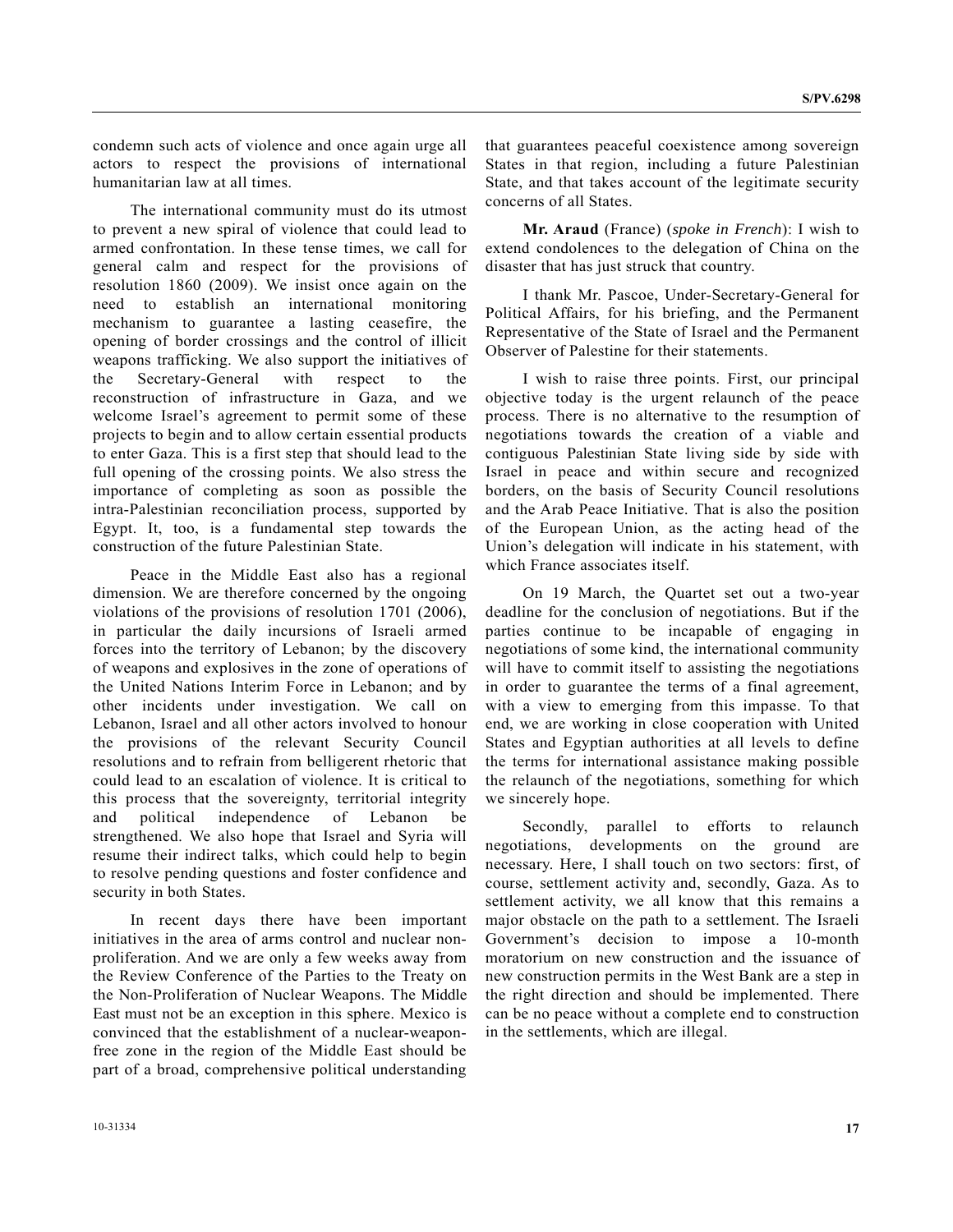As the President of the French Republic has noted, by making the prospect of a Palestinian State more difficult, settlement activity does not contribute to Israel's security. Indeed, it increases the threats. Such threats — in Jerusalem more than anywhere else are a sensitive matter, and we find developments in the holy city are most alarming. We affirm that all provocative acts must be avoided in so sensitive a city. The European Union has therefore condemned recent Israeli announcements on the construction of new housing in Ramat Shlomo and in Sheikh Jarrah.

 Settlement activities in East Jerusalem, such as the demolition of houses and other expulsions, are morally unacceptable and politically dangerous. There can be no peace without Jerusalem, which as the French President said in his statement to the Knesset on 23 June 2008, is to become the capital of two States.

 For its part, the Palestinian Authority must continue its efforts to strengthen the security sector, to establish the rule of law and to fight mercilessly against terrorism. Those should remain its priorities.

 Another matter on the ground to which we must devote attention is the situation in Gaza. Beyond the humanitarian issues, it would be a political mistake to ignore Gaza. We call for full implementation of resolution 1860 (2009), including the immediate unconditional lifting of the blockade which has affected the territory in the areas of humanitarian assistance and the movement of commercial goods and individuals. At the same time, we call for an end to weapons smuggling into Gaza.

 Israel's commitment to easing restrictions on certain United Nations projects following the Secretary-General's visit to Gaza is a step in the right direction. The announced measures must now be implemented and expanded.

 The immediate cessation of all violence, especially the firing of rockets into southern Israel, is also necessary. Finally, we call for the immediate release of Gilad Shalit, which is a matter that France has been following with close attention.

 Thirdly and finally, the international community must lend strong support to the Palestinian Authority in order to strengthen Palestinian State institutions. Israel, for its part, should work with far greater determination to help in that regard. Steps have been taken on the ground but remain insufficient. Palestinians must be

able to see that developments on the ground are in the direction of an end to the occupation, including with respect to movement and access. Here, we reaffirm our full support for the plan of Prime Minister Salam Fayyad, which is in line with the outcome of the 2007 Paris conference, which is intended to lead to the establishment of a Palestinian State in accordance with an agreed timetable.

 Let us not forget the other regional tracks of the peace process. We are working to create conditions for the resumption of talks between Syria and Israel.

 We are also continuing our efforts with respect to Lebanon, and we welcome the fact that the situation there has remained calm. But we must remain vigilant and continue to urge the parties to fully implement resolution 1701 (2006). Here, there is no lack of matters of concern. In this context, we reaffirm the crucial role played by the United Nations Interim Force in Lebanon.

 The international community and the Security Council have a major role to play, for the situation in the Middle East is of concern to us all. France is ready to play its full role in this effort, and it was to that end that President Sarkozy put forward the idea of a peace summit to back United States efforts and to complement resumed peace talks, and to be prepared in cooperation with all stakeholders.

**Mr. Issoze-Ngondet** (Gabon) (*spoke in French*): I wish first of all to convey sincere condolences to the Chinese delegation regarding the earthquake that struck China this morning.

 I wish also to thank Mr. Pascoe, the Permanent Observer of the Palestinian Authority and the Permanent Representative of Israel for their statements.

 We have come together once more to assess the situation in the Middle East in the light of recent events in the region. Since our previous debate, the Israeli-Palestinian conflict has been the subject of intense diplomatic activity. Meeting in Moscow in March, the international Middle East Quartet called for a settlement freeze and established a two-year timetable for a peace agreement. For their part, Arab League heads of State and other representatives met in Sirte, Libya, on 27 March to consider the situation in the Middle East. They declared that they were favourable to indirect negotiations between Israelis and Palestinians, in line with a proposal made by United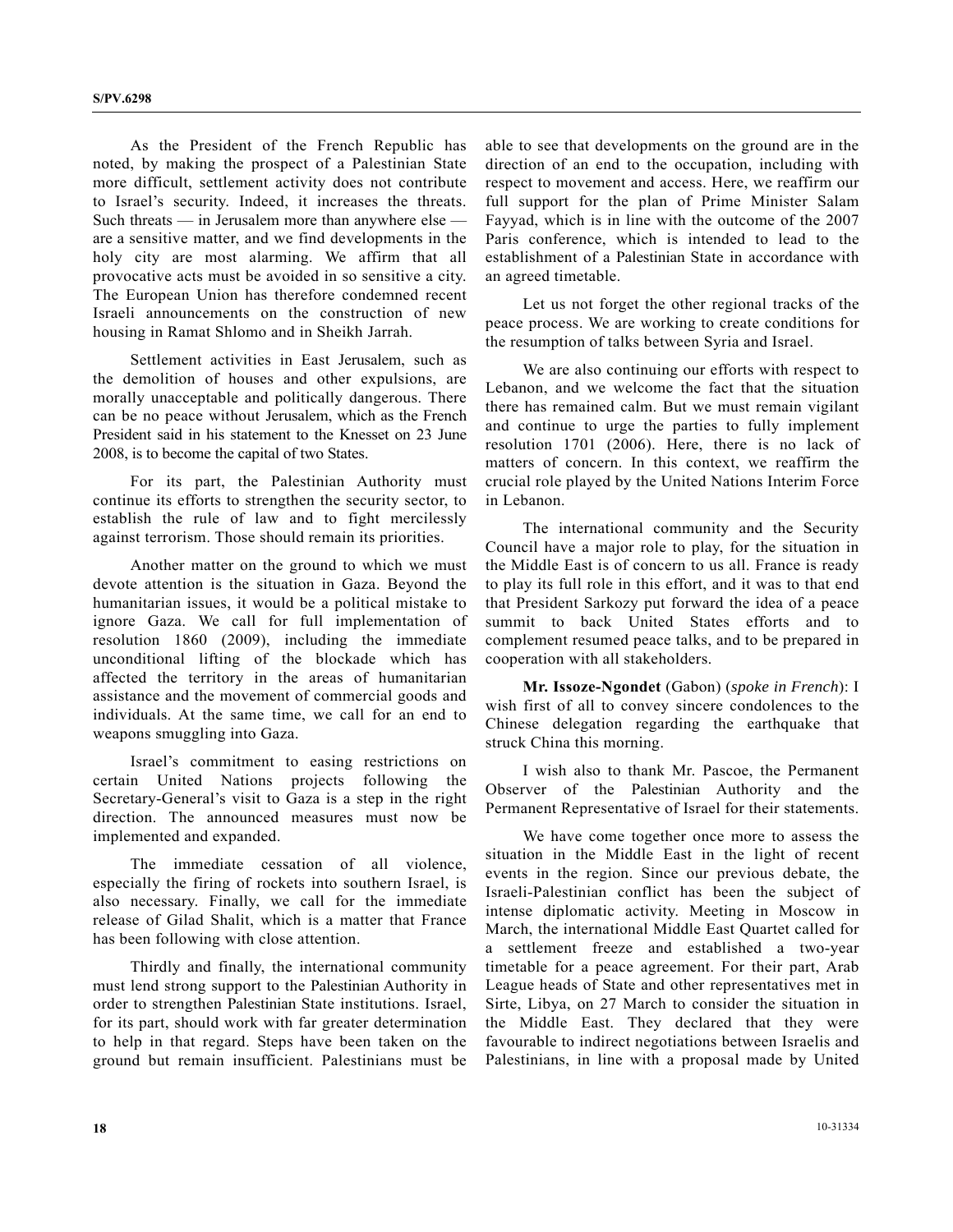States Special Envoy George Mitchell on his most recent visit to the Middle East in March.

 At the highest level, the United States has made efforts to help the two parties to overcome their disagreements and begin negotiations. Vice-President Joseph Biden visited the region, in a rather difficult context, to advance the cause of peace. President Barack Obama received Prime Minister Benjamin Netanyahu in Washington, D.C., for talks aimed at a rapid resumption of peace negotiations between Israel and the Palestinian Authority. Gabon welcomes all of those diplomatic efforts, which give us some reason for hope, even if the peace process remains at an impasse. Indeed, recent intransigence in the positions of both parties is affecting prospects for the resumption of political dialogue.

 Gabon reiterates its position in favour of seeing the two parties re-engage in peace negotiations and urges them to follow the Road Map and the Arab Peace Initiative and to abstain from acts that could undermine the chances for peace.

 In this regard, we fully support the statement made by the Secretary-General on 24 March 2010 on the need to lift the Gaza blockade. The effectiveness of such a decision could contribute to re-establishing a climate of confidence between the two parties, enabling proximity talks to be undertaken once again and re-launching the peace process, which is so vital to the geopolitical and strategic stability of the entire region.

**Sir Mark Lyall Grant** (United Kingdom): I should like to express the condolences of the British Government to the delegation of China on the loss of life following the devastating earthquake today.

 I would also like to thank Under-Secretary-General Lynn Pascoe for his briefing this morning.

 Peace in the Middle East remains a key priority for the United Kingdom. As long as a sustainable solution eludes us, the situation in Palestine and Israel will remain a catalyst for resentment, violence and extremism. So it is in the interest of this Council, which is charged with maintaining global peace and security, and of the rest of the international community to encourage a rapid resumption and conclusion of negotiations between the parties, leading to a lasting peace.

 The end state is clear — an independent and viable Palestinian State living side by side in peace and security with Israel and its other neighbours. This objective is shared by almost all of the international community. There is also broad international convergence on the parameters of a conclusive solution: two States, borders based on those of 1967, Jerusalem as the capital of both States, and a just settlement for refugees.

 But whatever the will of the international community and whatever its shared goal and common understanding of the parameters, there can be no peace until the parties themselves take the necessary steps to move the process forward. I would like to make four points on what we believe needs to happen in order to make progress.

 First, peace can be achieved only through negotiations. We urge the parties to urgently enter into proximity talks. Both sides should be prepared to use the talks to discuss all core issues. But indirect talks are no substitute for direct negotiations, so the aim must be for proximity talks to rapidly lead to face-toface negotiations. Setting a clear time frame is key. We therefore welcome the 24-month time frame articulated in the Quartet's 19 March statement.

 Secondly, both sides must work harder on creating an atmosphere conducive to peace. That requires them to abide by their previous commitments and to avoid provocation and incitement. Israeli settlement activity in the occupied territories, including in East Jerusalem, is illegal under international law and should stop. Last month's announcement of 16,000 new housing units in the Jerusalem settlement of Ramat Shlomo was not only illegal, but had an immediate negative impact on the prospects for resumed peace talks. We are also concerned by the recent Israeli decision to change the deportation rules for Palestinian nationals living in the West Bank. We urge the Israeli authorities, in accordance with international law, to respect the freedom of Palestinians to live in the West Bank and to move freely within the Palestinian territories.

 The Palestinian side must also refrain from incitement. The recent deaths of two Israel Defense Forces soldiers in Gaza — and Israel's response, which resulted in the deaths of at least four Palestinians were a tragic reminder of the risk of a return to a cycle of violence. It is the responsibility of Hamas, if it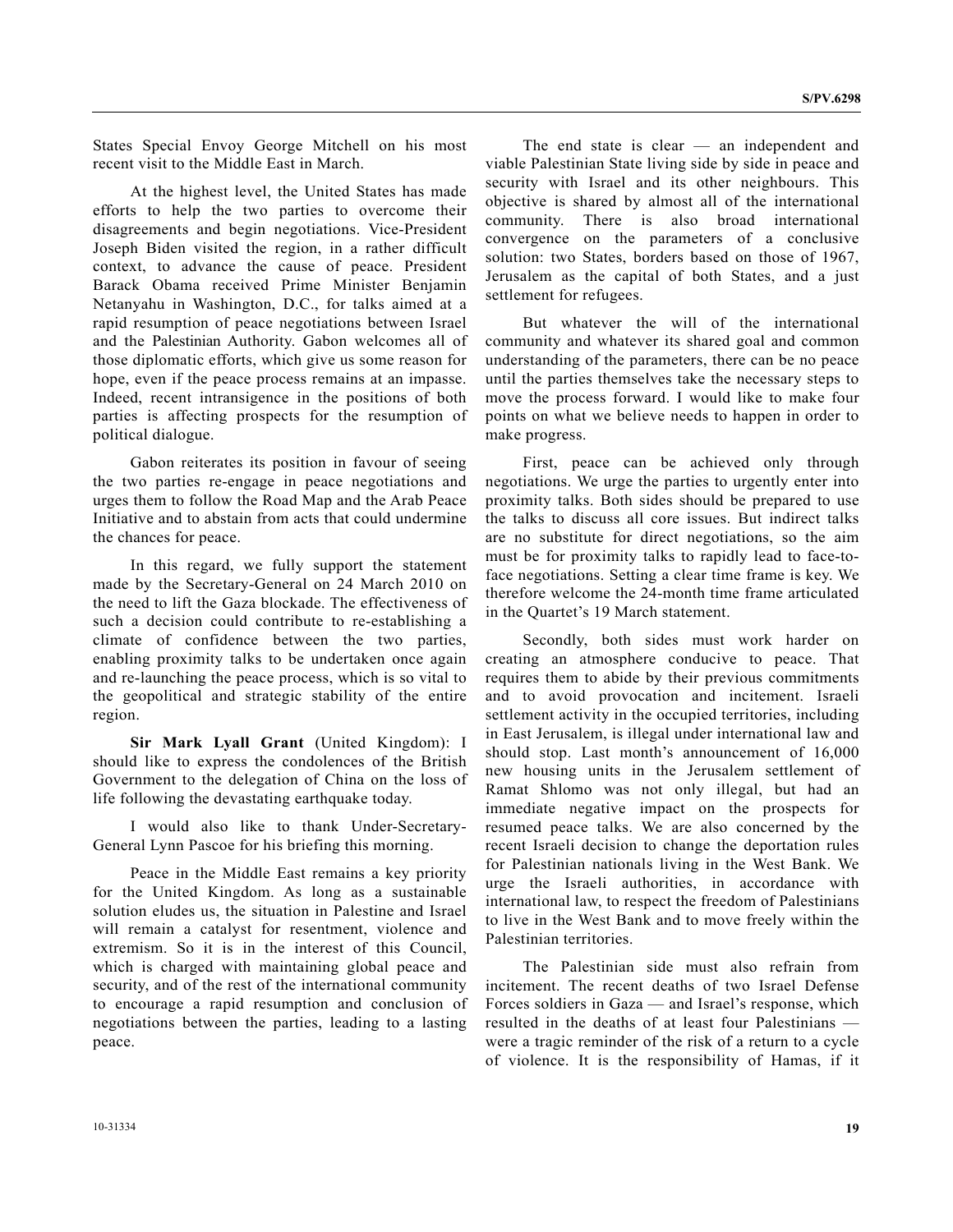genuinely wants a peaceful and better future for the citizens of Gaza, to ensure an end to all violent attacks emanating from Gaza and to release unconditionally Gilad Shalit, who has been held without Red Cross access for nearly four years. The Palestinian Authority should also avoid any actions that make restarting the negotiations more difficult. In particular, we find any form of commemoration or celebration of individuals who have been responsible for the death of civilians deeply distasteful.

 Thirdly, sustainable peace requires a viable Palestinian State represented by a united leadership. We continue to support the Palestinian Authority's twoyear State-building plan that will lay the foundation of a future State. This ambitious and impressive effort needs to be reinforced by a unified leadership.

 Fourthly, Israel must ensure that its actions do not damage the prospects for a viable Palestinian State under unified leadership. Israel's de facto blockade of Gaza only serves to radicalize and isolate its population, a key stakeholder in any future peace. Furthermore, it is a failed policy. The tunnels are becoming more sophisticated, to the point where there are frequent reports of four-by-four vehicles being smuggled through them. Consequently, it is almost certainly more difficult to monitor and control the flow of illicit weapons into Gaza, and Hamas is profiting, both financially and politically, from the tunnel economy.

 We welcome the limited Israeli cooperation with the United Nations Gaza reconstruction initiative and the easing of restrictions on the flow of some goods into Gaza, as outlined by Mr. Pascoe. But it is not sufficient. We urge Israel to open the crossings so Gazans can access the means to meet their needs legitimately.

 Finally, the region and the wider international community must play a key role. We fully support the efforts of the United States Administration to bring the parties to the negotiating table. Active Arab engagement and encouragement will also be crucial to creating an atmosphere conducive to peace and securing the desired end state. The region, this Council, the Quartet and the broader international community must send a clear and unambiguous message about our shared vision, the parameters of a solution and our willingness to stand ready to provide practical support, as required, once negotiations get under way. The world is ready and waiting, but it is up to the parties themselves to take the first steps.

 **Mr. Long Zhou** (China) (*spoke in Chinese*): I thank you, Mr. President, for convening today's open debate.

# (*spoke in English*)

 A strong earthquake struck the Yushu region in Qinghai province in China today. The earthquake caused heavy losses in terms of the lives and property of the local people. The central and local Governments have responded rapidly and are making every effort to organize rescue and relief work. I would like to take this opportunity to thank previous speakers for the support and sympathy they expressed for the Chinese people and Government.

## (*spoke in Chinese*)

 The current situation in the Middle East remains serious. The peace process in the Middle East remains at an impasse. We are seriously concerned and worried about this situation. An early solution to the Middle East question is a shared expectation of the international community. It is also in the common interests of the various parties and critical to regional and international peace and security. The international community should make concerted efforts for the early settlement of the issue. We hope that this meeting will provide new impetus to the Middle East peace process.

 It is the consistent view of China that political negotiation remains the only way to solve the problem. We hope that the parties will maintain their faith in peace talks and demonstrate the political will to create favourable conditions for an early resumption of the talks. Israel's declaration that it would build settlements in East Jerusalem and other practices run counter to international efforts and create new obstacles to the resumption of talks. We strongly reject such practices. We urge Israel to respond to international appeals by ceasing construction of its settlements and separation wall in the occupied Palestinian territory.

 We are opposed to any act that undermines the basis for such talks and mutual confidence and prejudges the outcome of those talks. We are deeply concerned by the decision of Israel to implement its military order in the West Bank and its possible negative consequences. We call upon Israel to give careful consideration to its own interests and to overall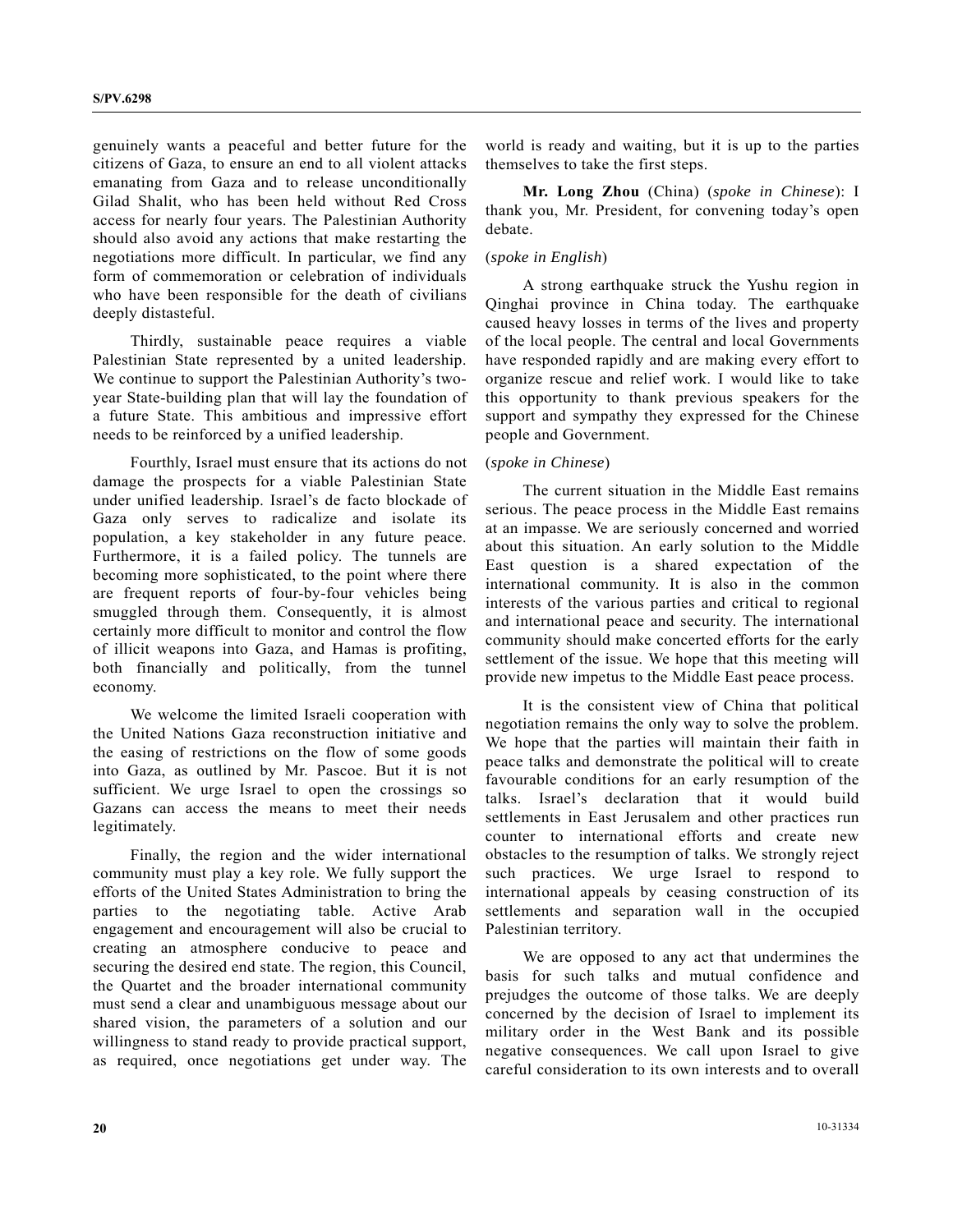peace and stability in the region before taking action and to create positive conditions for the resumption of talks. We urge all parties to implement Security Council resolution 1860 (2009) in earnest and to facilitate the lifting of the blockade of the Gaza Strip so that construction can start as soon as possible and people can return to their normal lives and live in dignity.

 The realization of intra-Palestinian reconciliation is very important to restarting the Middle East peace process. We hope that all parties will focus on their long-term national interests, consolidate unity and join hands in achieving independent, self-reliant and viable statehood for the Palestinians.

 With the return of spring all life awakes anew. We await the early return of spring in the Middle East peace process. We welcomed the declaration of the Quartet last month in Moscow. We hope that all parties, including the Quartet, will take practical measures to facilitate the early resumption of talks. We also hope that the Security Council will play a greater and more effective role in this process.

 The Chinese Government supports the legitimate rights and interests of the Palestinian people and their just cause. We support the two-State solution based on the relevant United Nations resolutions, the Arab Peace Initiative and the principle of land for peace. Together with the international community, China will maintain its support for the efforts of the Palestinian people to achieve statehood and for the realization of just, lasting and comprehensive peace in the region.

 **The President**: I would like to express the sympathy and condolences of the Security Council to the people and Government of China in this tragic natural disaster.

 **Mr. Onemola** (Nigeria): I, too, would like at the outset to express our condolences to the representative of China for the earthquake that occurred this morning. Our hearts go out to the victims. We also wish to thank Mr. Lynn Pascoe, Under-Secretary-General for Political Affairs, for his briefing.

 We are having this debate once again in the backdrop of escalating tensions between the Israelis and Palestinians. Recent efforts to bring the two parties together in proximity talks were rendered futile because of provocative actions and pronouncements on both sides. It is a matter of regret that, instead of showing genuine commitment to the peace process and providing the requisite confidence-building measures to promote it, the Israelis and Palestinians have continued on a path that undermines peace between them. The situation in Gaza is steadily gathering momentum for a downward spiral into another cycle of widespread violence and destruction. We urge the two parties to sheathe their swords and embrace peace.

 As was the case during our last debate, neither party to the conflict can escape blame for actions and pronouncements that are harmful to the peace process. The clashes in Khan Yunis, which resulted in deaths and reprisal strikes, as well as the new Israeli military order that gives the power to detain, imprison and deport Palestinians deemed to be infiltrators in the occupied territory, are illustrative of these inimical actions.

 We reiterate our call on Israel and the Palestinians to exercise utmost restraint in their actions and utterances. The two parties should heed the wellmeaning appeals from different quarters, not least the Quartet, to resume negotiations without further delay. Arbitrary actions, such as the construction of new settlements in East Jerusalem, the launching of rockets and air strikes and the imposition of blockades, will not solve the problem. Sustained dialogue, no matter how tedious, will in the long run prove to be the most potent weapon for the resolution of intractable conflicts.

 The relevance of a two-State solution needs no reiteration in these debates. There is no alternative to it. All parties and interlocutors should take bold measures to create the conditions conducive to the achievement of a comprehensive and lasting peace in the Middle East. Progress in that direction will depend on the resumption of direct negotiations. Demonstrable political will and commitment to the peace process would also be helpful. The international community should continue to support and encourage Israelis and Palestinians to stay the course of peace.

 We hope that the next briefing and debate on this question will take place in a different atmosphere, and we look forward to our participation in it.

**Mrs. Viotti** (Brazil): Let me start by expressing our deep sympathy to China for the tragic loss of lives caused by the earthquake today.

 Brazil welcomes the holding of this open debate on the situation in the Middle East. I would like to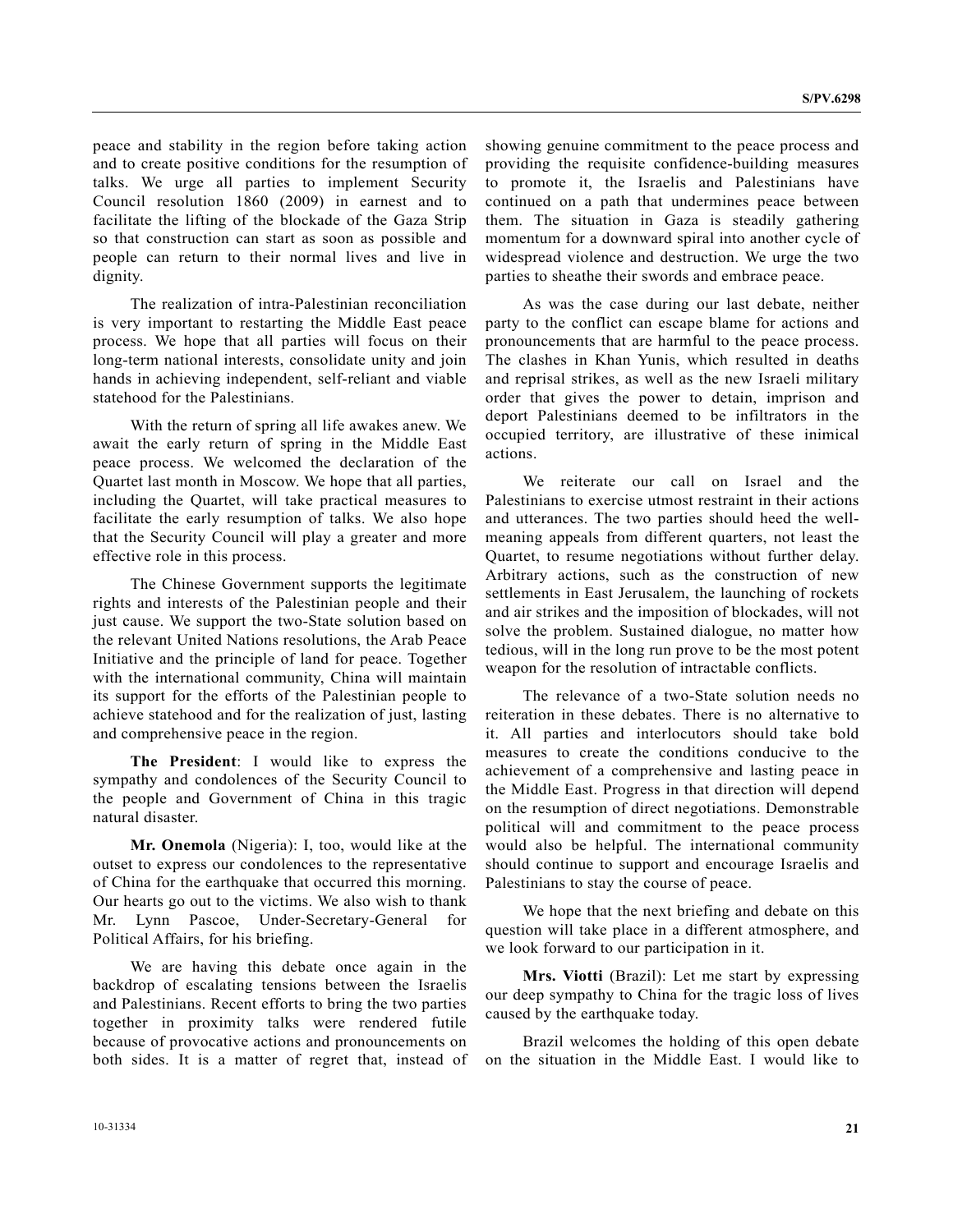thank Under-Secretary-General Lynn Pascoe for his briefing and Ambassadors Riyad Mansour and Gabriela Shalev for their contributions.

 The situation in the region is volatile again, as confrontations between Israeli security forces and Palestinian protesters, including at religious sites in Jerusalem, have left Palestinians dead and several wounded. Rockets have again been fired, bombs dropped and incursions resumed. This is all very unfortunate and worrisome. Unfortunately, the deterioration in the security situation in the occupied territories is not surprising. We have all long been saying that the status quo is unsustainable. Violence is the visible expression of the lack of hope in view of the absence of a real peace process. We must make no mistake — political and security conditions are likely to deteriorate further if no serious negotiations are initiated very soon. An apparent sense of security created in Israel by military and physical containment is precisely that — only apparent. And even if it proved effective for Israel, it would not be so for other countries which, directly or indirectly, suffer the consequences of this open wound in the Middle East.

 An independent, democratic and viable Palestinian State, living side by side with Israel in peace and security within internationally recognized borders, remains the only solution to the Arab-Israeli conflict. We therefore welcome the efforts of the United States and others to restart the peace process through the so-called proximity talks. They may help to overcome the current paralysis if they are a credible means to a genuine and comprehensive settlement. We do not need talks about talks, with no immediate effect, howsoever modest, on the reality of the occupied territories. In this context, we welcome the timeline set by the Palestinian Authority and endorsed by the Quartet in its latest declaration on the establishment of a Palestinian State.

 The continuation of Israeli policies that prejudge the result of negotiations and change the demographics of the West Bank and East Jerusalem make it more difficult for negotiations to be resumed. We are very concerned about reports of new Israeli regulations that give the military apparently sweeping powers to detain, imprison and deport Palestinians in the West Bank. It is not clear why such measures have been taken at this time and for what practical purpose. There is no doubt, however, that they may become a major source of instability and violence. Palestinians should also do

their part. Overcoming their divisions, keeping extremists in check, including in Gaza, and enhancing democratic governance is essential.

 While peace is in the hands of the parties themselves, the international community must sustain its involvement throughout the future peace process. This was one of the main considerations that led President Lula to visit the region recently. In all his encounters in Israel, Palestine and Jordan, he pressed for serious, action-oriented negotiations. Brazil reiterates its support for the holding of a comprehensive international conference on the Middle East once conditions are appropriate. Further engagement by relevant players from outside the region will prove beneficial. The international community, including the United Nations, must also continue to support the Palestinian Authority's Statebuilding agenda. As the Secretary-General indicated in his most recent briefing to the Council on 24 March on this issue, Palestinian statehood must become an emerging reality. We are encouraged by the latest positive report of the World Bank on the progress made by the Palestinian Authority in this regard.

 Today, the Council is holding yet another open debate in which delegations will regret the humanitarian situation in Gaza, with little practical effect on the ground. Access to basic goods and services remains vastly insufficient. The Israeli decision to allow further exports of Palestinian goods and the entry of building materials, and to approve some United Nations reconstruction projects, should be welcomed. However, it barely scratches the surface of the problem. Israel should act swiftly to reconcile its security concerns with the movement of persons, goods and services into and out of Gaza. We call upon the international community to consider concrete ways to help address the problem.

 Another unresolved issue related to the war in Gaza is accountability. There continues to be a need for credible and independent investigations, in line with standard international practice, on the disturbing findings contained in the Goldstone report (A/HRC/12/48).

 We must continue to avoid the return of conflict between Lebanon and Israel. All parties must therefore faithfully implement their obligations under resolution 1701 (2006), violations of which should be fully investigated. We also urge the international community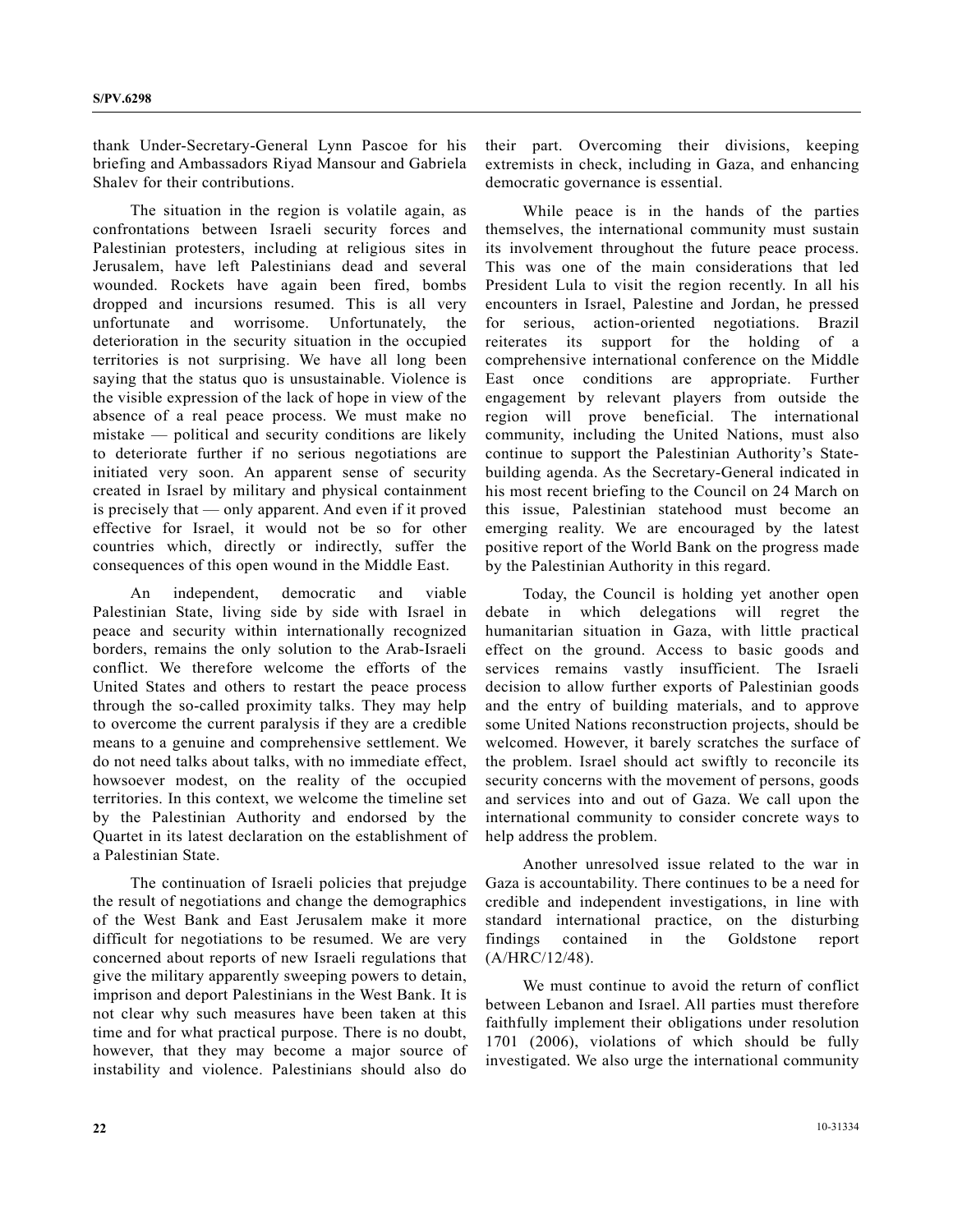to assist Lebanon in building up its State capacity and helping the central Government to exercise its authority throughout the country.

 Peace usually requires difficult decisions to be made by all sides. It does not emerge from skilful tactics but from true statesmanship. Those who believe that there can be peace or security in the Middle East without a Palestinian State are deceiving themselves. Rather than trying to avoid the emergence of such a State, they should help to create the conditions for it to be peaceful, prosperous and democratic.

 **Mr. Rugunda** (Uganda): Uganda joins the other members of the Security Council in expressing condolences and sympathies to the Government and people of China following the deaths, injuries and destruction after the earthquake that occurred there today.

 I thank Mr. Lynn Pascoe, Under-Secretary-General for Political Affairs, for his comprehensive briefing on the situation in the Middle East, including the Palestinian question. I also thank the Permanent Representative of Israel and the Permanent Observer of Palestine for their statements.

 The peace process in the Middle East is at a critical and delicate phase, and the situation remains tense. Uganda commends the international and regional efforts that have been undertaken to restart negotiations, including the recent United States efforts to start indirect talks between Israel and Palestine. We also commend the willingness of both Israel and the Palestinian leadership to hold indirect peace talks.

 However, despite the efforts that have been made to restart negotiations, we are concerned that no progress has been made. We remain convinced that a comprehensive and lasting solution to the Middle East problem will be achieved only through negotiations. We call for the immediate resumption of negotiations with a view to achieving a comprehensive peace based on the vision of two democratic States, Israel and Palestine, living side by side in peace and security.

 We commend the continued efforts of the Palestinians towards fulfilling their obligations under the Road Map, particularly in the security sector, where they have continued to maintain law and order, and in the areas of economic development and State-building. We are concerned about Israel's continued construction of settlements in the occupied territory, which is not consistent with its obligations under the Road Map. We consider Israel's decision to build 1,600 new homes in East Jerusalem and other units near Bethlehem, as well as the inclusion of the two mosques on the list of Israeli national heritage, to be moves that threaten and undermine the trust that is so sorely needed. We call for a complete freeze on all settlement activity, including natural growth.

 The deterioration of the security situation is a matter of concern. We deplore the continued rocket attacks on Israel and Israel's continued air strikes on Gaza, which have intensified during the reporting period. These attacks do not help bring the parties to the negotiating table; they only alienate them further. We call on all parties to exercise maximum restraint, avoid further escalation and fully implement resolution 1860 (2009).

 We reiterate our concern over the grave humanitarian situation caused by the continued blockade imposed on Gaza. While welcoming the limited opening-up by Israel that has helped a limited number of United Nations projects to start, we feel this does not go far enough. We call for an end to the blockade of Gaza, as called for in resolution 1860 (2009).

 We are also concerned that the Palestinian groups have yet to overcome their differences. These divisions are detrimental to overall negotiations on the Middle East question and to efforts for the reconstruction and development of Gaza. We therefore call on all Palestinians to resolve their differences and achieve unity within the framework of the intra-Palestinian dialogue.

 On Lebanon, we welcome the national dialogue that took place recently. We see it as a positive step towards resolving the outstanding issues in Lebanon.

 **Mr. Churkin** (Russian Federation) (*spoke in Russian*): I would like first to extend our deepest sympathy to the Chinese delegation in the wake of the tragic earthquake that struck their country.

 We are grateful to the Secretariat and Under-Secretary-General Pascoe for the briefing on the situation in the Middle East.

 We would like to reiterate the Russian Federation's policy of comprehensive support for an Israeli-Palestinian settlement process, whose final goal should be the establishment of an independent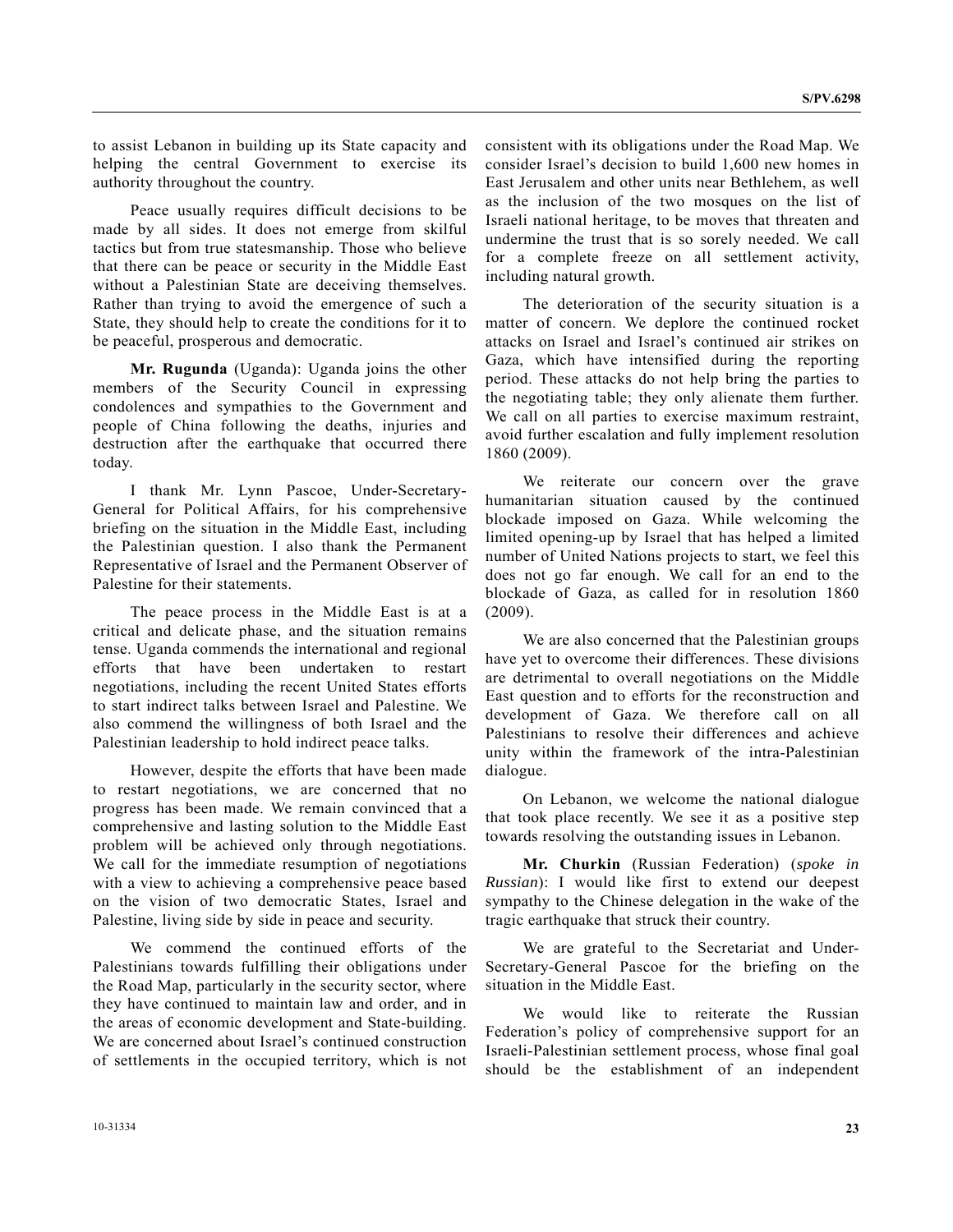Palestinian State living side by side in peace and security with Israel. Of course, the priority in that connection continues to be the launching of proximity talks, which should eventually lead to direct dialogue. It is clear that it will be extremely difficult for the parties to achieve that. However, there is no alternative to relaunching the peace process on an international legal basis, as endorsed by the Quartet's Moscow statement.

 We would like to underscore the need for the parties to fulfil the relevant provisions of the Road Map, first and foremost ending settlement activity. Unfortunately, many of the actions of the Israeli leadership in the West Bank and East Jerusalem, where there are plans for large-scale construction, can only arouse serious alarm. The intention of Israeli authorities to deport a significant number of Palestinians from the West Bank is fraught with additional risks of exacerbating tensions in Israeli-Palestinian relations and the region as a whole, and destabilizing the situation in the Palestinian territories.

 We would also like to express our concerns with regard to the ongoing tension in Gaza and the continuing blockade of the Strip, the negative actions of extremists, including rocket fire against Israeli territory, and the disproportionate use of force by Israel, all of which lead to the suffering and death of civilians. The deterioration of the situation in Gaza in March, which is the most serious since the end of the Israeli military operation in December 2008 and January 2009, is a very dangerous development. The Russian Federation is working on that issue with the leadership of Hamas. They have confirmed to us that authorities in the Strip favour preserving calm and that they have no interest in escalating tension. They are taking relevant steps to prevent the firing of rockets from Gaza.

 We fully support Mahmoud Abbas as the leader of all Palestinians and his policy aimed at seeking political solutions to complex problems facing Palestinians. At the same time, we would like to underscore the need to restore inter-Palestinian unity on the basis of the Egyptian initiative. Among other things, that would strengthen Palestinian potential for negotiations. Events in that regard continue to have our full attention.

 We would like to emphasize that a united Arab position is very important in the current, very complex

situation in the peace process. We were pleased to note that, at the League of Arab States summit held in Libya, Arab States demonstrated a responsible approach and expressed their commitment to the Arab Peace Initiative. It is precisely in that spirit that Russia presented its policy during the Quartet's meeting in Moscow, to which I have referred. That very important international step was intended to assist the immediate participants in the dialogue so that they could again begin to work on substantive agreements, with the help of international diplomatic efforts in the Middle East, including those of Senator Mitchell.

 Our consistent policy is aimed at ensuring that the Quartet consistently carries out its mission. While we can all agree that the Quartet has not been entirely successful in that regard, it is clear that there is no alternative to the collective working methods adopted in the framework of the Quartet. Close cooperation between the Quartet and the League of Arab States is one of Quartet's best tools for enhancing its effectiveness. We expect that, once Israeli-Palestinian consultations have resumed, more substantial dialogue on an Arab-Israeli settlement will take place at the Moscow Middle East conference.

 I should now like to say a few words on Lebanon. We are extremely alarmed by the growing instability along the Blue Line and the statements coming from both sides with regard to the possibility of resumed full-fledged conflict in the zone. It is for that reason that it is now very important to reverse the trend in growing provocative actions, including, for example, Israeli incursions into Lebanese airspace, so as to prevent tensions from escalating into direct military confrontation in southern Lebanon and to achieve strict compliance by all sides with the requirements set out in resolution 1701 (2006). We are convinced that, with the assistance of United Nations forces, the Lebanese Government is a position to provide stability there. With the situation in the region currently alternating between a return to negotiations on a comprehensive Arab-Israeli settlement and a return to confrontation, we cannot allow the Lebanese spark to again ignite conflict in the Middle East.

 **Mr. Wolff** (United States of America): I would like to thank Under-Secretary-General Pascoe for his briefing.

 Before turning to the subject at hand, let me join other colleagues in extending our condolences to the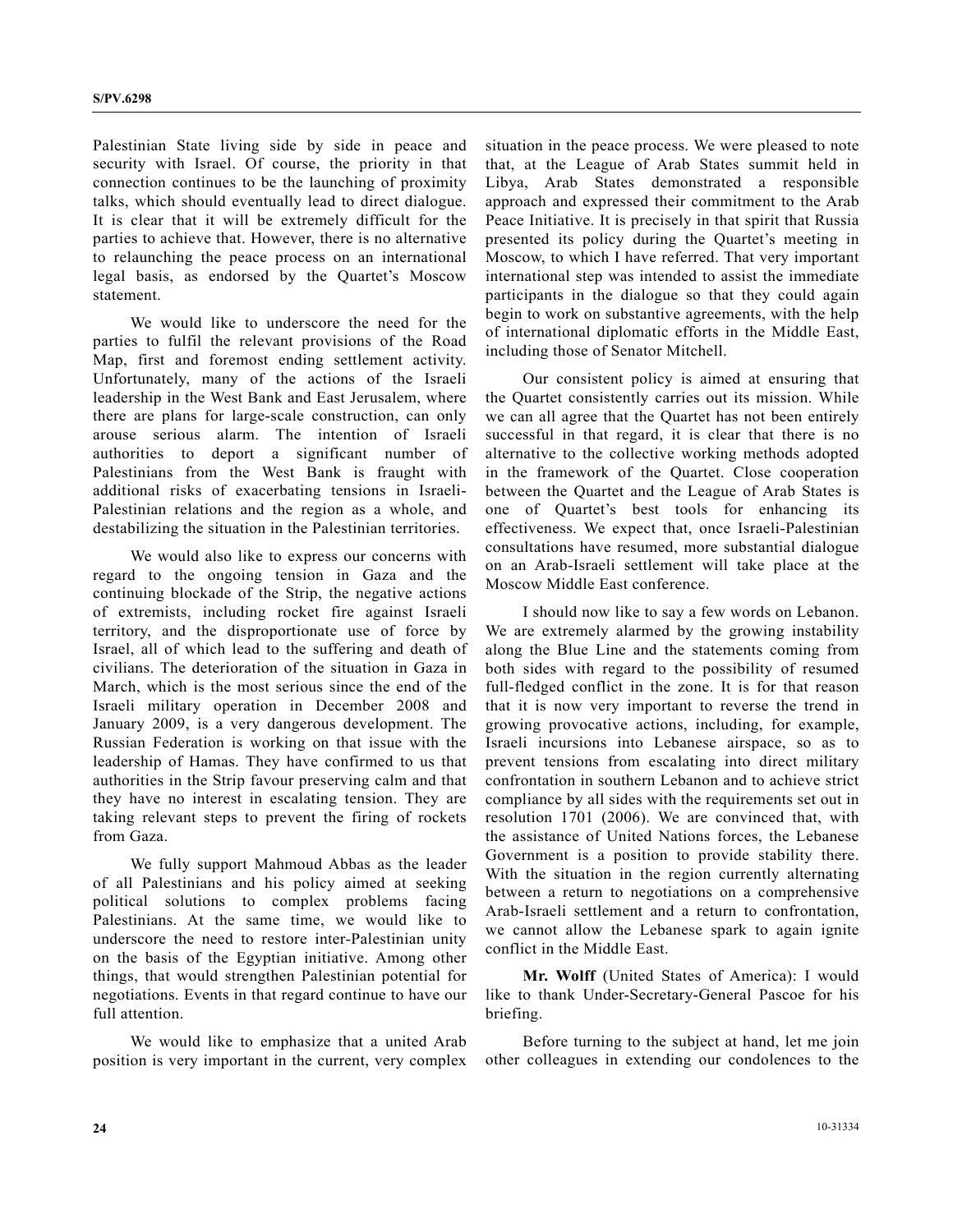Government and people of China on the loss of life and the injuries suffered by so many as a result of the devastating earthquake.

 Advancing the cause of comprehensive peace in the Middle East remains one of the United States highest foreign policy priorities. Our commitment to that goal is undiminished, and the resumption of negotiations towards a two-State solution is the best way forward. All concerned must confront a basic reality, that is, that the status quo of the past decade has neither produced long-term security nor served the interests of the parties. Such a path means more instability and more unrealized aspirations for Israelis, Palestinians and others throughout the region.

 Today, we are witnessing a struggle between those in the region who accept peace and coexistence with Israel and those who reject it and seek continued violence. The latter course means drawing out a conflict with tragic human costs that threatens Israel's long-term future as a secure and democratic Jewish State and denies Palestinians the dignity of a State of their own. The two-State solution is the only way to resolve the conflict. The status quo strengthens the rejectionists, who claim peace is impossible, and weakens those who embrace coexistence.

 At the same time, those willing to negotiate must be able to show results for their efforts. Those who preach violence, strife and bloodshed must be proven wrong. All of the regional challenges that we face, including combating violent extremism and promoting both democracy and economic prosperity, become harder if rejectionists grow in power and influence. The current path is not sustainable for either Israelis or Palestinians.

 We therefore call again on our international partners, both inside and outside the Council, to support the resumption of proximity talks that lead, as soon as possible, to direct Israeli-Palestinian negotiations. We invite all involved to promote an atmosphere of cooperation between the parties, and we renew our specific call for Arab States to establish regional and multilateral dialogues with Israel, concurrent with the resumption of bilateral negotiations. Only through good-faith negotiations can the parties mutually agree on an outcome that ends the conflict and reconciles the Palestinian goal of an independent and viable State based on the 1967 lines, with agreed swaps, and the Israeli goal of a Jewish State with secure and recognized borders that reflect subsequent developments and meet Israeli security requirements. We also believe that the parties can mutually agree on an outcome that realizes the aspirations of both parties for Jerusalem and safeguards its status for people around the world.

 The Secretary-General underscored those points when he addressed the Arab League summit in Libya on 27 March. He also conveyed the belief of the Quartet's members that those talks should lead to a settlement, negotiated between the parties within 24 months, that ends the occupation that began in 1967 and results in the emergence of an independent, democratic and viable Palestinian State living side by side in peace and security with Israel and its other neighbours.

 It is also important that the parties fulfil their Road Map obligations. Unilateral actions taken by either party cannot be allowed to prejudge the outcome of negotiations and will not be recognized by the international community. Our position remains clear: We do not accept the legitimacy of continued Israeli settlement activity. Israel should also halt evictions and demolitions of Palestinian homes. We have made our views on these issues clear over the past several weeks.

 At the same time, the Palestinian Authority should continue to make every effort to ensure security, to reform its institutions of governance and to take strong, consistent action to end all forms of incitement. In this regard, we strongly condemn the glorification of terrorists, either through official statements or by the dedication of public places.

 Still, we should not overlook the significant progress made by both sides in the West Bank over the past year, including marked improvements in the local economy, greater fiscal transparency and accountability, advances in the rule of law and the start of a more cooperative practical relationship between Israelis and Palestinians that we hope will develop further.

 The Palestinian Authority has demonstrated its commitment to reform and institution-building. It is laying the foundations of a future Palestinian State. The Authority's strong fiscal policies, supported by more than \$3 billion in donor assistance over the past two years, and its commitment to improving security and the rule of law in the West Bank helped generate significant economic growth in 2009.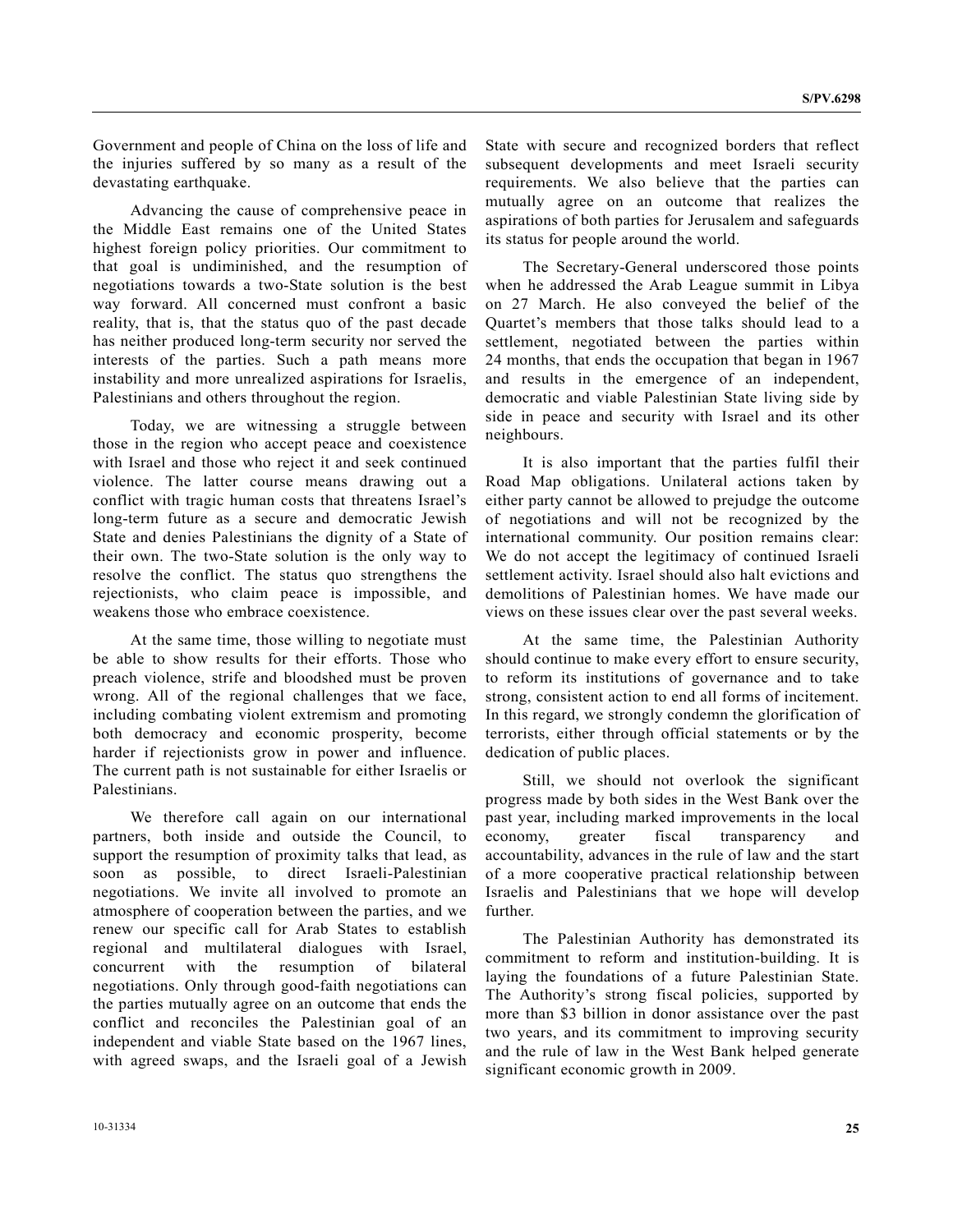The Palestinian Authority's actions are inspiring investor and consumer confidence, and we are seeing positive signs of private sector growth and development in the West Bank. For instance, three venture capital funds are set to be launched this spring, with the support of United States, Arab and European investors. The Authority is also beginning to prepare for an investment conference in Bethlehem in June that will focus on small- and medium-size enterprises. Meanwhile, subscription rates in Wataniya, the Palestinian's second mobile telephone provider, have continued to climb since its launch in November 2009. And nine affordable housing initiatives, which could result in 16,000 new units, are in various stages of development throughout the West Bank. We strongly endorse the Palestinian Authority's two-year programme to build the institutions for a Palestinian State that will undergird this progress.

 Israel has also taken significant steps to improve Palestinian access to domestic and external markets, including by easing checkpoints. For example, thousands of vehicles per week have been entering the West Bank from Israel through the Jalameh-Gilboa crossing since it was reopened and expanded in November 2009. This step, coupled with continued relaxation of checkpoints between Jenin, Nablus and Ramallah has helped infuse cash and raise demands for goods and services into the northern West Bank. In another example, tens of thousands of people travel to Bethlehem from Israel and the West Bank during the Christmas season, contributing millions of dollars to the local economy.

 Of course, these signs of increased economic activity and growth can be undermined by renewed violence. And more needs to be done. But we should not ignore these reminders that Israelis and Palestinians can work together to build a brighter future for ordinary citizens on both sides.

 In contrast, the situation for civilians in Gaza remains extremely difficult, despite some small recent steps forward. The Palestinian Authority is in effect a lifeline to more than half a million people in Gaza, making sure that Palestinian Authority salaries are paid and social welfare payments are made on time. The Authority plans to devote roughly half of its \$3.9 billion budget to Gaza in 2010. We urge all parties and partners, including Israel, to focus on meeting the humanitarian needs of those in Gaza and rebuilding the

civilian private sector that will be the engine of Gaza's recovery.

 Israel has taken steps to improve the flow of humanitarian goods into Gaza in order to alleviate the hardship and stress that civilians in Gaza continue to face every day. Israel has also increased the quantity and scope of non-food items entering and exiting Gaza through the official crossings to include glass, wood, aluminium, some constructions material, including cement, and some other goods. Israel has also agreed to the completion of several critical United Nations projects.

 We continue to urge Israel to further open the crossings, consistent with resolution 1860 (2009) and the 2005 Agreement on Movement and Access, and with appropriate monitoring to address security concerns, in order to allow the unimpeded flow to and from Gaza of people, humanitarian aid and commercial goods.

 Hamas's interference with international assistance shipments and the work of our non-governmental organization partners complicates our efforts in Gaza. Hamas's continued arms smuggling and its recent direct interference with the official commercial banking system undermine security and prosperity for Palestinians and Israelis alike. Hamas has yet to accept the principles established by the Quartet that are the building blocks of an independent Palestinian State: renouncing violence, recognizing Israel and accepting previous agreements. Nor has it shown an interest in building a future for the Palestinian people that could exceed its own hateful rhetoric and embrace of violence.

 We have recently seen a significant increase in rocket attacks from Gaza into Israel — a direct threat to international peace and security. There were 20 such attacks in March alone, and a total of 40 this year. Groups other than Hamas have claimed responsibility for these terrorist attacks. Nevertheless, Hamas asserted control of Gaza in 2007 and is thus accountable for ensuring that these attacks cease. We also call again for the immediate release of Gilad Shalit, abducted and held by Hamas since 2006.

 In closing, permit me to remind the Council of the important role that Lebanon can play in efforts to secure a comprehensive peace. The Special Tribunal for Lebanon remains a key tool to end the era of impunity for political assassinations in Lebanon. As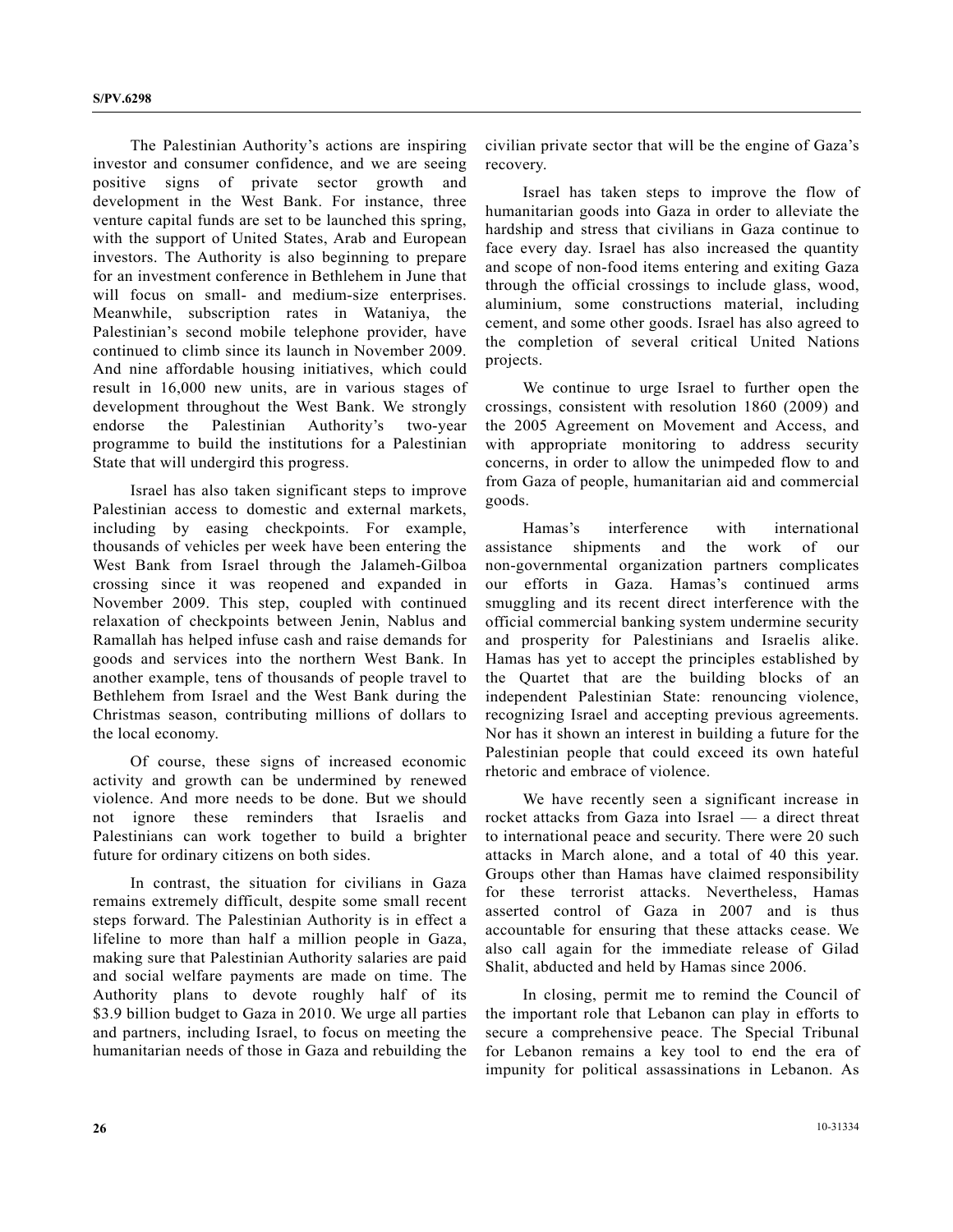Secretary of State Clinton has noted, the Tribunal is not a bargaining chip; it is an independent judicial process. United States support for the Tribunal in its pursuit of justice will not waiver. We reiterate our support for Lebanon's sovereign Government and for the full implementation of resolutions 1559 (2004), 1680 (2006) and 1701 (2006), all of which are equally binding.

 But the transfer of weapons from Syria to Hizbullah undermines the Lebanese Government's ability to exercise sovereignty over all of its territory and risks sparking a conflict that no one needs. We are increasingly concerned about the sophistication of the weaponry being transferred. We have continued to reiterate our strong concerns to the Syrian and Lebanese authorities, and we have made clear that they need to be taking steps that reduce the risk and danger of conflict, not taking steps that increase it.

 The United States has continued to emphasize to all relevant parties the importance of implementing Security Council resolutions 1559 (2004) and 1701 (2006), which call for ending weapons smuggling into Lebanon and for the disarmament of Hizbullah, among other things. We remain committed to supporting Lebanon's sovereignty and independence and working to strengthen our partners in the Lebanese Government and armed forces.

**The President**: I will now make a statement in my capacity as representative of Japan.

 I too join my colleagues in thanking Mr. Pascoe for his update, and I am also very grateful to Ambassador Shalev and Ambassador Mansour for their respective contributions.

 The only way to achieve durable peace is through sincere negotiations in good faith between the parties concerned. We support in particular the effort by the United States to hold proximity talks and to restart direct negotiations between the parties. We appreciate the 19 March statement of the Quartet in that regard. We encourage the parties to take the initiative to restart direct negotiations. The negotiations should lead to a two-State solution, which will end the 1967 occupation of the territories, including East Jerusalem. Japan supports and assists the Palestinian Authority's plan for building a Palestinian State within 24 months by extending assistance for institution- and capacitybuilding. Palestinian unity is essential for realizing peace in the Middle East.

 Both parties must carry out their obligations and commitments under the Road Map. We call on the Israeli Government to freeze all settlement activities in the West Bank and not to implement the decision to build new housing units in East Jerusalem. Any act that could prejudice the final status negotiations should not be taken. We also call on Israel not to implement measures that place an undue burden on the Palestinians in the West Bank.

 With respect to the Palestinian Authority, we call upon it to continue in its efforts to improve the security situation and to fulfil its commitment to cease violence and act of terrorism.

 More than one year after resolution 1860 (2009) was adopted and the end of the Israel military operations in Gaza, the Israeli blockade continues to create a serious humanitarian situation in Gaza. Such a situation is unacceptable. We strongly hope that the recent modest but positive step taken by Israel will be followed by freer movement of goods and materials for reconstruction. We also call on all who are responsible for the rocket fire into Israel to stop such actions immediately.

 I resume my function as President of the Security Council. I now have the honour of giving the floor to the representative of Egypt.

**Mr. Abdelaziz** (Egypt): I have the pleasure today to address the Security Council on behalf of the Non-Aligned Movement. I will begin by expressing the sincere sentiments of solidarity and sympathy of the Movement's members with the Government and the People of China as it tackles the consequences of the massive earthquake that struck them today, resulting in human and material losses.

 I would like to begin my statement by emphasizing the importance of convening this open debate at this critical juncture where the international community, including the members of the Quartet, exerts tireless efforts to bring about a two-State solution and achieve comprehensive peace in the Middle East region. Advancing the cause of peace by ending Israel's occupation of the Palestinian and Arab territories that it has occupied since 1967 remains one of the most important priorities and goals of the Non-Aligned Movement. The Non-Aligned Movement's commitment to the goal of peace is unwavering, but the current Israeli practices and policies in the Occupied Palestinian Territory,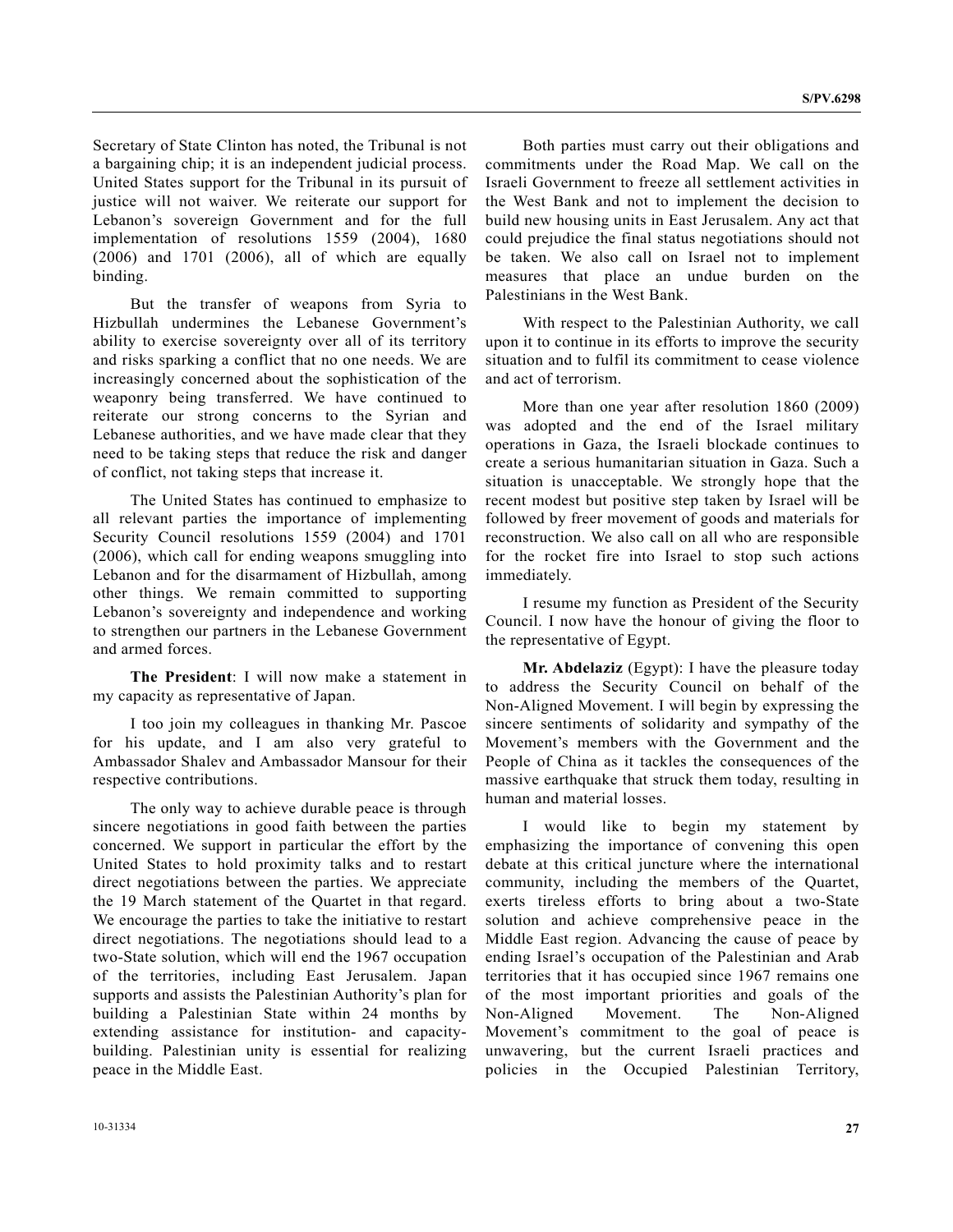including East Jerusalem, raise concerns and doubts about Israel's intentions with regard to achieving peace and about the viability of the two-State solution.

 Despite the international consensus on the two-State solution on the basis of the pre-1967 borders and the serious efforts by all international and regional partners to relaunch negotiations, including proximity talks, a just and lasting settlement to the question of Palestine is still visibly far from being achieved owing to Israel's positions and continued non-compliance with international law and Security Council resolutions.

 A serious effort by the Security Council is needed to strengthen efforts aimed at overcoming the current impasse and pressing for the early resumption and conclusion of the negotiating process. Obviously, negotiations cannot be resumed while measures exist to forcibly impose a fait accompli on the Palestinian people by altering the demographic composition, character and status of the occupied Palestinian territory, particularly in and around East Jerusalem.

 The Non-Aligned Movement reiterates its demand that Israel, the occupying Power, adhere to international law and international humanitarian law, fulfil its obligations under the road map and promote an environment conducive to negotiations and achieving peace. The Movement reaffirms that no unilateral action undertaken by Israel will be allowed to prejudice the outcome of negotiations nor will it be recognized by the international community. The international community, including the Security Council, must be resolute in confronting Israeli settlement activities and in demanding that Israel abide by its obligations. Israel must unambiguously negotiate on and resolve all core issues, namely, Jerusalem, settlements, refugees, borders, security and water, in a comprehensive manner and within a fixed time frame.

 The Security Council has an obligation towards that objective. It must shoulder its responsibility in maintaining peace and security in the Middle East and in the establishment of an independent and viable State of Palestine on the basis of the two-State solution. The Non-Aligned Movement is alarmed at Israel's continued provocations and taking of illegal measures in the West Bank, including in and around occupied East Jerusalem, particularly plans for building new settlement units and measures to control and annex holy religious sites. The Movement condemns the

Israeli announcement that it will include the Ibrahimi Mosque in Al-Khalil (Hebron), the site of Bilal's Mosque in Bethlehem (Rachel's Tomb) and the Walls of the Old City of Jerusalem in its national heritage listing. Further, the Movement condemns attacks carried out by the Israeli occupying forces against Palestinian worshippers at the Al-Haram al-Sharif compound, including Al-Aqsa Mosque. In this regard, it is imperative that the Security Council bear in mind the religious sensitivity and feelings of frustration and despair prevailing around the world owing to the repeated Israeli attempts to alter the character, composition and status of East Jerusalem and to control religious holy sites, often without any reaction from the Council.

 Recalling that the annexation of occupied East Jerusalem is illegal, null and void and has not been recognized by the United Nations and the international community, the Non-Aligned Movement reaffirms that East Jerusalem is an integral part of the occupied Palestinian territory and is the capital of the future State of Palestine. In this regard, the Non-Aligned Movement condemns the decision by the Government of Israel to move forward with planning for new housing units in and around the City, including the announcement of the approval for the construction of 1,600 new settlement units in East Jerusalem and 112 other units near Bethlehem, in defiance of the broad international consensus against them and the repeated calls to stop all settlement activities.

 The Movement welcomes the Quartet's intention to monitor developments closely in and around Jerusalem and to consider additional steps that might be required to address the situation on the ground. The Movement calls on the Security Council to take similar steps and reaffirm its previous resolutions on East Jerusalem, particularly resolution 478 (1980), in order to stop further deterioration in the already volatile situation and to promote a climate conducive to the pursuit of peace.

 The unresolved crisis in Gaza also continues to cause negative repercussions on efforts to advance peace in the region and inflicts unacceptable suffering on the Palestinian civilian population. We continue to witness unbearable human suffering caused by the continuing illegal Israeli blockade. In this regard, we reiterate that international humanitarian law, particularly the Fourth Geneva Convention, and United Nations resolutions must be respected. The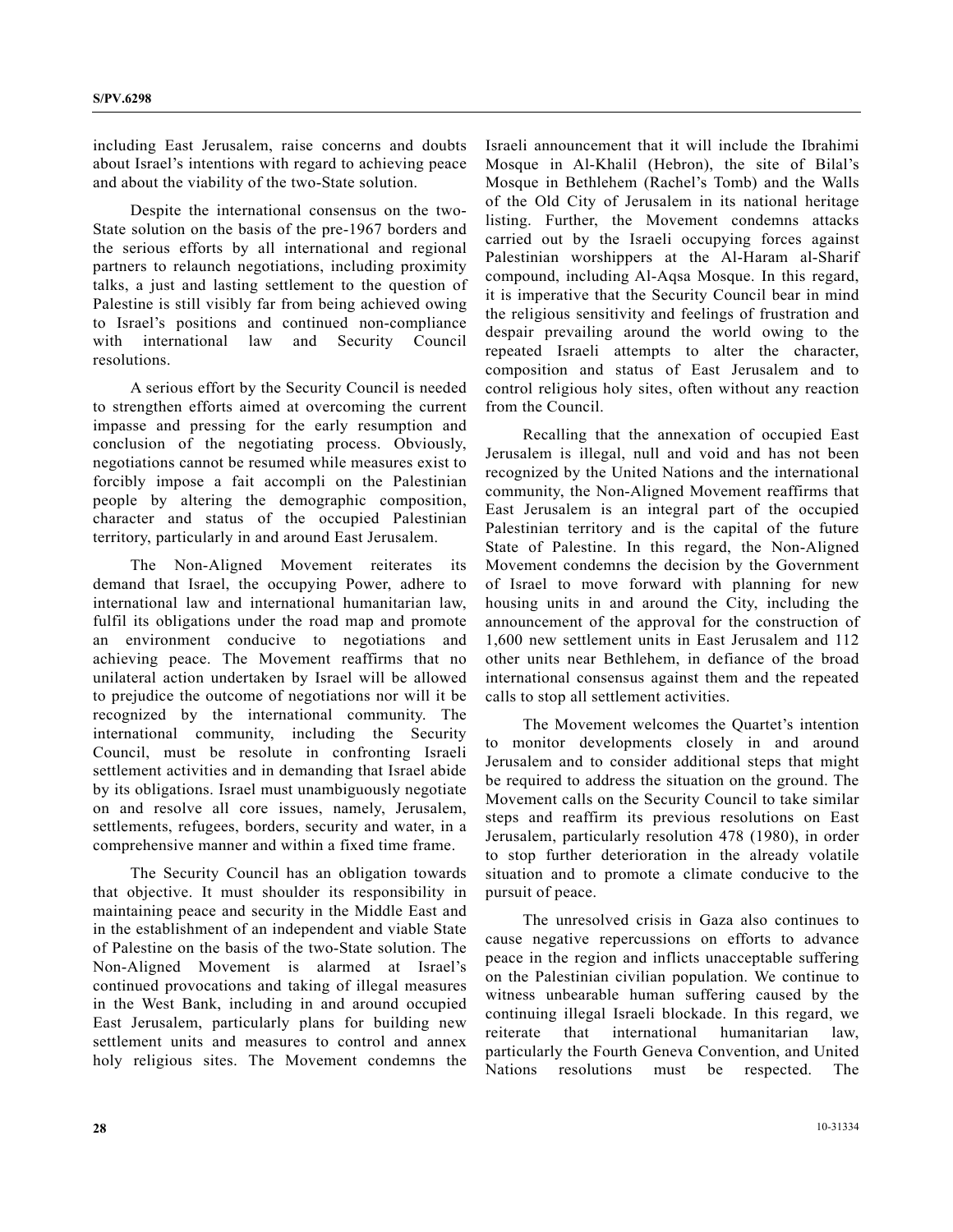Non-Aligned Movement demands that Israel immediately lift its illegal blockade and implement resolution 1860 (2009) and the resolution of the tenth emergency special session of the General Assembly (A/RES/ES-10/6).

 The Movement welcomes all endeavours aimed at achieving this goal, including Secretary-General's visit to Gaza and his efforts to enable the immediate and sustained opening of all border crossings in order to alleviate the crisis in Gaza and ensure its urgent reconstruction. Further, the Non-Aligned Movement stresses once again the urgent need to begin reconstruction in Gaza immediately and deplores Israel's continued obstruction of the reconstruction process, including projects to be implemented by the United Nations, despite the availability of financial resources.

 The Non-Aligned Movement further emphasizes the importance of conducting investigations into the serious violations of international humanitarian and international human rights law reported by the United Nations Fact-Finding Mission on the Gaza Conflict, known as the Goldstone report (A/HRC/12/48). Those investigations must be independent and credible and conform with international standards. The Non-Aligned Movement further stresses the importance and urgency of Palestinian reconciliation and reiterates its support for all efforts to achieve it, including Egyptian and regional endeavours.

 In addressing the situation in the Middle East, the Non-Aligned Movement remains deeply concerned over Israel's ongoing systematic violations of Lebanon's sovereignty, in breach of Security Council resolution 1701 (2006), and the threat of potential escalation. The Movement reiterates its call for the full implementation of resolution 1701 (2006), including Israel's full withdrawal from all Lebanese territories in the Shab'a farms, the Kfar Shuba hills and the northern part of Al-Ghajar village.

 On the occupied Syrian Golan, the Non-Aligned Movement reaffirms that all measures and actions taken or to be taken by Israel, the occupying Power, to alter the legal, physical and demographic status of the occupied Syrian Golan and its institutional structure, as well as measures to impose jurisdiction and administration there, are null, void and have no legal effect. The Non-Aligned Movement demands that Israel abide by resolution 497 (1981) and withdraw fully from the occupied Syrian Golan to the borders of June 4, 1967, in implementation of resolutions 242 (1967) and 338 (1973).

 In conclusion, the Non-Aligned Movement remains committed to the goal of the two-State solution for peace and highlights the serious consequences of the ongoing Israeli measures in the region. It is vital at this critical juncture that all parties shoulder their responsibilities to move towards a comprehensive and durable settlement of the Arab-Israeli conflict. Furthermore, the international community has to take a robust posture to strengthen the process and to reaffirm clear terms of reference for negotiations on all core issues of the Palestinian track, as grounded in resolutions 242 (1967), 338 (1973), 1397 (2002), 1515 (2003) and 1850 (2008), the Madrid principles, the Arab Peace Initiative and the Road Map. The international community, including the Security Council, must not allow Israeli intransigence and illegal measures to obstruct its decisive steps to translate the two-State vision into reality.

**The President**: I now give the floor to the representative of the Syrian Arab Republic.

**Mr. Ja'afari** (Syrian Arab Republic): I have the honour to make this statement on behalf of the Organization of the Islamic Conference (OIC) Group.

 Allow me at the outset to thank Mr. Lynn Pascoe for his comprehensive briefing. I should also like also to praise your able presidency, Sir, and the successful presidency of our colleague, the Permanent Representative of Gabon, last month.

 I would like to extend our deepest condolences to the Permanent Representative of China and, through him, to his Government and people.

 For the umpteenth time since the inception of the United Nations in 1945, we meet in the Security Council to discuss the situation in the Middle East, including the Palestinian question, which is being endangered again by irresponsible and illegal Israeli acts that could lead the region as a whole into another war, with great potential to spread uncontrollably through the region and beyond. Once again, Israel has turned its back on the increased efforts of international community aimed at resuming the peace talks, and has failed to respond accordingly to its requirements, foremost among which is the implementation of the international resolutions calling for its full withdrawal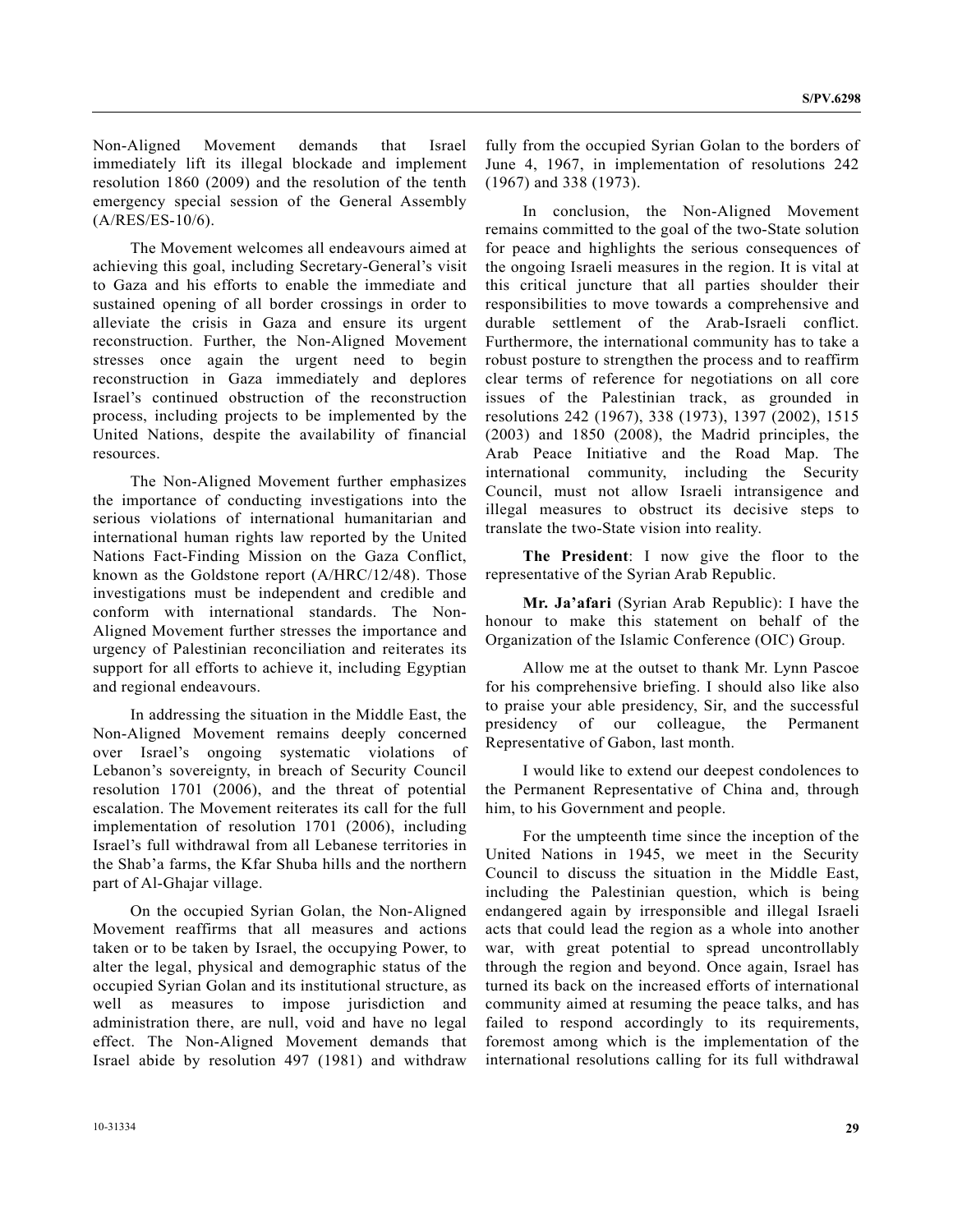from all occupied Arab territories to the lines of 4 June, 1967. In effect, the Israeli Government continues to perpetrate illegal actions aimed at forcibly and aggressively imposing a fait accompli on the Palestinian people through its military might. It is obvious that the continuation of such unlawful and provocative Israeli behaviour will endanger the achievement of a just and comprehensive peace in the Middle East.

 These illegal Israeli measures include the unbridled and unlawful escalation of settlement activities, dealing a critical blow to the Middle East peace process; the ongoing three-year blockade of the Gaza Strip, slowly choking off the essentials of life; the irresponsible and aggressive decision to add the Ibrahimi mosque and the mosque of Bilal ibn Rabah to a list of so-called Israeli heritage sites; the shameful approval issued by the Israeli Supreme Court to construct a so-called museum of tolerance by destroying and building over one of the oldest Islamic cemeteries in Jerusalem; the continued construction of the separation wall; the revocation of Palestinian residency rights in the city; the eviction of Palestinian families from the city; the imposition of severe restrictions to movement, which have already isolated the city from the rest of the occupied Palestinian territory; the issuance just two days ago of an extremely dangerous new Israeli order that gives the occupying forces power to detain, imprison and deport Palestinians in the West Bank; and the dangerous continued digging and excavation work in and around Al-Aqsa mosque and its vicinity.

 These violations are the most prominent evidence of the policy of ethnic cleansing and aggression being pursued by Israel, the occupying Power, and of the intention of Israeli decision-makers to wage a fatal war on the peace process and to undermine international efforts to bring a just and comprehensive peace to the region. The OIC strongly condemns these Israeli violations and calls for the immediate cessation of all such activities, in accordance with the occupying Power's obligations under international law, including the Fourth Geneva Convention of 1949 and the many relevant Security Council and General Assembly resolutions.

 In this regard, the OIC recalls, inter alia, Security Council Resolutions 446 (1979), 465 (1980) and 478 (1980), which all remain valid and must be implemented. The OIC Group demands that Israel also abide by resolutions 242 (1967), 338 (1973), 1397 (2002) and 1515 (2003) and withdraw from the occupied Palestinian territory, including East Jerusalem to the lines of 4 June 1967.

 Despite the unanimous international rejection of Israel's de facto annexation of Al-Quds Al-Sharif in 1980, and despite the strong calls for Israel's immediate cessation of all colonization measures, Israel, the occupying Power, continues its illegal campaign geared to changing the Palestinian Arab identity of the holy city of Al-Quds. The OIC members reaffirmed, at the thirty-sixth ministerial meeting held in Damascus, that all Israeli colonial settlement measures and practices in Al-Quds and the rest of the occupied Palestinian territory are null and void, and requests urgently the Security Council to revive the International Supervision and Monitoring Committee to Prevent and Prohibit Colonial Settlement in Al-Quds and the Occupied Arab Territories.

 We strongly condemn the attacks by the Israeli occupying forces perpetrated against Palestinian worshippers at Al-Aqsa Mosque and the Al-Haram Al-Sharif compound in Al-Quds Al-Sharif. Any provocative or illegal, unilateral actions against the holy mosque of Al-Aqsa will have very serious repercussions for the Islamic world and could incite another cycle of violence likely to destabilize the region and the rest of the world.

 The OIC Group strongly condemns the Israeli Government's decision to usurp illegally Al-Haram Al-Ibrahimi in the occupied Palestinian city of Al-Khalil and Masjid Bilal in the occupied city of Bethlehem. The OIC Group stresses the illegality of the Israeli Government's decision and considers it as null and void and without any effect whatsoever.

 The OIC Group calls on the United Nations, including the Security Council, to shoulder its responsibilities in taking the urgent necessary measures to compel the Israeli Government to revoke its irresponsible decisions and to refrain from any further provocative acts aimed at undermining the chances to achieve a just and comprehensive peace settlement.

 The Israeli Government, as all know, continues to ignore the international community's demands to lift the unlawful blockade it has imposed on the Gaza Strip for the past three years. The OIC condemns this inhumane blockade and expresses serious concern about the grave deterioration of socio-economic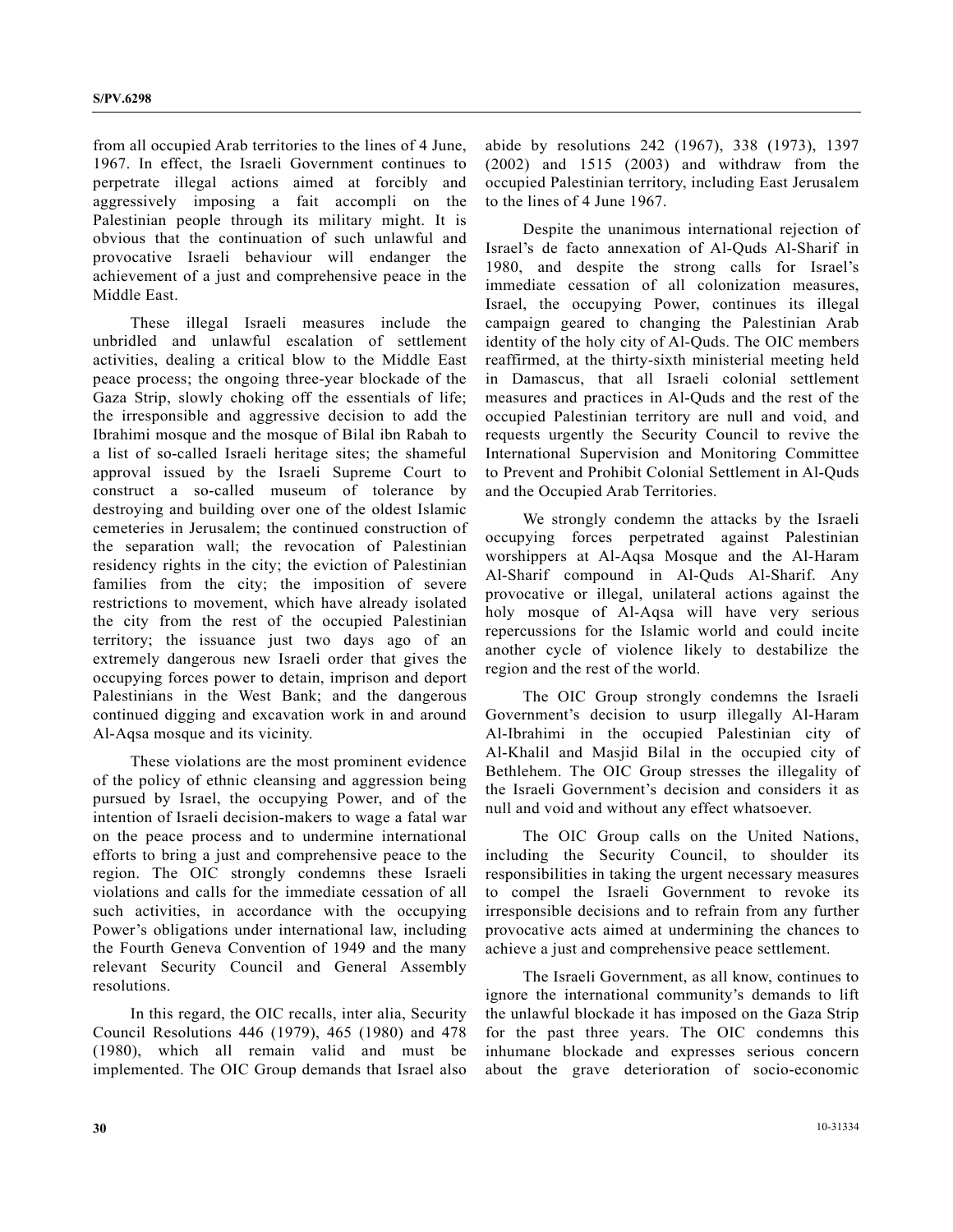conditions and the deepening of the humanitarian crisis of Palestinian civilians. The OIC calls on Israel to end its collective punitive measures imposed on the civilian population in Gaza and calls for the immediate lifting by Israel of the unjust Israeli blockade and for the opening of all crossing points with Gaza, in accordance with international law and United Nations resolutions.

 This is the first time in human history that people are being prevented from leaving a war zone, seeking safety. The OIC welcomes the adoption by the General Assembly of its resolution 64/254, of 26 February 2010, on the second follow-up to the report of the United Nations Fact-Finding Mission on Gaza Conflict. The Group is of the view that that resolution constitutes an important step in pursuing accountability for these Israeli violations, which were confirmed in the Goldstone report (A/HRC/12/48). Thus, more actions should be taken by the relevant United Nations bodies, including the Security Council, to bring the Israeli perpetrators of these crimes to justice and to put an end to Israel's impunity and above-the-law mentality.

 The OIC remains deeply concerned by Israel's ongoing air and land violations of Lebanon's sovereignty, in breach of Security Council resolution 1701 (2006), and calls on Israel to withdraw fully from the remaining Lebanese occupied land in the Shab'a farms, the Kafr Shuba hills and the northern part of the village of Ghajar.

 The OIC also joins the international community's stance in reaffirming that all measures and actions taken, or to be taken, by Israel, the occupying Power, to alter the legal, physical or demographic status of the occupied Syrian Golan and its institutional structure, as well as the Israeli measures to impose jurisdiction and administration there, are null and void and have no legal effect. The OIC demands that Israel abide fully and immediately by Security Council resolution 497 (1981) and withdraw fully from the occupied Syrian Golan to the lines of 4 June 1967, in implementation also of Security Council resolutions 242 (1967) and 338 (1973).

 The OIC calls for the intensification of efforts by the international community, including by the Security Council in line with its Charter responsibilities, aimed at accelerating the process of achieving a just and comprehensive peace settlement in the Middle East on the basis of relevant United Nations resolutions, the

Madrid terms of reference, including the principle of land for peace, and the Arab Peace Initiative.

 The OIC reiterates, in this regard, its firm and unwavering support for the establishment of the State of Palestine based on a commitment to the right of sovereignty over the Palestinian territory occupied in 1967, with Al-Quds Al-Sharif as its capital, and a just solution for the plight of the Palestine refugees on the basis of General Assembly resolution 194 (III).

### (*spoke in Arabic*)

 Allow me now to speak in my national capacity. Today, we have had the pleasure of hearing statements by the members of the Council that condemned Israel's actions and the unilateral measures it has adopted. It has done so in contravention of its commitments as occupying Power, as set out in the Geneva Conventions of 1949, the laws of war and The Hague Convention of 1907. These Israeli actions contravene the international community's will to establish a comprehensive, just peace in the region, with the creation of a Palestinian State within the 4 June 1967 borders.

 It would seem that the Israeli representative and her Government do not recognize the agreements commonly known as the Geneva Conventions, the laws of war, the relevant resolutions of the General Assembly or the 38 resolutions adopted by the Security Council. Allow me to reiterate that the number of international resolutions adopted by the Council, the General Assembly and the United Nations specialized agencies against Israel are more numerous than the resolutions adopted by the membership on any other subject since the creation of our Organization.

 A great many Israeli political leaders, both military and civilian, can no longer travel freely because they are accused of having committed war crimes. This is a reality, and a truth that needs to be borne in mind constantly, both here in the Council and in other United Nations forums.

 It is high time to set up a commission of inquiry to examine all resolutions adopted by the United Nations since 1948. The result, it will be seen, would be striking. We also have to consider the option of setting up a committee that would produce a register in which we could record all the terrorist crimes committed by Israel since its creation. We recently witnessed the actions taken by the Mossad in Dubai.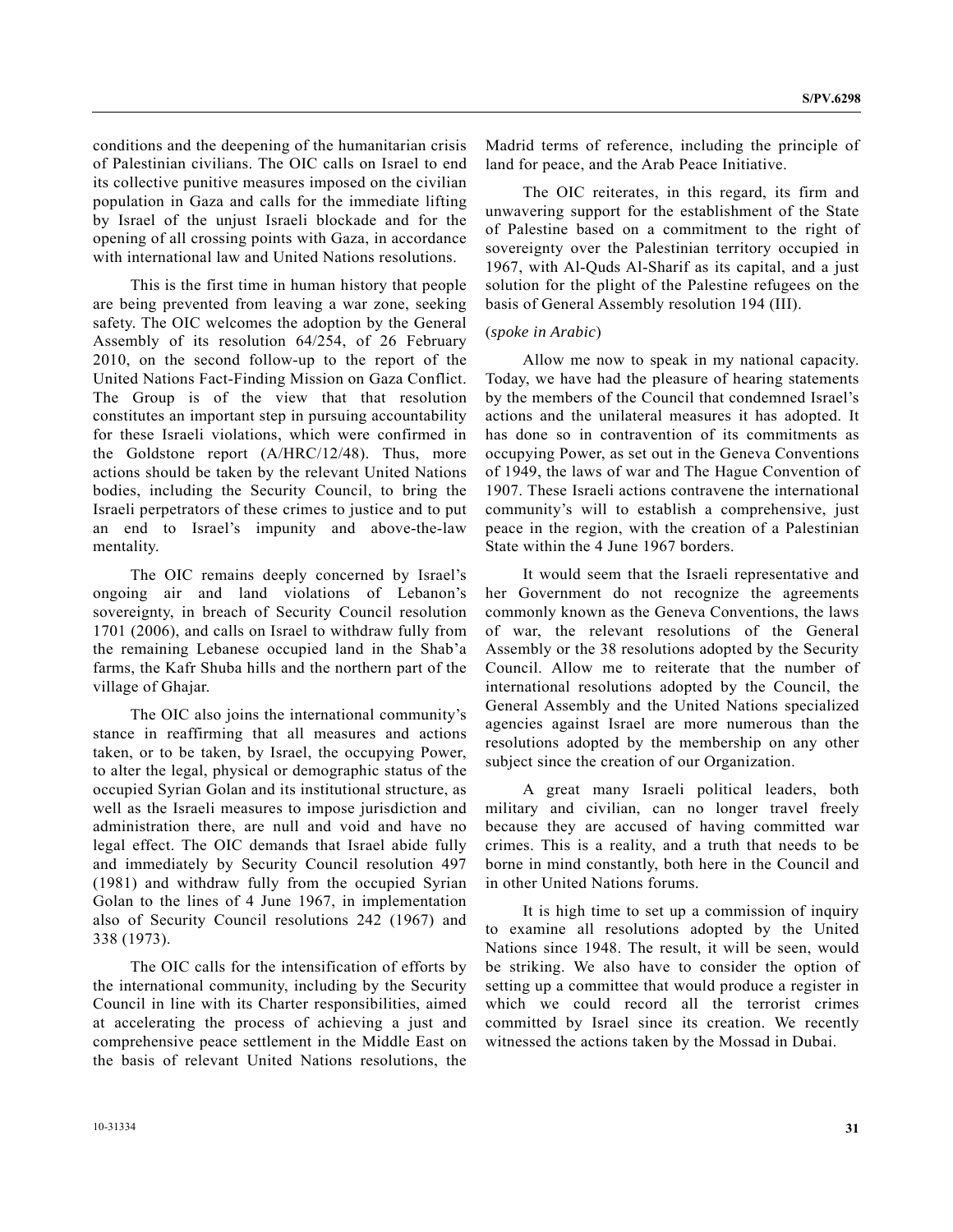Paragraph 39 of the most recent report of the Secretary-General (S/2010/105) on the implementation of Security Council resolution 1701 (2006) states that the Lebanese Government "has not reported any breach of the arms embargo imposed by resolution 1701 (2006)". There are two reports, and neither makes reference to the transfer of arms and weapons across the Syria-Lebanon border, something that Israel claims. Israel's allegations have a single, precise objective: to divert the attention focused on Israel's primary responsibility for the exacerbation of tensions in the Middle East and to divert attention from Israel's threats against its neighbours and the entire region.

 Yesterday, Israel prevented a Mediterranean-European conference from reaching agreement on the issue of the water shortage in the Middle East. The reason for the failure of the conference is quite simple: the European and Arab States referred to the occupied Palestinian territories in the conference's final document, and Israel simply does not recognize the existence of occupied territories. It continues to flout the Geneva Conventions and the norms of international law. The very mention of the occupied territories in that document was rejected by Israel in Paris yesterday.

 As for nuclear weapons, it is an outrage; it is scandalous. All of us are aware of the situation — and incidentally, the source of the information is not Syrian but Swedish. All are familiar with this book, an international benchmark in nuclear disarmament and non-proliferation. Over 15 pages therein concern Israeli nuclear weapons. Israel possesses a nuclear arsenal made up of over 300 nuclear bombs, and nuclear missiles with a range of over 7,000 kilometres that can strike Europe, China and America.

 Israel is the only country in the Middle East that has not yet joined the Treaty on the Non-Proliferation of Nuclear Weapons. It has obstructed the establishment of a nuclear-weapon-free zone in the Middle East, an initiative launched by Syria in 2003 when it was a member of the Security Council. This initiative was not successful for reasons with which all present are familiar.

**Mr. Alotaibi** (Kuwait) (*spoke in Arabic*): At the outset, allow me to echo the words of previous speakers by conveying my sincerest condolences to the Government and people of China and the families of the victims of this morning's devastating earthquake.

 It is an honour for me to speak on behalf of the Arab Group to assess the situation in the Middle East, including the Palestinian question.

 We would also like to thank Under-Secretary-General for Political Affairs Lynn Pascoe for his briefing earlier. It was important, as it reminded the international community of its responsibilities towards the Palestinian people suffering a terrible occupation by Israel, which persists in contravention of its international commitments and continues to occupy Arab territories.

 It is unfortunate that after more than 60 years of considering the Palestinian question, which is at the core of the Arab-Israeli conflict, the international community remains preoccupied with the issue as a result of its inability to achieve a peaceful solution for the Palestinian people and to restore their land to them. Israel, the occupying Power, ignores the will, resolutions and repeated appeals of the international community. It continues to occupy Arab and Palestinian territories and to stifle peaceful efforts to relieve its illegal occupation, which has gone on since 1967, in defiance of the international community.

 Israel's practices in the occupied Palestinian territories, including the Gaza Strip; its inhuman siege of Gaza, its construction of the separation wall; restrictions on the free movement of people; the Judaization of Jerusalem; and the recent decision by the occupation forces to deport tens of thousands of Palestinians from their homes in the West Bank and in Jerusalem while enabling Jews from all over the world to settle in Palestine, including Jerusalem East, are all proof that Israel, the occupying Power, is simply the defying international community, international law and United Nations resolutions. That contradicts the claims of the Israeli authorities that Israel is a partner in the peace process and that it respects its commitment to a two-State solution. Prime Minister Netanyahu gave a speech last month in which he said that Jerusalem is Israel's eternal capital and that settlements will continue. That is proof of Israel's intransigence and contempt for Security Council resolutions and the Fourth Geneva Convention relative to the Protection of Civilian Persons in Times of War.

 The international community condemns such provocations and escalation. It is clear that the persistence of the occupation is not only due to Israel's refusal to accept the will of the international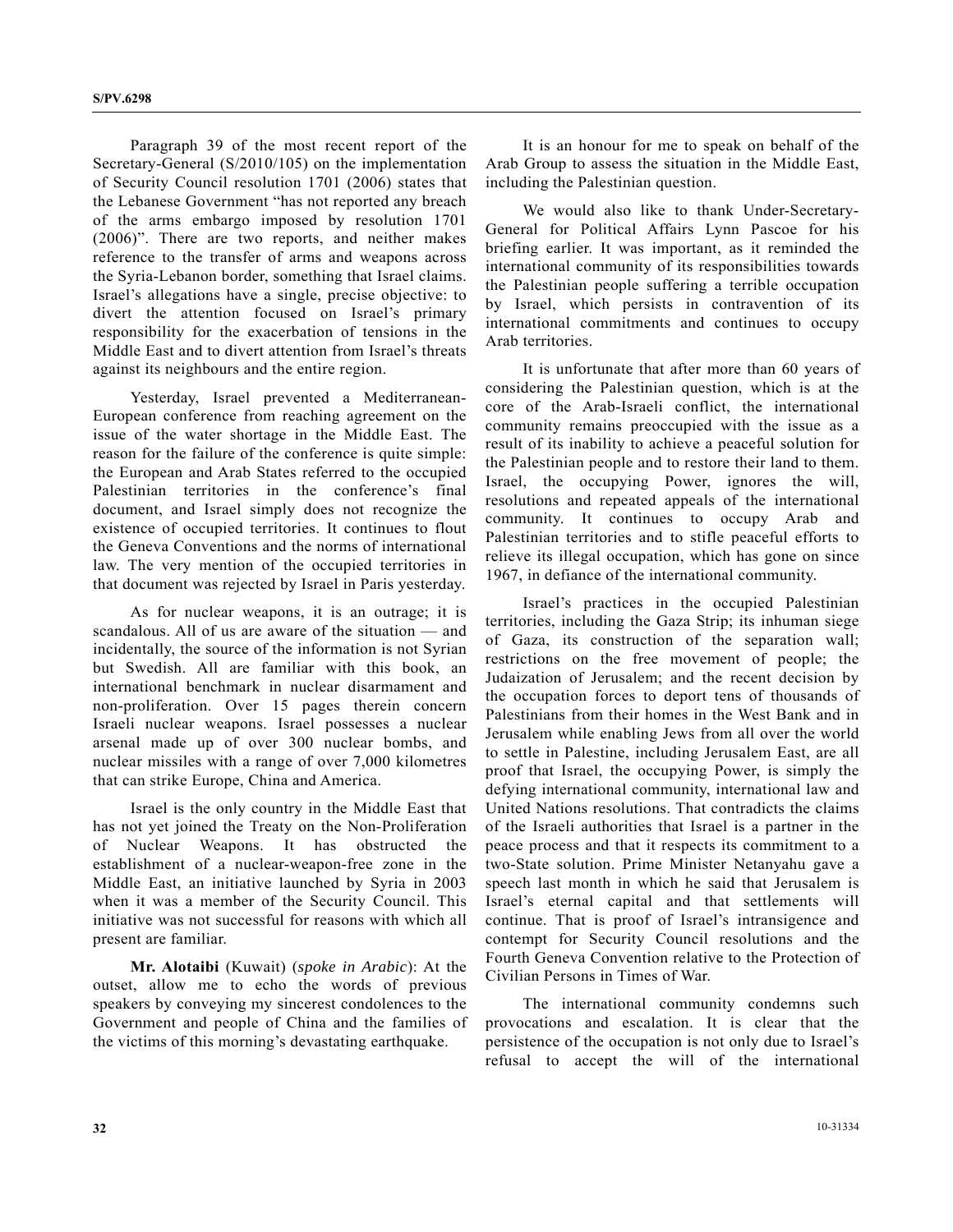**S/PV.6298**

community and its international obligations vis-à-vis the Security Council and the United Nations Charter, but also because the Security Council allows it to behave in all impunity, as if it were above the law. That has contributed to Israel's persistent lack of respect for United Nations resolutions and the resulting political instability and insecurity in the region. That is why the Security Council today must shoulder its legal responsibility and adopt measures to create an independent Palestinian State, with its capital in East Jerusalem, within the 4 June 1967 borders.

 The Quartet met in Moscow last month and condemned Israel's settlement activities. We call upon the Quartet to remain faithful to its basic position of principle that calls for an end to Israel's settlement policies in Palestinian territories, including East Jerusalem, and to so-called natural growth, which are serious obstacles to a just and comprehensive peace. The international community today must reject Israel's arguments as it seeks to justify its settlement activities and must pressure it to respect Security Council resolutions 465 (1980) and 497 (1981), on this issue.

 It is obvious that Israel interpreted the Arab Peace Initiative as a sign of weakness, so it persisted in its aggressive practices and violence against the Palestinians and intensified its blockade of Gaza, with its consequent humanitarian tragedy, as witnessed by the Board of Inquiry and by the Secretary-General during his recent visit to the region. The Secretary-General stated that the blockade had led to unacceptable human suffering and that Israel must lift it and abstain from implementing measures to block humanitarian aid.

 Israel is harming religious sensitivities by desecrating holy places and by placing the Ibrahimi and Bilal bin Rabah mosques on its heritage list. These buildings lie within occupied Palestinian territory, and their identity cannot be changed, which is what Israel is doing when it seeks to change the Arab character of East Jerusalem and other occupied Arab land. The Arab Group appreciated the resolution adopted by the Executive Board of UNESCO, rejecting Israel's unilateral measures to change the demographic character and the status of Jerusalem.

 Given the fact that there is no serious Israeli interlocutor willing to shoulder its international responsibility, we fear that the Arab Peace Initiative may become a dead letter because of Israel's illegal practices and policies and its unilateral measures aimed at changing the demographic and geographic character of the occupied territories, including East Jerusalem. Israel is seeking to circumvent the underlying principles for the establishment of an independent Palestinian State, with Jerusalem as its capital.

 In that context, I reaffirm the Arab position demanding Israeli withdrawal from all Arab territories occupied since 4 June 1967, including Shab'a farms, Kafr Shouba and the village of Ghajar in southern Lebanon, in accordance with Security Council resolutions 242 (1967), 338 (1973), 1397 (2002) and 1515 (2003), as well as the Road Map, the Arab Peace Initiative and the principle of land for peace, which are all aimed at achieving a just, lasting and comprehensive peace.

 **The President**: Since there are so many speakers remaining, I propose to listen to only one more this morning. I would like to invite Mr. Pedro Serrano, Acting Head of the delegation of the European Union, to take the floor.

**Mr. Serrano** (European Union): Let me begin by thanking you, Sir, for inviting the European Union to this important debate. Many thanks also to Under-Secretary-General Pascoe for his report.

 I wish to join others, at the outset, in conveying the condolences and sympathy of the European Union to the people and Government of China for the victims and losses suffered in today's earthquake.

 The candidate countries, Turkey, Croatia and the Former Yugoslav Republic of Macedonia, the countries of the Stabilization and Association Process and potential candidates Bosnia and Herzegovina, Montenegro, Serbia and the European Free Trade Association country Iceland, member of the European Economic Area, as well as Ukraine, align themselves with this statement.

 Negotiations between Palestinians and Israelis were last held in December 2008. The absence of negotiations and the ensuing vacuum has been a source of great concern to the European Union and the international community. The resumption of negotiations remains an absolute necessity, now more urgent than ever. The European Union calls on both Israelis and Palestinians to resume meaningful negotiations on all final status issues without further delay. A failure to do so will have negative